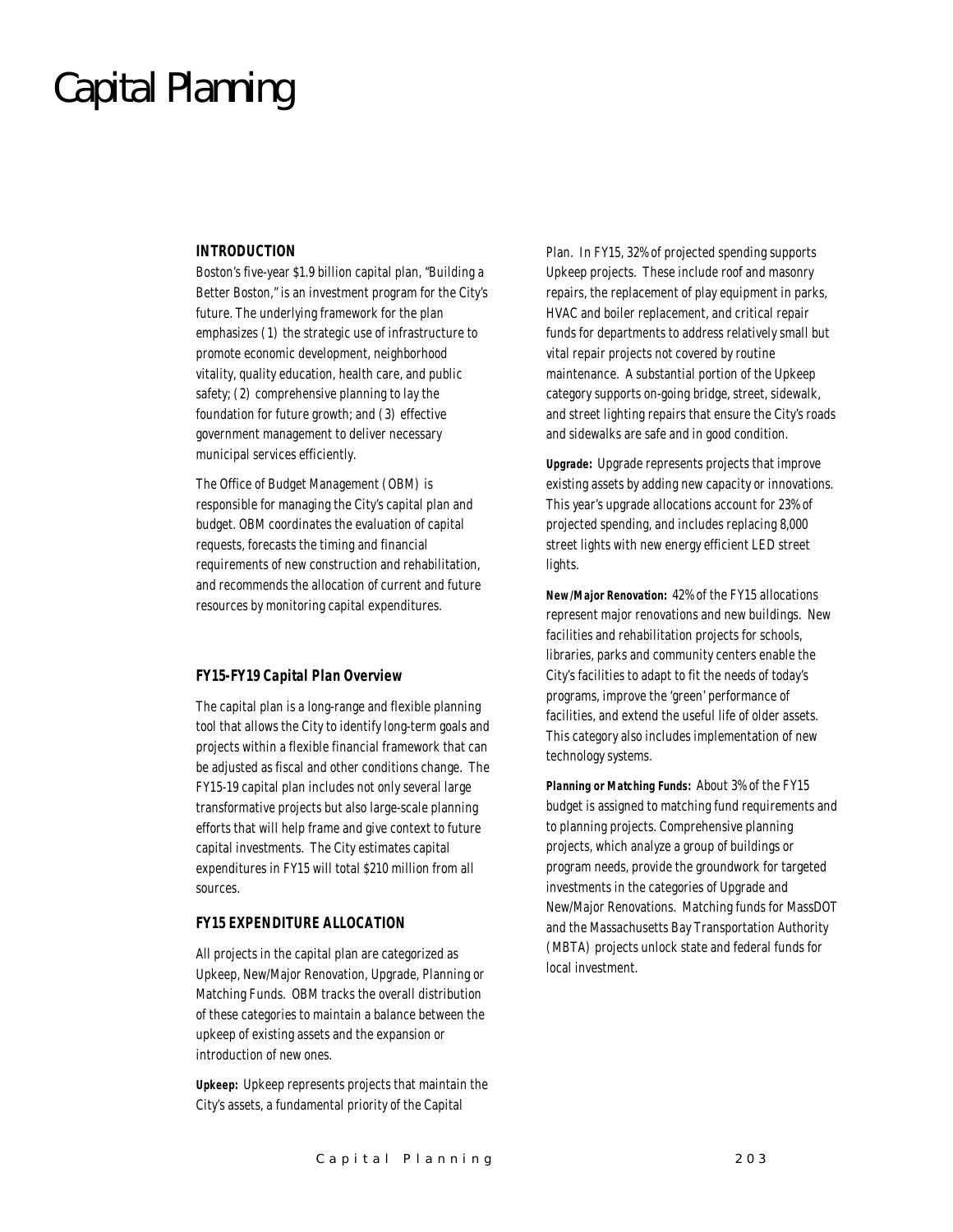

#### **Figure 1**

The distribution of allocations this year— 32% for Upkeep, 23% for Upgrades, 42% for New/Major Renovations, 3% for planning and matching roadwork—continues a trend toward projects in the Upgrade and New/Major Renovation categories (See Figure 1). This trend will continue over the next couple of years as significant upgrades to school facilities including the Eliot, Fenway High, and the Dearborn 6-12 STEM School begin construction, and as other major facilities, including the Johnson Building of the Central Library, are renovated.

#### *CAPITAL PLANNING PROCESS*

Capital needs and resource availability are assessed annually through a capital planning process that results in a five-year capital plan. The first year of the spending plan constitutes the City's capital budget. Expenditures against this budget are closely monitored throughout the year. To emphasize the balance between needs and resource availability, the budget document (in Volumes II and III) includes both capital authorizations and expenditure projections for each project.

The annual capital planning process begins with a capital improvement project request schedule where all departments have an opportunity to identify their facility, equipment, infrastructure, and planning needs in a systematic manner and to submit their proposals to OBM for funding consideration. The development of department project requests may involve both internal assessments of current needs and a review of external constituent requests.

All capital improvement projects requesting funding consideration must meet at least one of the following minimum criteria:

- Complies with Americans with Disabilities Act;
- Improves health and safety;
- Supports economic development;
- Enhances general government effectiveness;
- Mitigates an environmental hazard;
- Responds to a legal, legislative or administrative mandate; or
- Preserves existing municipal facilities.

A project request includes a cost estimate, a description of the proposed scope of work and a useful life statement.

Proposed projects must account for short-term and long-term effects on the City's operating budget. Accordingly, project requests that OBM determines may impact the City's operating budget are subject to additional review to determine the anticipated effect on personnel, utilities, maintenance, and supply costs as well as expected changes in service demand or delivery of departmental programs. As a practical matter, it is assumed that certain types of projects such as energy conservation and energy efficiency projects (e.g. heating system upgrades or roof and window replacements) provide operating budget savings. OBM works with departments to measure these savings.

OBM reviews project proposals to determine the extent to which private purposes or benefits may exist; this review allows the City of Boston to maintain its tax-exempt financing status.

New capital requests that are recommended for funding are placed into a multi-year spending plan along with previously authorized projects. The Mayor submits the capital plan to the City Council each year. The City Council in turn, holds public hearings to consider project authorizations. This year's capital plan identifies 323 new and continuing projects and proposes \$286.8 million in new project authorizations.

Descriptions of all 323 projects can be found in Volumes II and III of the Budget. Project descriptions include authorizations and funding sources, projected expenditures, scope of work summary, and an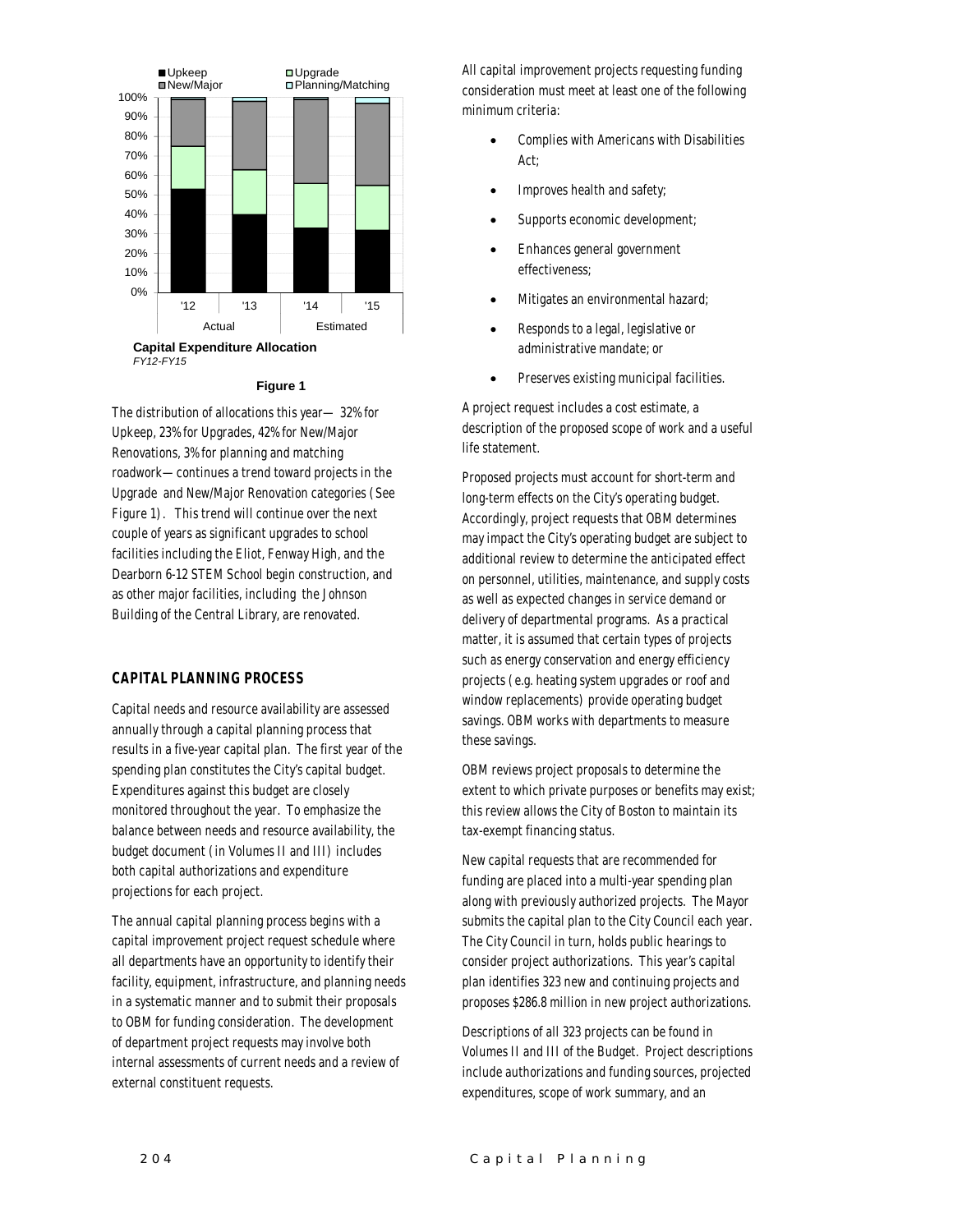indication of whether or not the project generates a near-term operating budget impact. In addition, a project list follows the Capital Project Financing table at the end of this chapter.

#### *FINANCING THE FY15-FY19 CAPITAL PLAN*

The capital plan is financed with general obligation bonds, state and federal funds, trust funds, and other funds.

#### *General Obligation (G.O.) Bonds*

General obligation bonds represent 69.4% of all project funding. This year's plan assumes \$700 million in new general obligation borrowings over the next five years to support ongoing capital needs.

#### *State and Federal Funds*

State and federal financing programs, such as the School Building Assistance program, Chapter 90 and the Transportation Improvement Program, provide key resources for Boston's capital plan. Funds for capital financing are currently estimated at \$250 million from state programs and \$219 million from federal programs.

#### *School Building Assistance Program*

The School Building Assistance (SBA) program, administered by the Massachusetts School Building Authority (MSBA), is an important revenue source for school renovation and construction. Annually, the MSBA accepts new project requests from cities, towns, and school districts, and if a project is ultimately approved, the MSBA will pay 40% to 80% of eligible project costs.

The MSBA Board recently authorized its Executive Director to enter into a Project Scope and Budget Agreement and a Project Funding Agreement with the City to build a new school on the site of the existing Dearborn School in Roxbury. The new school will have a STEM-focused curriculum (Science, Technology, Engineering, and Math), and will serve grades 6 to12. The MSBA will provide a maximum project grant totaling \$37.4 million or 50.8% of total projects costs.

The City is also working with the MSBA on a project that would co-locate the Josiah Quincy Upper School and an expanded Boston Arts Academy. The project is currently in the schematic design phase.

For the period FY15-19, total payments from the MSBA are estimated at \$34.1 million to offset debt service costs for projects previously approved by the MSBA.

#### *Chapter 90 Funds*

Administered by the Massachusetts Highway Department, Chapter 90 funds are allocated by formula through state bond authorizations and through the state budget to all cities and towns in the Commonwealth. The City uses Chapter 90 allocations to fund road resurfacing and reconstruction projects as well as sidewalk reconstruction projects. The City expects an allocation of approximately \$14 million in FY15.

#### *Transportation Improvement Program (TIP)*

The Transportation Improvement Program is a statewide road and bridge construction advertisement program developed under the management of the Massachusetts Department of Transportation (MassDOT). It includes both local and state owned roads and bridges. The TIP's funding sources include state-issued general obligation bonds and federal funds made available through the Safe, Accountable, Flexible, Efficient, Transportation Equity Act: A Legacy for Users (SAFETEA-LU).

#### *Trust Funds*

The City's Treasury Department manages trust funds and bequests from private citizens dedicated to Boston's public spaces. Grants from the Edward Ingersoll Browne Trust Fund are used for the enhancement of neighborhood parks, schoolyards, and public spaces. The George Robert White Fund supports facilities owned by the Fund.

#### *Other Funds*

The City uses funds from the Street Opening Account to finance the permanent repair of utility cuts and pavement restoration. Other funds also include rebates provided by utilities as an incentive to carry out energy efficiency and funds from the City's Surplus Property Fund. Altogether, these sources of capital funds are estimated at \$111 million.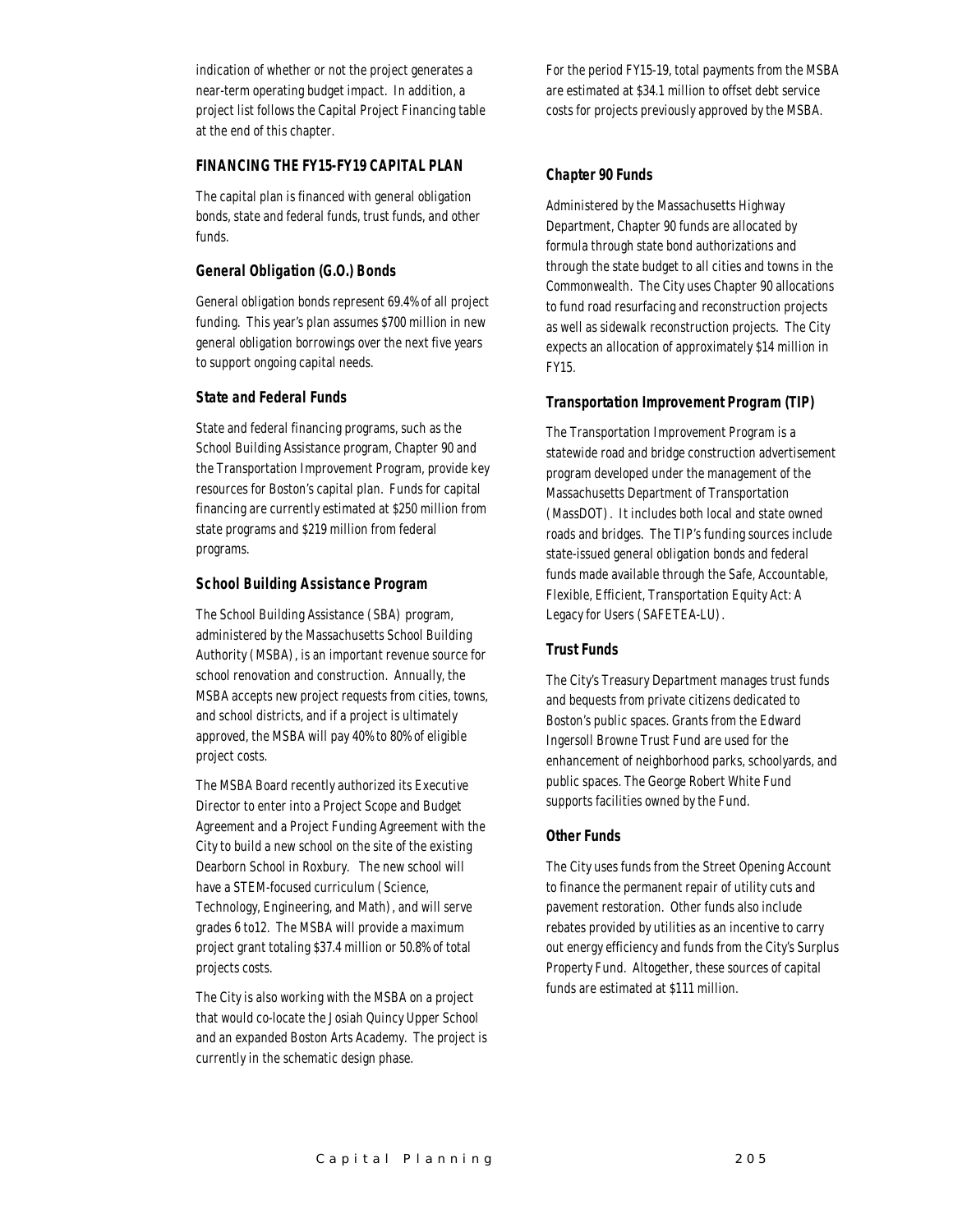#### Highlights of the FY15 – 19

#### Capital Plan

#### Planning

Schools Facilities Master Plan City Hall / 26 Court Street Programming Study Boston Mobility Vision and Action Plan Schools Dearborn 6-12 STEM / Early College Academy

Eliot School expansion Fenway High School

### Public Safety

Emergency Operations Center New Fire Boat Three New Ladder Trucks

#### Community Spaces

Johnson Building Renovation Jamaica Plain Branch Library Renovation Paris Street Community Center Renovation West Roxbury Education Complex fields Parks

LoPresti Park Renovation Hunt/Almont Park Renovation Repairs to Playing Fields and Courts

#### Economic Development

Bringing WiFi to Main Streets Streetscape Improvements in Main Streets Harrison Avenue

#### Innovation and Technology

Fiber Network Expansion Human Resources System Upgrade

#### **Streets**

Connect Historic Boston Long Island Bridge Replacement Seaver Street

#### *FISCAL YEAR 2014 EXPENDITURES*

Total capital expenditures in FY14 are forecast at \$178 million. This estimate includes \$158 million for general obligation (G.O.) bond spending and \$20 million from various grants and other funding sources.

Schools: Design is underway at the former North Bennet Street School site in the North End, which will house an expansion of the Eliot K-8 School. Construction is expected to start in the first half of FY15. Construction will start this spring at the new location for Fenway High School. The project will be complete in about a year; the renovated building will be ready for students by September 2015.

In addition, the School Department continued work on facility repairs and upgrades throughout the City. Some of the major projects include the continuation of a project at Charlestown High School to replace the HVAC system, upgrade bathrooms, and provide other interior repairs; access improvements at the Beethoven School; and masonry, roof, plumbing, and other interior and exterior repairs, at over a dozen schools.

Community Spaces: A new library opened last fall in East Boston. The Library Department began construction in 2014 on the first phase of its transformation of the Johnson Building at the Central Library. The new rooms for children and teens will open this winter. And with work concluding last summer on "bringing the outside in" at the Flaherty Pool, a similar project will finish this summer at the Draper Pool in West Roxbury, opening that pool deck up to an adjacent patio.

Parks: A new park focusing on accessibility to people of different abilities and all ages opened last summer in the Charlestown Navy Yard. This popular park is right next to the new Spaulding Rehab Hospital.

A full renovation of American Legion Playground will wrap up this summer, as will installation of replacement turf on the football field at East Boston Stadium. New play lots are opening at Billings Field Playground in West Roxbury, Gibbons Playground in Jamaica Plain, and Sweeney Playground in South Boston. Playing courts were renovated at Ringer and Hobart parks in Brighton, Polcari Playground in the North End, and Amatucci Playground in Hyde Park. Field renovations will finish this summer at Mission Hill Playground, Healy Field in Roslindale, and Rice Field in Roxbury.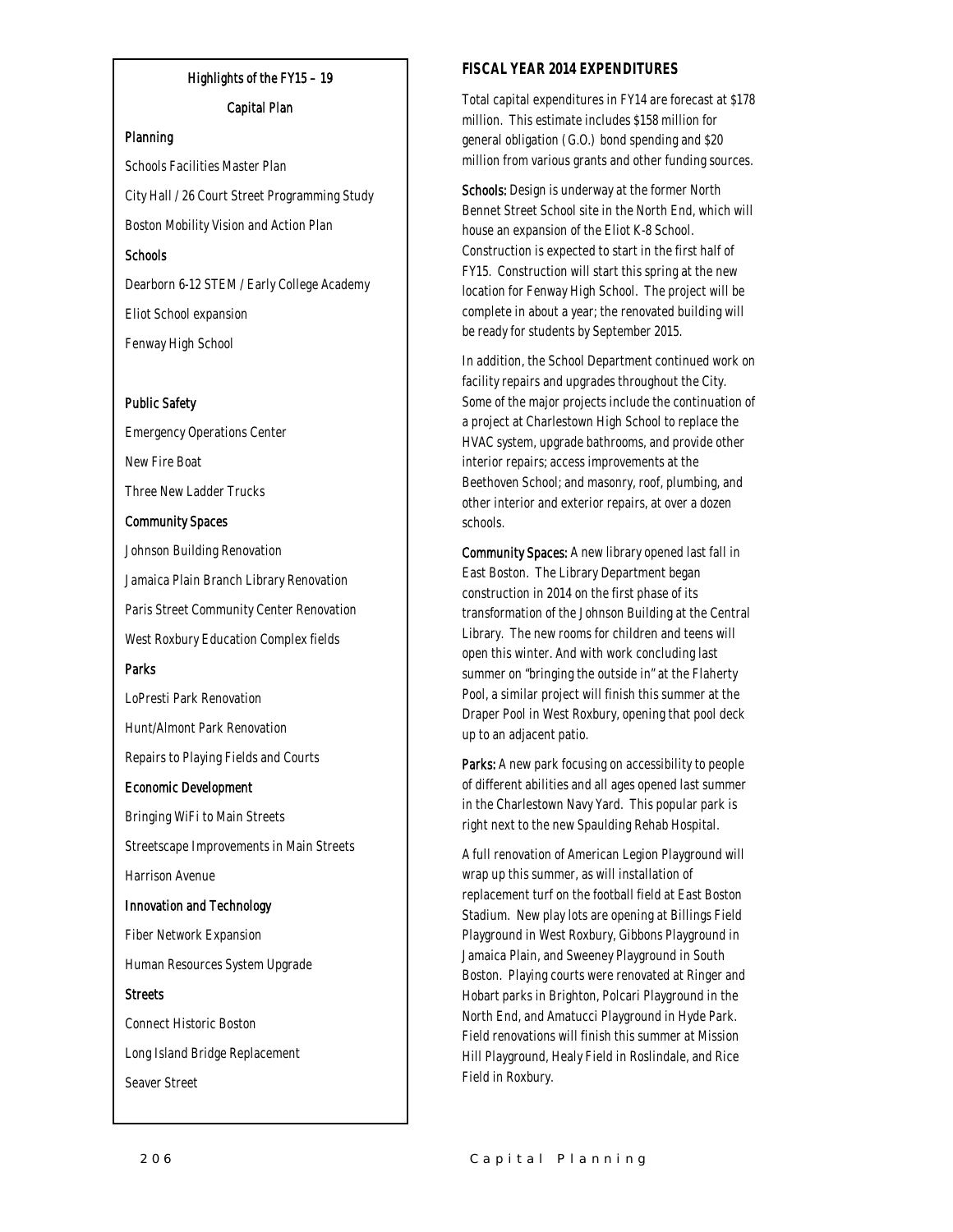New schoolyards opened at the Umana School in East Boston, the Mission K-8 in Jamaica Plain, and the Higginson-Lewis School in Roxbury, the final projects of the Boston Schoolyard Initiative, a partnership between the City and the Schoolyard Funders Collaborative to build schoolyards and outdoor classrooms across the City.

Economic Development: In Dudley Square, work continued throughout FY14 on the new, \$119 million headquarters for the School Department at the site of the old Ferdinand Building, including the commission of three separate pieces of art for the site. By the end of FY14, the Dudley branch library will have a new entryway, and the old B-2 police station next to it will have been demolished.

Innovation and Technology: Two new on-street technologies were piloted in the Innovation District in FY14: street sensors that show drivers where parking is available, and help the Transportation Department measure parking occupancy rates; and variable message boards, which have been used to help alleviate rush hour traffic by directing people to highways using alternate routes.



FY14 also saw the introduction of participatory budgeting to the City of Boston. Young people throughout the City are being led through a six-monthlong process of learning about city government and budgeting; identifying projects in their communities; and vetting those projects and weighing them against one another, to make a recommendation for how to spend \$1 million in capital funds in FY15.

A new, Computer Aided Dispatch system will go live at the end of FY14. This project will integrate data across various public safety units, allowing first responders to respond more quickly, and to have better information when they arrive.

Streets: The Public Works Department repaved 53 miles of roads through the roadway resurfacing program and the roadway utility restoration program; 2.7 miles of roadway were reconstructed; 1,550 pedestrian ramps were brought into compliance with ADA/AAB regulations; 448,000 square feet of sidewalks were repaired; 8,000 street lights were converted to efficient LEDs; and over 15 miles of new bike lanes were installed.

#### *FISCAL YEAR 2015 EXPENDITURES*

Spending in FY15 will include several large, signature building projects throughout the City and across departments, as well as several planning efforts that will enable the City to spend wisely on facility maintenance well into the future.

Planning: The City will begin a school facilities master planning effort this year, to provide a comprehensive look at the current state of its facilities, and to project future needs. Property and Construction Management will begin a programming study for several key downtown office buildings, including City Hall and 26 Court Street (which the School Department will leave when it moves to its new headquarters in Dudley Square this winter). A facilities assessment of libraries citywide continues this year with a look at mechanical and other building system needs in branches throughout the City. With support from the Barr Foundation, the Transportation Department will begin a two-year process to create a Boston Mobility Vision and Action Plan – a comprehensive plan to better move people and goods throughout the City. And a siting study will begin for an EMS facility in the Seaport area, to support the emergency response needs of that area's growing population.

Schools: Design will be completed for the new Dearborn 6-12 STEM / Early College Academy in Roxbury. Construction is planned to begin in the second half of FY15. Construction will also begin on a new facility for the Eliot School at North Bennet Street in the North End.

The School Department will focus not only on creating excellent new facilities, but also on expanding existing programs that are in high demand. By the start of school in the fall, the former Alighieri school building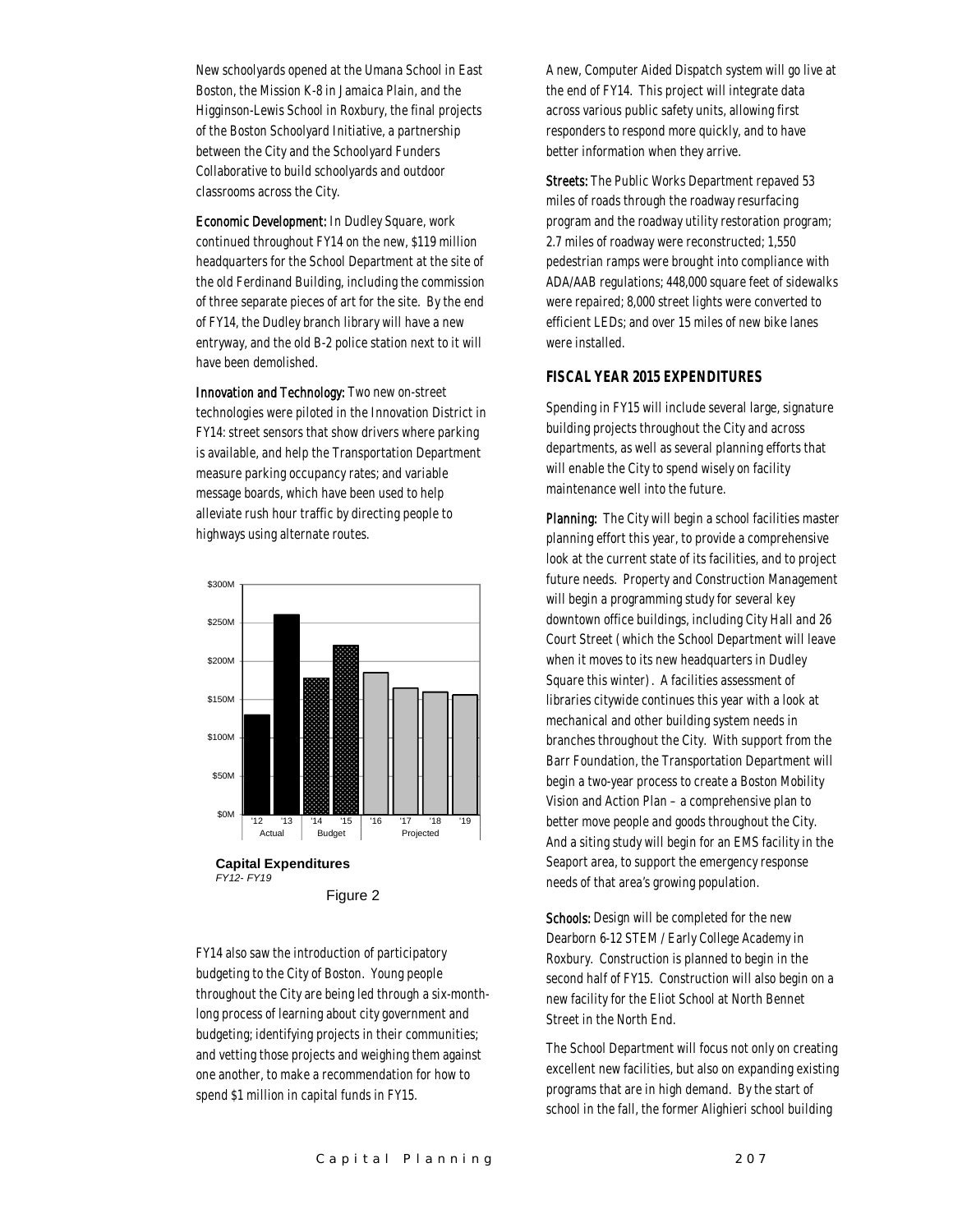in East Boston will be renovated and reopened to provide a popular Montessori program with its own space; modular classrooms at the Haley School will be in place to support that school's increased capacity; and renovations at the former Taft School building including new science labs will support two school programs – Another Course to College and Boston Green Academy.

Other planned improvements include three new science labs and a new PA system at Boston Latin Academy; new roofs will be installed at seven schools; HVAC and electrical improvements are scheduled at an additional seven schools.

A program to upgrade school-based computer networks including wireless connections is ongoing with the goal of providing reliable wireless service in every BPS school.

Public Safety: Design work will begin this year on a new Emergency Operations Center that is flexible, sustainable, secure, and fully interoperable. Exterior repairs, including roofs and masonry, will conclude at four fire stations and the training academy, and will begin at another six fire stations. The Fire Department will purchase three new ladder trucks and one small fire boat.

Community Spaces: Phase 2 of the transformation of the Johnson building of the Boston Public Library in Copley Square will begin this year. The project will open up the lobby to Boylston Street, renovate the Rabb lecture hall in the basement, and provide more inviting spaces for users. Renovations at the Jamaica Plain Branch, including the construction of a small addition, will go into construction late this fiscal year. Design for a renovation of the Paris Street Community Center is underway; the project will be out to bid late in the first half of FY15, with construction starting in the winter; the Vine Street Community Center will begin design of an interior renovation this year, as well.

Parks: Major renovations are underway at LoPresti Park in East Boston, and are about to go into their third phase at Hunt/Almont Park in Mattapan. Other park projects that will be in construction in FY15 include Eliot Norton Park in Bay Village, Iacono Playground in Hyde Park, Paris Street Playground in East Boston, Hemenway Playground in Dorchester, and Horatio Harris Park in Roxbury.

New play lots in construction in FY15 include Caldwell Street Playground in Dorchester, Edgerly Road

Playground in the Fenway neighborhood, Erie Ellington Playground in Roxbury, Little Scobie Playground in Roxbury, and Paris Street Playground in East Boston. Field renovations will begin at Clifford Playground in Roxbury, and Doherty-Gibson Field in Dorchester.

Economic Development: Two projects will focus capital resource on Main Streets this year. As part of the expansion of the City's fiber cable network, a pilot program will begin to bring free WiFi coverage to several Main Streets districts. A new program in Public Works will focus on streetscape improvements in 3 to 4 districts per year. The BRA will begin engineering and design work on marine infrastructure improvements in the Charlestown Navy Yard and in the Boston Marine Industrial Park.

Innovation and Technology: The Department of Innovation and Technology is beginning two new major projects this year. One is an upgrade of the City's human resources software, to stay current and improve business processes. The other is an expansion of the City's fiber cable network which, when complete, will bring high-speed, low-cost internet into every BPS school, and support other City operations. The implementation of a permitting and licensing platform will be completed this year, with expansion to the Parks Department, City Clerk, and BRA.

Building off the Streetscape Innovation Fund that has piloted new approaches for everything from parking sensors to lighting up the Old Northern Avenue Bridge, the Mayor's Office of New Urban Mechanics will manage an expanded Innovation Fund to include projects that improve constituents' online experience and make government more accessible.

Streets: Connect Historic Boston is an ambitious roadway reconstruction program to reconstruct seven city streets as shared or complete streets, meaning that they are designed to be used for driving, bicycling, walking or public transportation. Boston received a \$15.5 million grant through the federal TIGER program; the local match, totaling \$10 million, is funded through a combination of City funds and Chapter 90. The project goes into construction this year.

 The roadway resurfacing program this year will focus on major arterials such as Washington Street in West Roxbury, and Dorchester Avenue in South Boston. In all, Public Works plans on resurfacing 20 miles of roadway, reconstructing 4.5 miles, bringing 1,600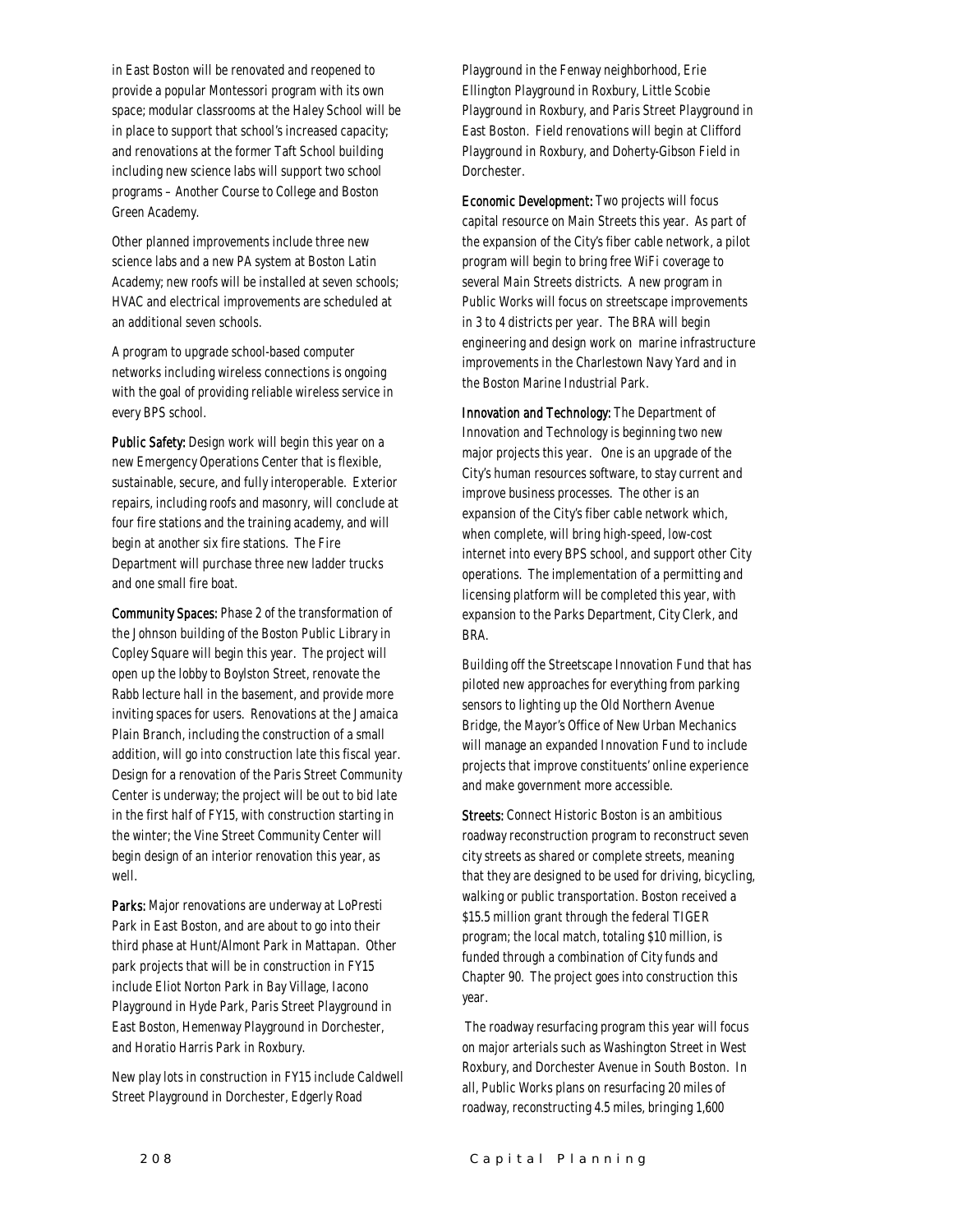pedestrian ramps into compliance with accessibility standards, repair 400,000 square feet of sidewalk, converting 8,000 street lights to energy-efficient LEDs, and installing more than 15 new miles of bike facilities.

Public Works will also begin design on a new bridge to Long Island. Repairs to the existing Long Island Bridge will continue; long-term, a new bridge will reduce the City's capital and maintenance costs and will also reduce the Public Health Commission's cost of operating programs and facilities on Long Island.

#### *FY16-FY19 Planned Expenditures*

Planned G.O. expenditures in FY16 are forecasted at \$160 million. Between FY17 and FY19, G.O. expenditures are forecasted at \$140 million annually. Future grant expenditures are estimated at \$30 million in FY16, \$25 million annually in FY17 and FY18 and \$20 million in FY19. Figure 2 displays total capital spending from all sources since FY12 and projected expenditures through FY19.

The City continues to pursue grant funds, to maximize the use of Chapter 90 monies for road and sidewalk projects, and to manage its project priorities to ensure that spending remains aligned with planned borrowing levels. Together, these strategies will enable the City to maintain a reasonable level of capital spending and outstanding debt.

#### *OPERATING BUDGET IMPACTS*

Determining the impact that proposed capital investments will have on the City's operating budget (personnel, contracted services, equipment and utilities) is essential to the capital budgeting process. Many capital projects, such as those that replace mechanical equipment with modern, more efficient versions, save the City money in future operating costs; others, such as those that allow the City to expand programing or establish a stronger presence in different neighborhoods, may entail future operating costs. Understanding the balance between future savings and future costs resulting from these capital projects is vital to maintaining the City's long-term financial health.

Figure 3 shows a list of those capital projects in the FY15-19 plan that are expected to have a near-term impact on the City's operating budget, and what that impact is expected to be. This table reflects our best, current knowledge; some projects are expected to have operating impacts, but we have not yet been able to quantify what that impact is (e.g. repairing a water leak when the exact volume of water leaking out is unknown). In Volumes II and III of this document, each capital project summary indicates whether or not there is an operating impact associated with the project that the City has been able to quantify.

While most capital projects can be assumed to have a marginal impact on energy savings or personnel demands, only those projects which will likely result in an increase or decrease in a budget appropriation are included here. Operating impacts that result from capital work done at Public Health Commission Facilities are not reflected here, since BPHC's operating budget is separate from the City's.

#### *Savings*

The capital plan supports investments that will decrease operating expenses by reducing costs associated with emergency repairs, maintenance of old systems, and energy inefficiency. A substantial portion of the capital plan is focused on these types of basic facility improvements.

Through an Executive Order relative to climate action, the City has committed to designing new buildings and selected major renovations to the standards required to attain U.S. Green Building Council LEED (Leadership in Energy and Environmental Design) certification. The City will apply for LEED Silver designation for the new Dudley Municipal Center building, which is now in construction and is slated for completion this winter.

By far the largest operational savings comes from the conversion of street lights to newer fixtures using Light Emitting Diode (LED) technology. Starting in FY11, and initially taking advantage of funds from the American Recovery and Reinvestment Act (ARRA) as well as rebates from NSTAR, the street lights converted under this program in FY15 are expected to save the City \$1 million annually, in addition to the \$3 million projected annual savings from work done in FY12 -14.

The School Department is pursuing capital projects to save energy and reduce operating costs, primarily by updating HVAC systems.

At Long Island, heating oil is either barged to the island or is transported across the Long Island Bridge at great expense. A new bridge is expected to save the City money in the long term both on maintenance and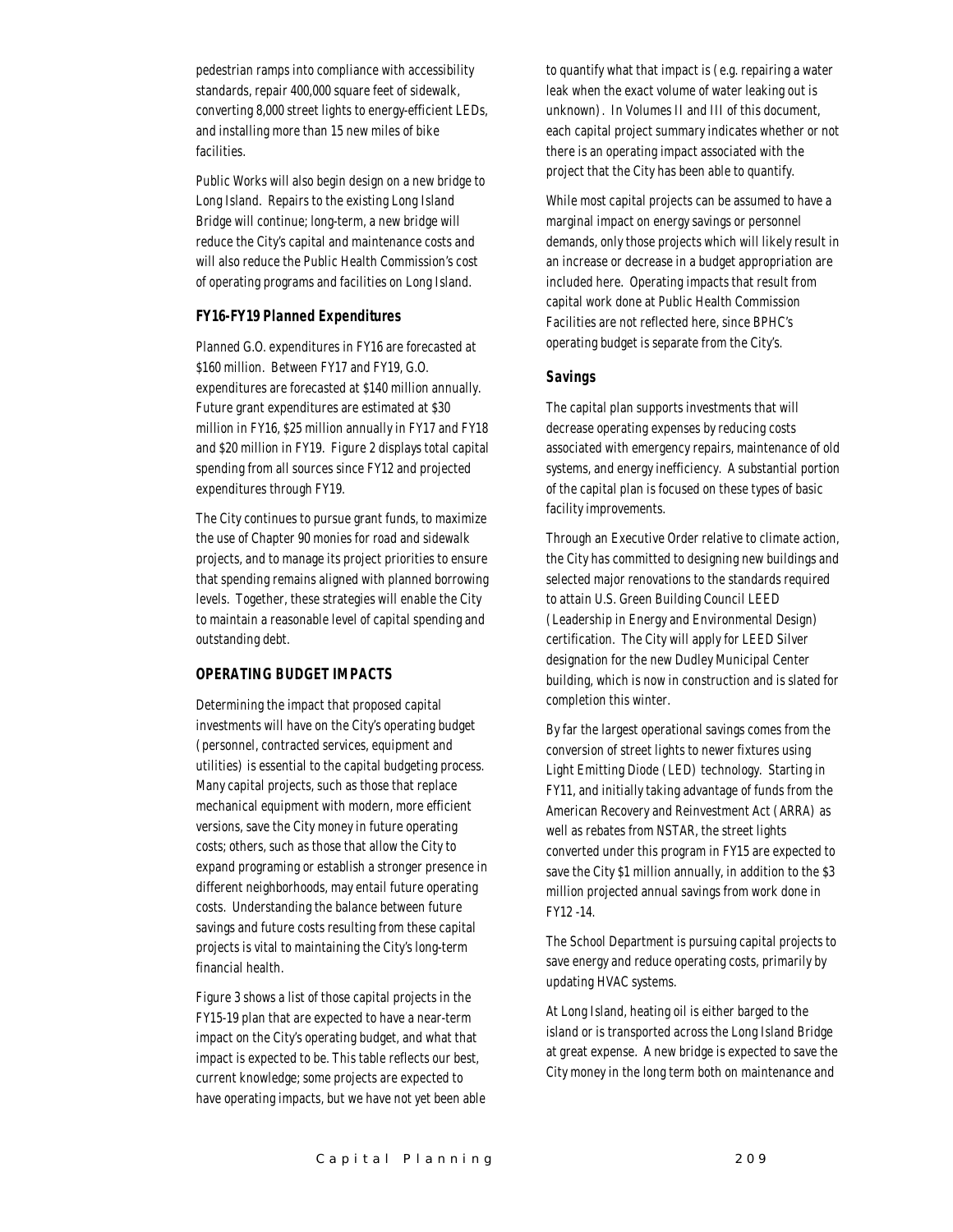by reducing the cost of bringing fuel to the island to support programming there.

Property and Construction Management is converting the City Hall heating system from steam to natural gas. The existing steam to water heat exchanger will be replaced with four high-efficiency gas-fired condensing boilers.

will result in operational efficiencies, those efficiencies have been difficult to quantify in a way that can be accurately reflected in the City's budget projections.

Two new buildings are expected to come on line in the next three years: a new municipal building in Dudley Square, and an expansion of the Eliot school into the

| <b>Department</b>                       | <b>Project</b>                                       | 2015        | 2016        | 2017        |
|-----------------------------------------|------------------------------------------------------|-------------|-------------|-------------|
| Boston Center for Youth and Families    | <b>BCYF Draper Pool</b>                              | (2.748)     | (2.748)     | (2.748)     |
| Boston Center for Youth and Families    | <b>BCYF Paris Street Community Center</b>            |             |             | (4,300)     |
| Boston Center for Youth and Families    | <b>BCYF Vine Street Community Center</b>             |             |             | (1,994)     |
| <b>Environment Department</b>           | <b>Energy Conservation Program</b>                   | (18,017)    | (18,017)    | (18, 017)   |
| <b>Fire Department</b>                  | <b>HVAC / Boiler Replacement at Various Stations</b> | (14.689)    | (29.348)    | (29, 348)   |
| <b>Fire Department</b>                  | <b>Fire Boat</b>                                     | (25,000)    | (50,000)    | (50,000)    |
| <b>Library Department</b>               | Johnson Building Energy Improvements                 | (11,500)    | (11.500)    | (5,500)     |
| <b>Library Department</b>               | <b>Critical Facility Repairs</b>                     | (19,916)    | (19, 916)   | (19, 916)   |
| <b>Library Department</b>               | Johnson Building Renovation                          |             | (41.750)    | (83,500)    |
| <b>Library Department</b>               | Pay-for-Print Infrastructure System                  | (35,000)    | (70,000)    | (70,000)    |
| Department of Innovation and Technology | Imaging and Document Management                      |             | 70,000      | 70,000      |
| Department of Innovation and Technology | Permit and Inspection System                         | 120,000     | 155,000     | 155,000     |
| Department of Innovation and Technology | <b>Enterprise Geographic Information System</b>      |             | 180,000     | 180,000     |
| Department of Innovation and Technology | Core Technology Infrastructure                       | 30,000      | 735,000     | 735,000     |
| Department of Innovation and Technology | Youth and Human Services Initiatives                 |             | 65,000      | 65,000      |
| Department of Innovation and Technology | Public Safety Systems Implementation                 |             | 150,000     | 150,000     |
| Department of Innovation and Technology | Computer Aided Dispatch                              | 150,000     | 600,000     | 600,000     |
| Department of Innovation and Technology | <b>Enterprise Business Applications</b>              |             | 70,000      | 70,000      |
| Department of Innovation and Technology | Tax Billing and Collecting System                    |             | 300,000     | 300,000     |
| Department of Innovation and Technology | Data Center: AC/Cooling Tower Replacement            |             | 25,000      | 25,000      |
| Department of Innovation and Technology | Fiber Network Expansion                              | 75,000      | 675,000     | 1,175,000   |
| Property and Construction Management    | City Hall Energy Efficiency                          | (141, 527)  | (141, 527)  | (141, 527)  |
| Property and Construction Management    | Dudley Square Municipal Building                     | 781,000     | 1,562,000   | 1,562,000   |
| Property and Construction Management    | 201 Rivermoor Street                                 |             | (3,850)     | (3,850)     |
| <b>School Department</b>                | Charlestown High School                              | (146, 694)  | (146.694)   | (146, 694)  |
| <b>School Department</b>                | Eliot School at North Bennet Street                  |             |             | 65.433      |
| <b>School Department</b>                | Quality Improvement Fund for Schools                 | 63,120      | 45,500      | 45,500      |
| <b>Public Works Department</b>          | Central Maintenance Facility Vehicle Wash            | 2.000       | 2.000       | 2.000       |
| <b>Public Works Department</b>          | Street Light LED Conversion                          | (1,000,000) | (1,000,000) | (1,000,000) |
| <b>Public Works Department</b>          | Street Light Gas Lamps                               | (50,000)    | (50,000)    | (50,000)    |
| <b>Transportation Department</b>        | Strategic Bicycle Network Project                    | 150,000     | 150,000     | 150,000     |
|                                         | Figure 3: Operating Impacts of Capital Projects      |             |             |             |

#### *Costs*

Increases in operating expenses expected as a result of capital projects are primarily driven by two areas: an expansion of the City's IT infrastructure, and the construction of new buildings.

Although many of the projects identified in the Department of Innovation and Technology (DoIT)'s capital budget are replacing legacy systems, in many cases they involve an expansion of that infrastructure, as well. This entails annual licensing fees to support the ongoing maintenance and upgrades of the new software solutions, and often the addition of personnel to support the customizations and integrations that allow the new software to meet the City's needs. Although it is expected that most of this new software

former North Bennet Street School. The operating costs associated with the new Dudley Square municipal building are in line with the addition of a 200,000 square foot building to the City's real estate portfolio, and reflect basic maintenance and operating costs associated with keeping the building open and operational. Operating costs for that building will be split between the School Department and Property and Construction Management. The operating costs for the Eliot school assume that the entire building will consist of net new seats for K-8 students.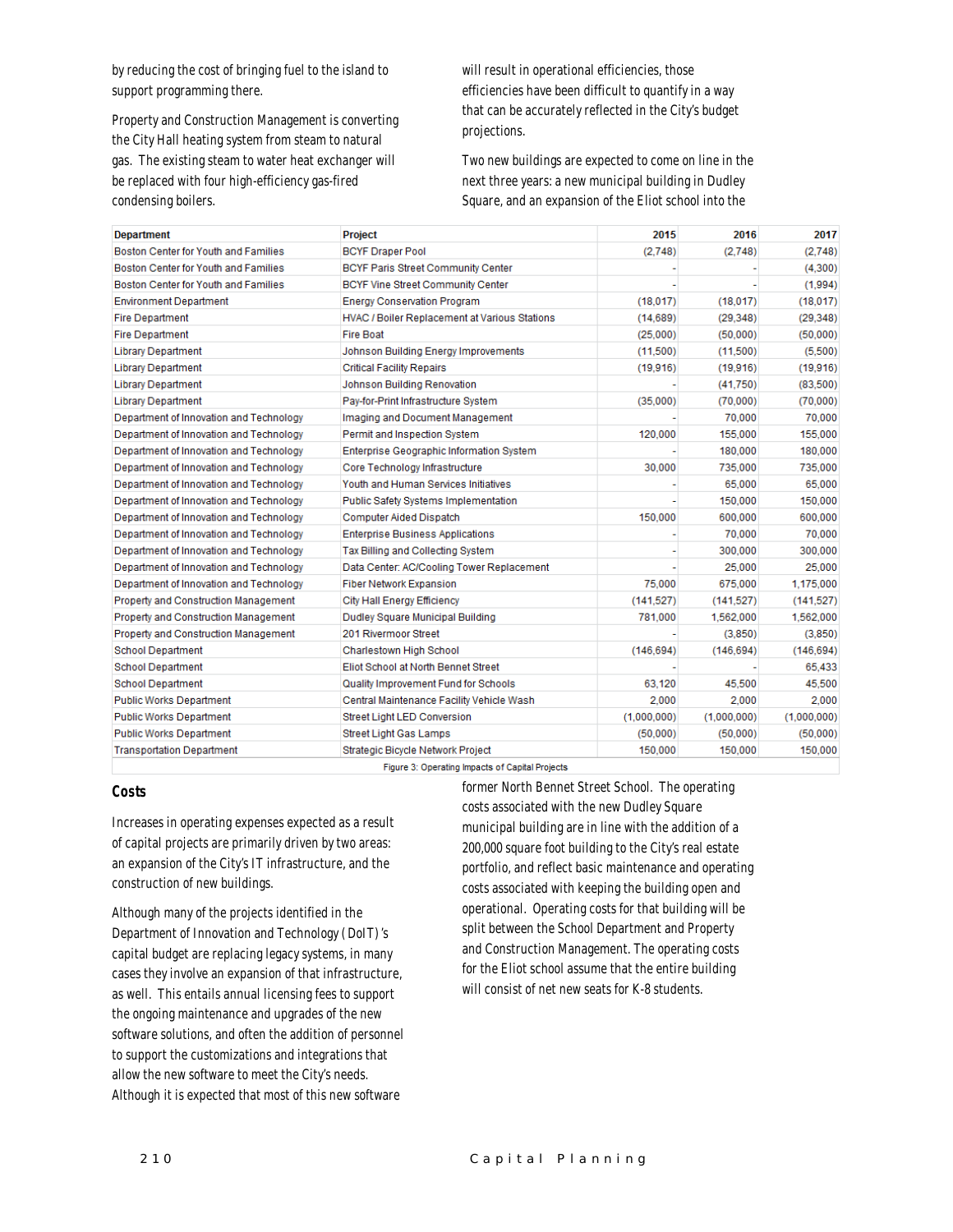#### *DEBT MANAGEMENT POLICIES AND DEBT IMPLICATIONS OF THE PLAN*

Effective debt management ensures that the City can meet its capital infrastructure and facility needs. Debt management requires a series of decisions about the amount, timing, purposes and structure of debt issuance. Long-term debt related to capital investment has two main purposes:

(1) It finances acquisition, construction, repair, and renovation of City-owned buildings and equipment that are necessary to provide public services; and

(2) It finances infrastructure improvements to ensure the City's continued growth and safe roadway conditions.

The Treasury Department manages all borrowings according to the City's debt management policies. These policies address issues such as debt affordability and limitations on the level of variable rate debt the City will use. The City's goals are to rapidly repay debt, maintain a conservative level of outstanding debt, and ensure the City's continued positive financial standing with the bond market.

Key components of the debt management policies ensure that:

- combined net direct debt does not exceed 3% of taxable assessed value;
- at least 40% of the overall debt is repaid within five years and 70% within ten years;
- annual gross debt service costs do not exceed 7% of general fund expenditures;
- variable rate debt does not exceed 20% of the City's total currently outstanding bonded debt (the City has no variable debt).

For further discussion of the City's financial policies and management controls, refer to the chapter on Financial Management.



**Gross Debt Service as a Percent of Total General Fund Expenditures** *FY12 - FY19*

#### Figure 4

The City's debt service forecast assumes general obligation borrowing of \$140 million in FY15, and \$140 million each year from FY16 through FY19. On March 26, 2014, the City sold \$153 million in general obligation bonds to fund its capital improvement projects. The debt tables at the end of this chapter detail the City's outstanding debt service obligations and demonstrate the City's rapid retirement of its debt.

The City's gross debt service requirement will remain under 7% of total General Fund expenditures through FY19 (See Figure 4).

The ratio of debt service to the City's primary revenue



**Gross Debt Service as a Percent of the Net Property Tax Levy** *FY12 - FY19*

Figure 5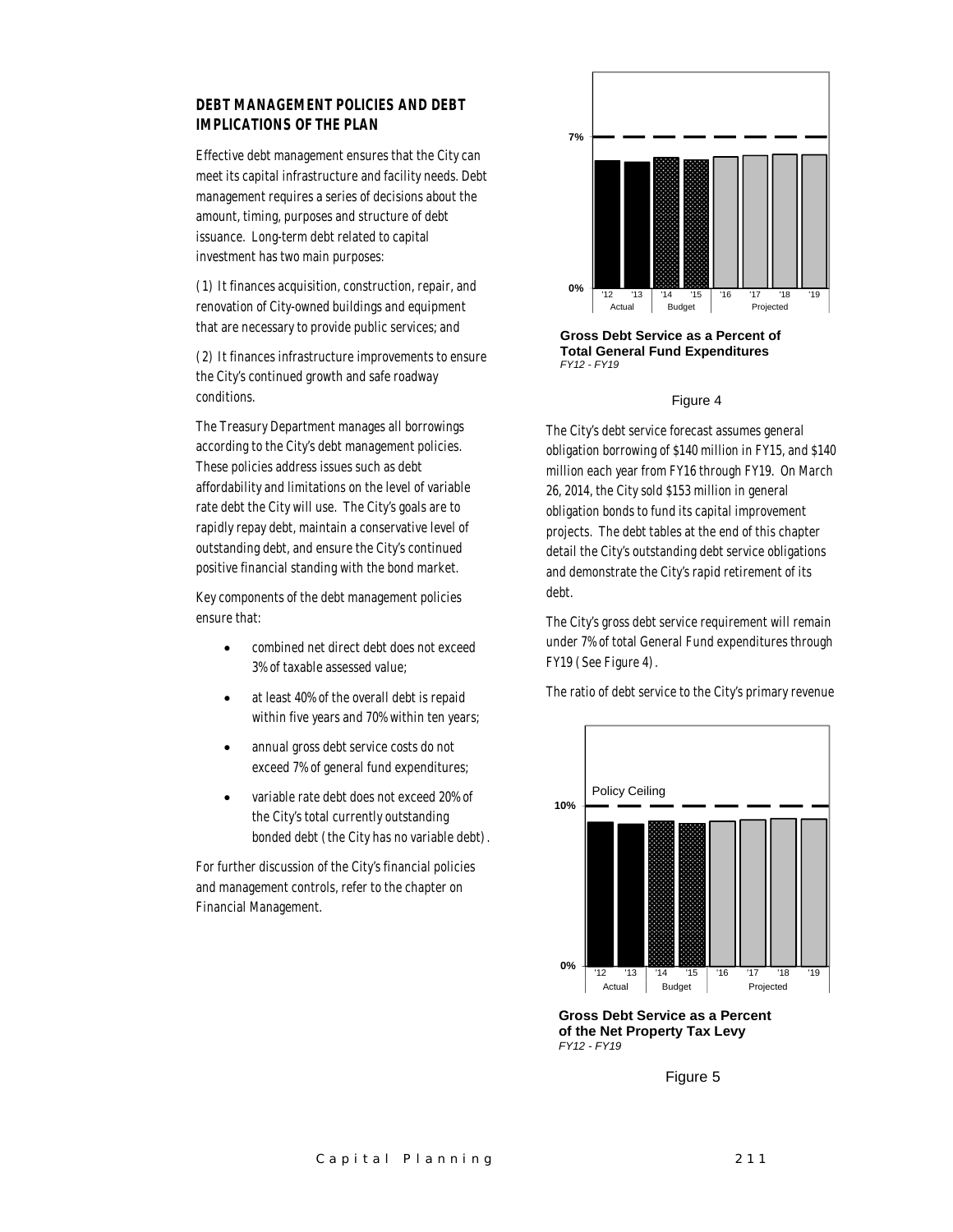source, the property tax levy, is projected to increase through FY16 (See Figure 5). Even with the increase, the ratio is not expected to exceed the City's policy ceiling.

The City's current overall debt burden (net direct debt to assessed property value of \$99.83 billion) is approximately 1.15% as of April 30, 2014. The City's net direct debt per capita currently stands at approximately \$1,801.35 as of April 30, 2014.

Boston has been conservative about assuming longterm debt and aggressive about retiring debt expeditiously. As of April 30, 2014, the City's debt retirement schedule shows that 41.4% of its principal will be retired five years out, before the end of FY19 (See the Debt Retirement table at the end of this chapter).

In March of 2014, Moody's Investors Service reaffirmed Boston's credit rating at Aaa, and Standard & Poor's upgraded Boston's credit rating from AA+ to AAA. A bond rating is a statement of credit quality and is analyzed when determining the interest rate that should be paid for a municipality's bonds. A higher bond rating translates into lower interest rates and real dollar savings for the City.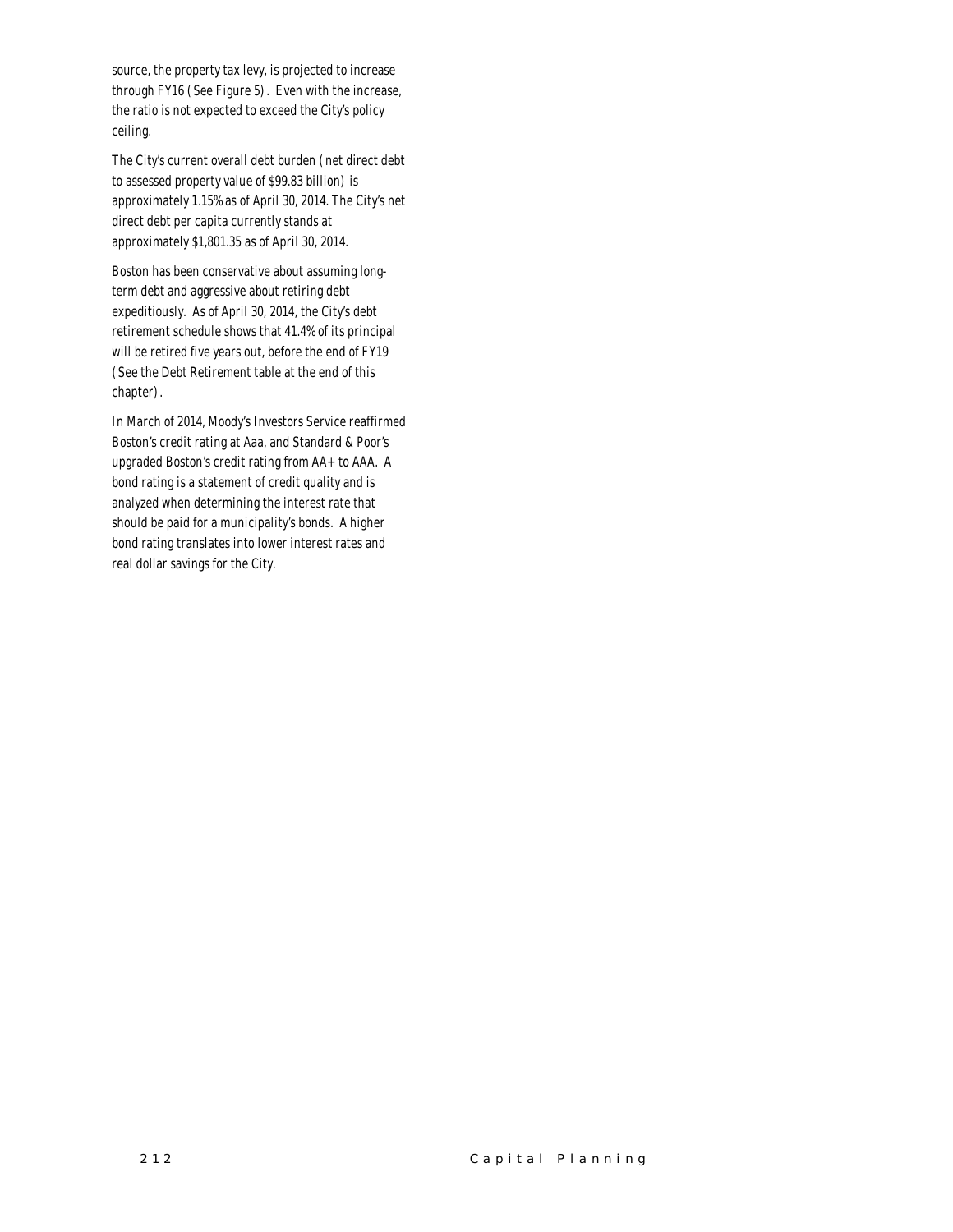| ත |
|---|
|   |
|   |
|   |
| ٤ |
| ī |
| l |
|   |
| Ú |
|   |
|   |
| ¢ |
|   |
|   |
|   |
|   |
|   |
|   |
|   |
|   |
|   |
| ī |
| ť |
|   |
|   |

# Fiscal Years 2015 - 2019 **Fiscal Years 2015 - 2019**

**FY16-19** 

FY16-19

**FY15** 

**Existing** 

|                                                 | Existing<br>Authorization | Authorization<br>FY15 | FY16-19<br>Authorization | <b>State</b> | Federal     | Other       | Trust | Total         |
|-------------------------------------------------|---------------------------|-----------------------|--------------------------|--------------|-------------|-------------|-------|---------------|
|                                                 |                           |                       |                          |              |             |             |       |               |
| Boston Center for Youth and Families            | 16,016,812                | 10,900,000            | 8,738,188                | 0            | $\circ$     | $\circ$     | 0     | \$35,655,000  |
| Boston Redevelopment Authority                  | 3,737,500                 | 5,995,000             | 4,685,000                | 1,583,500    | 0           | 3,500,000   | 0     | \$19,501,000  |
| Department of Innovation and Technology         | 75,366,400                | 25,585,000            | 15,544,256               | $\circ$      | 0           | $\circ$     | 0     | \$116,495,656 |
| Emergency Management                            | $\circ$                   | 1,500,000             | 15,213,500               | 0            | 2,000,000   | $\circ$     | 0     | \$18,713,500  |
| Environment Department                          | 4,890,000                 | $\circ$               | 500,000                  | 50,000       | 0           | 716,956     | 0     | \$6,156,956   |
| Fire Department                                 | 35,783,594                | 7,755,000             | 14,335,000               | 1,795,000    | 0           | 89,091      | 0     | \$59,757,685  |
| Library Department                              | 31,994,862                | 69,935,000            | 31,033,000               | 0            | 0           | 298,634     | 0     | \$133,261,496 |
| Neighborhood Development                        | $\circ$                   | 200,000               | 1,300,000                | 0            | $\circ$     | 1,750,000   | 0     | \$3,250,000   |
| Office of New Urban Mechanics                   | $\circ$                   | 1,000,000             | 1,000,000                | 0            | 0           | 0           | 0     | \$2,000,000   |
| Parks and Recreation Department                 | 63,600,094                | 15,742,000            | 17,261,220               | 24,926,055   | 61,950,086  | 1,870,926   | 0     | \$185,350,381 |
| Police Department                               | 4,455,000                 | 3,210,000             | 2,764,000                | $\circ$      | $\circ$     | $\circ$     | 0     | \$10,429,000  |
| Property and Construction Management Department | 145,472,957               | 8,784,426             | 52,368,700               | 117,227      | 0           | 2,968,787   | 0     | \$209,712,097 |
| Public Health Commission                        | 6,815,000                 | 11,176,000            | 1,625,000                | $\circ$      | 950,000     | $\circ$     | 0     | \$20,566,000  |
| Public Works Department                         | 203,637,079               | 73,550,000            | 17,580,893               | 163,873,366  | 146,848,700 | 66,307,002  | 0     | \$671,797,040 |
| School Department                               | 171,585,542               | 49, 478, 458          | 22,044,258               | 40,540,410   | 1,300,000   | 33,266,317  | 0     | \$318,214,985 |
| Transportation Department                       | 40,416,198                | 2,000,000             | 15,150,000               | 17,120,000   | 5,480,000   | 200,000     | 0     | \$80,366,198  |
|                                                 |                           |                       |                          |              |             |             |       |               |
| Total                                           | 803,771,038               | 286,810,884           | 221, 143, 015            | 250,005,558  | 218,528,786 | 110,967,713 | 0     | 1,891,226,994 |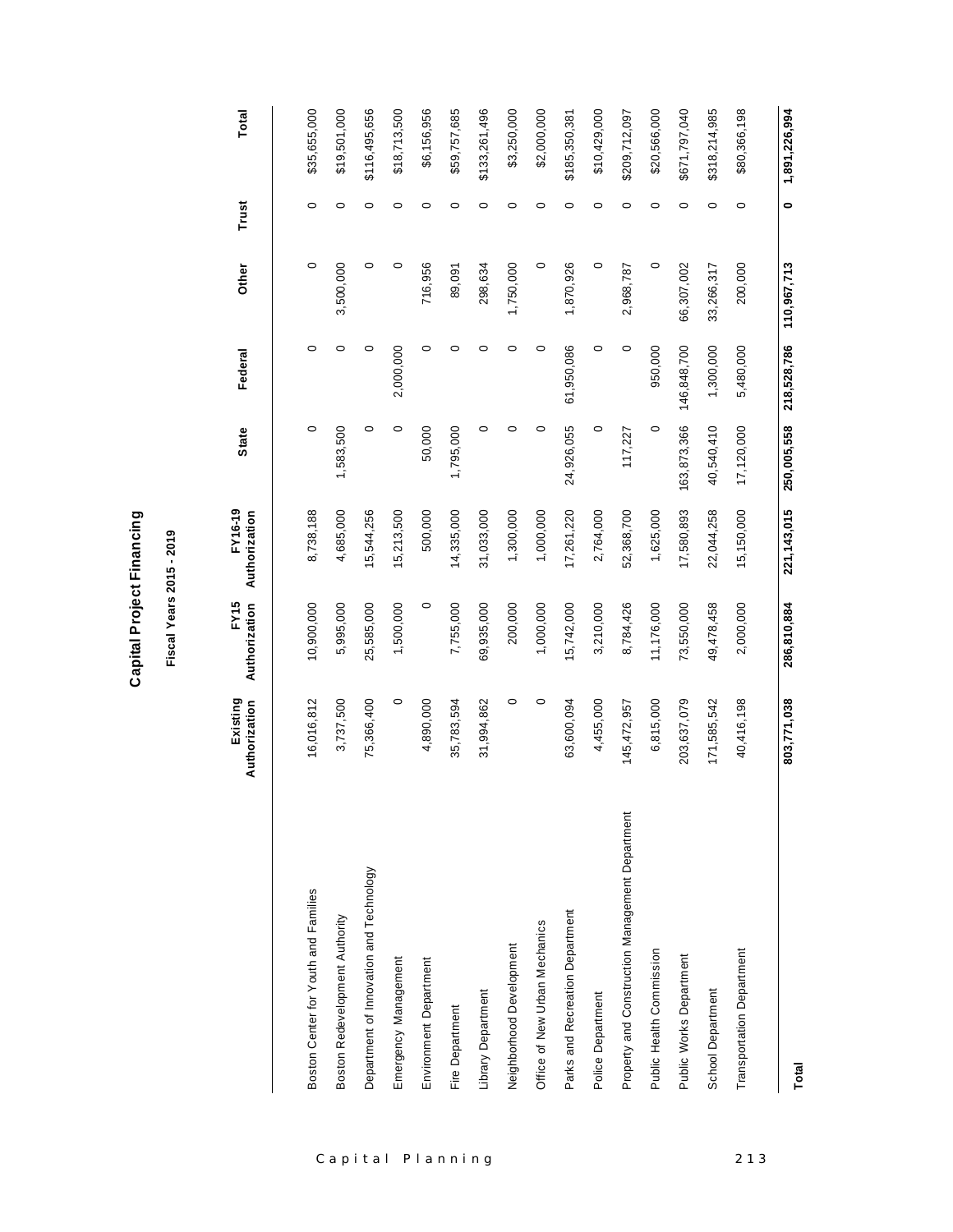|                  | Project                                | Scope of Work                                                                                                                                                                                                                                                        | <b>Status</b>           | Neighborhood             | <b>Total Project</b><br><b>Budget</b> | Operating<br><b>Impact</b> |
|------------------|----------------------------------------|----------------------------------------------------------------------------------------------------------------------------------------------------------------------------------------------------------------------------------------------------------------------|-------------------------|--------------------------|---------------------------------------|----------------------------|
| 214              |                                        |                                                                                                                                                                                                                                                                      |                         |                          |                                       |                            |
|                  | Boston Center for Youth and Families   |                                                                                                                                                                                                                                                                      |                         |                          |                                       |                            |
|                  | BCYF Clougherty Pool                   | Rehabilitation of pool's bathhouse, its two pool shells, exterior pool deck, and mechanical<br>systems.                                                                                                                                                              | To Be Scheduled         | Charlestown              | 2,700,000                             | ₽                          |
|                  | <b>BCYF</b> Draper Pool                | renovation including new windows and skylights; new roof; masonry<br>repairs and pool repairs; mechanical and ventilation system upgrades; interior painting;<br>locker room, entrance and office updates; driveway and parking improvements.<br>A complete building | In Construction         | West Roxbury             | 3,750,000                             | Yes                        |
|                  | BCYF Hyde Park Community Center        | exterior including repointing masonry, weatherproofing doors and<br>Waterproof building<br>caulking.                                                                                                                                                                 | In Construction         | Hyde Park                | 515,000                               | ₽                          |
|                  | BCYF Paris Street Community Center     | Interior facility repairs and renovations include upgrades of all mechanical systems and<br>exterior door replacements; athletic facility improvements and<br>eledata upgrades; and new furniture and equipment.<br>boilers; window and                              | In Design               | East Boston              | 10,000,000                            | Yes                        |
|                  | BCYF Tobin Community Center Site Study | Enhance use of space by adding outdoor elements to back yard and entry way to provide<br>for outdoor community space.                                                                                                                                                | To Be Scheduled         | Mission Hill             | 50,000                                | ₽                          |
| Capital Planning | BCYF Vine Street Community Center      | Interior renovations including new mechanical systems, new roof, masonry repairs,<br>window replacements, athletic facility upgrades, teledata upgrades, new furniture,<br>furnishings and equipment                                                                 | To Be Scheduled         | Roxbury                  | 5,340,000                             | Yes                        |
|                  | Critical Facility Repairs              | A critical repair fund for emergency repairs to community center facilities including roofs,<br>windows, masonry, electrical and HVAC systems.                                                                                                                       | Annual Program          | Citywide                 | 1,300,000                             | ₽                          |
|                  | Pool Repairs                           | Renovate and upgrade locker rooms and pools including new filtration systems, pool<br>tion and HVAC systems at various BCYF/BPS pool facilities.<br>liners, dehumidificat                                                                                            | Annual Program          | Citywide                 | 5,000,000                             | ₽                          |
|                  | Roof and Gym Floor Replacements        | and roofs at the BCYF Gallivan Community Center and the BCYF<br>Johnson Community Center.<br>Replace gym floors                                                                                                                                                      | In Design               | neighborhoods<br>Various | 5,000,000                             | S                          |
|                  | <b>Youth Budget</b>                    | Engage youth across the City to create a capital "Youth Budget", using participatory<br>budgeting methods.                                                                                                                                                           | Implementation Underway | Citywide                 | 2,000,000                             | ₽                          |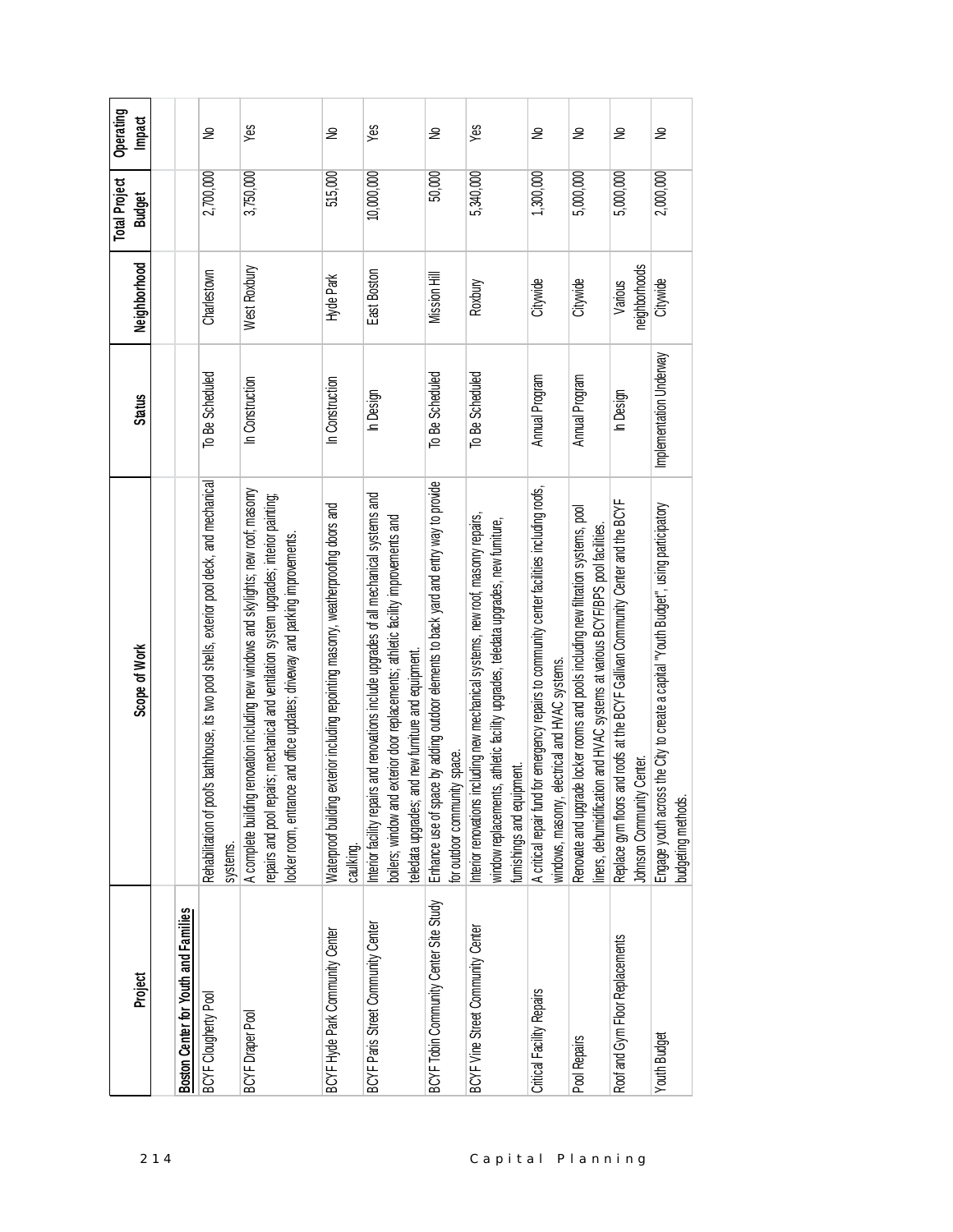| Project                                                 | Scope of Work                                                                                                                                                                          | <b>Status</b>   | Neighborhood                   | <b>Total Project</b><br><b>Budget</b> | Operating<br>Impact |
|---------------------------------------------------------|----------------------------------------------------------------------------------------------------------------------------------------------------------------------------------------|-----------------|--------------------------------|---------------------------------------|---------------------|
|                                                         |                                                                                                                                                                                        |                 |                                |                                       |                     |
| Boston Redevelopment Authority                          |                                                                                                                                                                                        |                 |                                |                                       |                     |
| BMIP: Black Falcon Avenue and Terminal<br><b>Street</b> | Resurface Black Falcon Avenue and Terminal Street. Replace sidewalk and improve<br>street lighting.                                                                                    | To Be Scheduled | South Boston                   | 1,400,000                             | ₽                   |
| BMIP: Bulkhead Restoration along Fid<br>Kennedy Ave.    | Replace bulkhead along Fid Kennedy Ave. at the Marine Industrial Park.                                                                                                                 | To Be Scheduled | South Boston                   | 1,500,000                             | ş                   |
| BMIP: Drainage System Improvements                      | Perform drainage system improvements.                                                                                                                                                  | To Be Scheduled | South Boston                   | 610,000                               | ş                   |
| BMIP: Pier 5 / Drydock 4 Improvements                   | Pier and drydock repairs.                                                                                                                                                              | New Project     | South Boston                   | 975,000                               | ş                   |
| BMIP: South and East Jetty Repairs                      | Repair area adjacent to the bulkhead and secure safety and security barriers around the<br>jetties.                                                                                    | In Construction | South Boston                   | 650,000                               | ş                   |
| BMIP: Wharf 8 Bulkhead Rehabilitation                   | Replace the existing bulkhead.                                                                                                                                                         | In Design       | South Boston                   | 2,000,000                             | ş                   |
| Boylston Street Design                                  | services for improvements to sidewalks and public realm on the north<br>of Boylston Street from Arlington Street to Massachusetts Avenue.<br>side and south side<br>Preliminary design | In Design       | Back Bay                       | 300,000                               | ş                   |
| CNY: Pier 11 Fender System Improvements                 | iles and wales at Pier 11.<br>Install new fender p                                                                                                                                     | New Project     | Charlestown                    | 375,000                               | ş                   |
| CNY: Pier 4 Improvements                                | vier infrastructure improvements at Pier 4 at the Charlestown Navy<br>ine facility construction funding anticipated<br>Design and install p<br>Yard. External mari                     | To Be Scheduled | Charlestown                    | 2,511,000                             | ş                   |
| CNY: Shipyard Park Public Fountain                      | Replace fountain pump system and gratings.                                                                                                                                             | In Construction | Charlestown                    | 195,000                               | ş                   |
| East Boston Greenway                                    | Design and construction for the final segment of the East Boston Greenway.                                                                                                             | In Design       | East Boston                    | 965,000                               | ş                   |
| Harrison Avenue Improvements                            | Road reconstruction improvements to Harrison Avenue between Berkeley Street and<br>Herald Street.                                                                                      | In Design       | South End                      | 3,820,000                             | ₽                   |
| Mt. Vemon Street Design                                 | services to bring design to a complete street standard with a cycle<br>not limited to reconstruction of roadway and sidewalk.<br>track including but<br>Preliminary design             | In Design       | Dorchester                     | 500,000                               | ş                   |
| Washington Street/Traveler Street Design                | Design services for roadway improvements to Washington Street and Traveler Street<br>including resurfacing, pavement markings and traffic signal improvements.                         | To Be Scheduled | South End                      | 200,000                               | ş                   |
| Winthrop Square Garage                                  | ing municipal parking garage.<br>Demolish the exist                                                                                                                                    | New Project     | District/Downtown<br>Financial | 3,500,000                             | ⋛                   |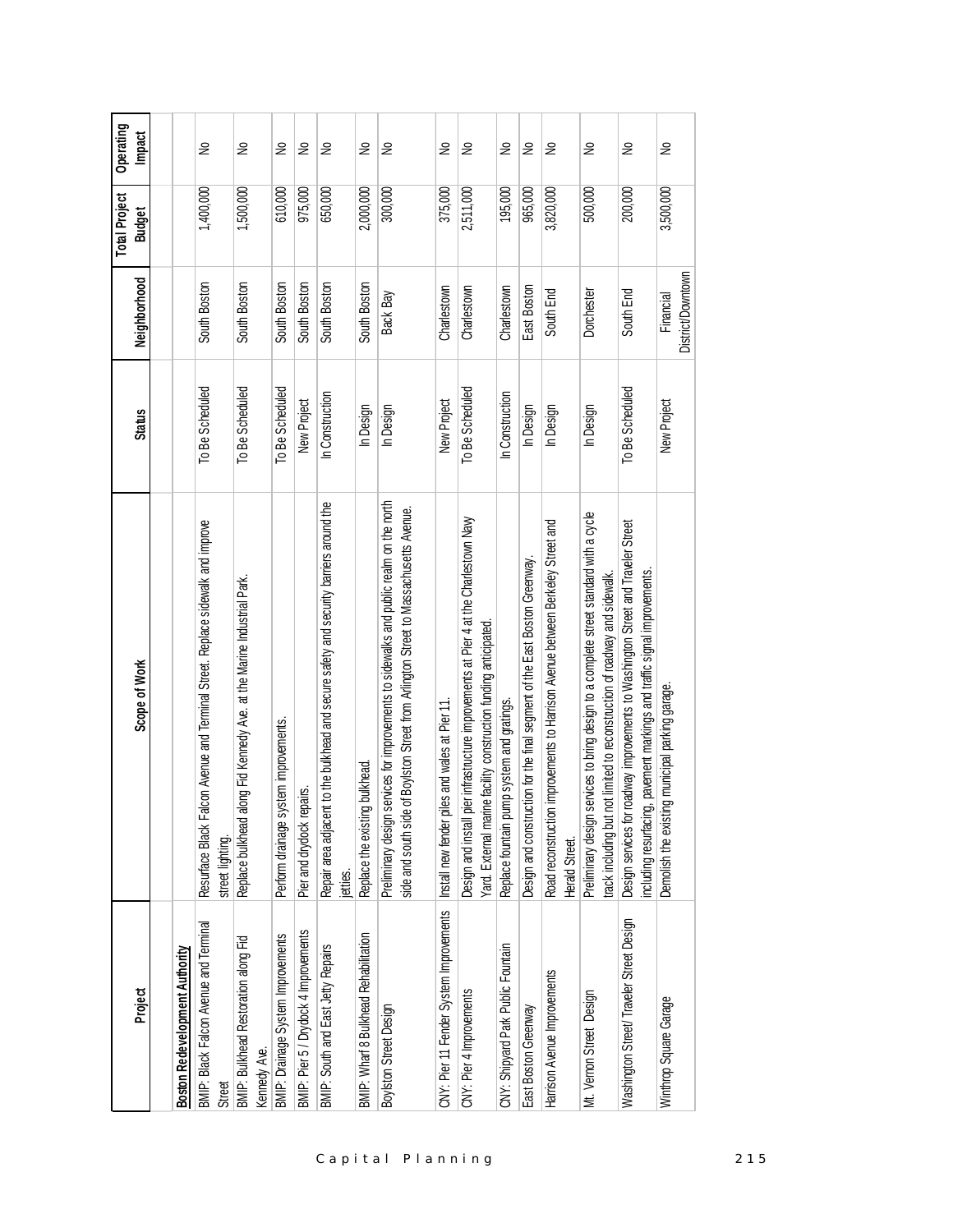|                                            |                                                                                                                                                                                                                                                                          |                         |                                | <b>Total Project</b> | Operating |
|--------------------------------------------|--------------------------------------------------------------------------------------------------------------------------------------------------------------------------------------------------------------------------------------------------------------------------|-------------------------|--------------------------------|----------------------|-----------|
| Project                                    | Scope of Work                                                                                                                                                                                                                                                            | <b>Status</b>           | Neighborhood                   | <b>Budget</b>        | Impact    |
| Department of Innovation and<br>Technology |                                                                                                                                                                                                                                                                          |                         |                                |                      |           |
| Computer Aided Dispatch                    | Procure and implement a new computer aided dispatch system for Fire, Police and<br>I Services. The project also includes the implementation of<br>technology solutions for their record management systems requirements.<br>Emergency Medica                             | Implementation Underway | Citywide                       | 16,985,000           | Yes       |
| Core Technology Infrastructure             | includes data center consolidation, server virtualization, business interruption planning,<br>network management, VoIP deployment, and information security<br>Install hardware platforms to run applications supporting City business. The scope<br>enterprise storage, | Annual Program          | Citywide                       | 25,150,000           | Yes       |
| Data Center: AC/Cooling Tower Replacement  | Replace data center cooling tower at City Hall. Install new in-row cooling solution for rack<br>servers.                                                                                                                                                                 | Implementation Underway | District/Downtown<br>Financial | 1,300,000            | Yes       |
| Enterprise Business Applications           | enterprise business applications that enhance productivity and<br>improve City business operations.<br>Identify and procure                                                                                                                                              | Implementation Underway | ≸                              | 10,500,000           | Yes       |
| Enterprise Geographic Information System   | system (GIS). Phase I includes an enterprise license agreement and a new map service<br>Develop and implement components of a City-wide enterprise geographic information<br>for the City website. Phase II includes enterprise asset management.                        | Implementation Underway | ≸                              | 7,585,000            | Yes       |
| Fiber Network Expansion                    | Investment in BoNet infrastructure, including extending the fiber network reach to 100<br>BPS schools and providing public wifi opportunities.                                                                                                                           | New Project             | neighborhoods<br>Various       | 10,750,000           | Yes       |
| Human Resources System Upgrade             | Implement major upgrade to the BAIS Human Capital Management (HCM) application,<br>the City's human resources system.                                                                                                                                                    | New Project             | ≸                              | 15,000,000           | S         |
| Imaging and Document Management            | departmental records as well as route various paper documents through City processes<br>Establish an enterprise-wide imaging and workflow platform that can be used to store                                                                                             | Implementation Underway | ≸                              | 2,200,000            | Yes       |
| Mobility Solutions                         | management and permit and inspection systems, as well as the creation of a common<br>Develop and implement mobile solutions including mobile versions of the City's asset<br>existing and future mobile investments.<br>mobile platform for                              | Implementation Underway | ≸                              | 1,400,000            | S         |
| Permit and Inspection System               | Permit processes for the City<br>Implement a permit and inspection system which integrates within ISD divisions and<br>Clerk's Office, Parks Department, and the BRA will also be implemented in FY15.<br>creates the capability to connect with other City agencies.    | Implementation Underway | $\frac{4}{2}$                  | 6,160,656            | Yes       |
| Public Safety Systems Implementation       | Implementation of various public safety initiatives, including mobile technology, improving<br>migrating public safety agency radio communications to narrow banded frequencies<br>interoperability between existing data systems, increasing GPS capabilities and       | Implementation Underway | Citywide                       | 14,965,000           | Yes       |
| Tax Billing and Collecting System          | property tax billing and collecting system with a new enterprise<br>Replace the City's<br>solution.                                                                                                                                                                      | Implementation Underway | ≸                              | 3,000,000            | Yes       |
| Youth and Human Services Initiatives       | Implement technology to track utilization of programs, improve visibility and access to<br>services across departments in support of the Community Learning Initiative.                                                                                                  | Implementation Underway | Citywide                       | 1,500,000            | Yes       |
| Emergency Management                       |                                                                                                                                                                                                                                                                          |                         |                                |                      |           |
| Emergency Operations Center                | Renovate an existing facility at 201 River Street in Mattapan for use as an Emergency<br>Operations Center.                                                                                                                                                              | New Project             | Mattapan                       | 18,713,500           | ₹         |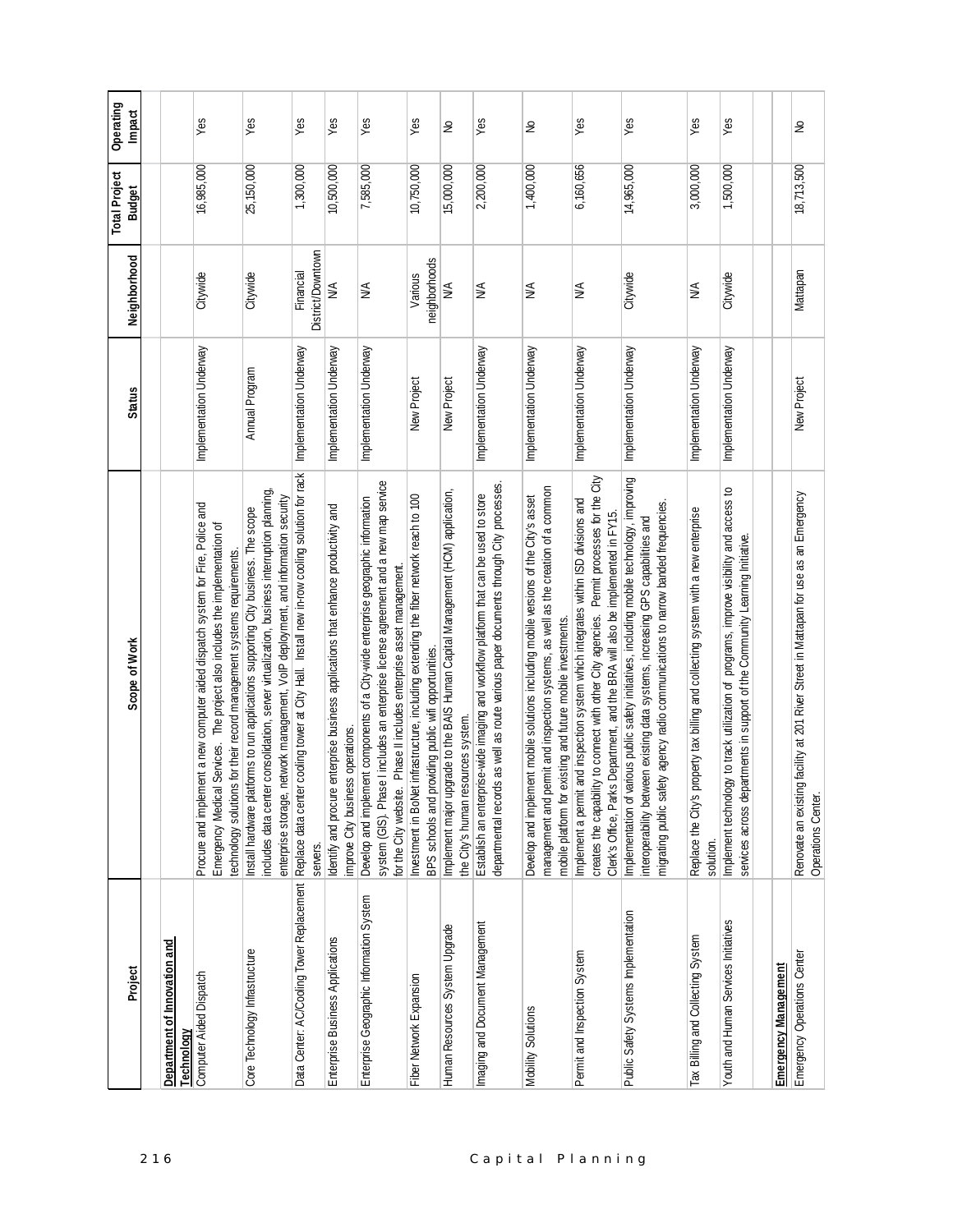| Project                                                 | Scope of Work                                                                                                                                                                                                         | <b>Status</b>           | Neighborhood             | <b>Total Project</b><br><b>Budget</b> | Operating<br><b>Impact</b> |
|---------------------------------------------------------|-----------------------------------------------------------------------------------------------------------------------------------------------------------------------------------------------------------------------|-------------------------|--------------------------|---------------------------------------|----------------------------|
|                                                         |                                                                                                                                                                                                                       |                         |                          |                                       |                            |
| <b>Environment Department</b>                           |                                                                                                                                                                                                                       |                         |                          |                                       |                            |
| Energy Conservation Program                             | nent an energy conservation strategy citywide including the installation<br>and energy efficient lighting. These funds support citywide energy<br>of photovoltaic units<br>Develop and implem<br>efficiency projects. | Annual Program          | Citywide                 | 1,656,956                             | Yes                        |
| Open Space Acquisition                                  | open space acquisition.<br>Funding program for                                                                                                                                                                        | To Be Scheduled         | Citywide                 | 1,500,000                             | S                          |
| Wind Turbine                                            | Design and construct wind turbines.                                                                                                                                                                                   | To Be Scheduled         | Harbor Islands           | 3,000,000                             | £                          |
| Fire Department                                         |                                                                                                                                                                                                                       |                         |                          |                                       |                            |
| Critical Facility Repairs                               | to be used for emergency repairs to Fire Department facilities<br>including roofs, windows, masonry, electrical and HVAC systems.<br>A critical repair fund                                                           | Annual Program          | Citywide                 | 2,656,594                             | S                          |
| Engine 3                                                | Renovate building including envelope repairs, door and window replacement and interior<br>improvements including building systems.                                                                                    | To Be Scheduled         | South End                | 4,400,000                             | S                          |
| Engine 37                                               | Facility upgrades including building envelope and miscellaneous interior improvements<br>including mechanical, electrical and plumbing systems.                                                                       | To Be Scheduled         | Roxbury                  | 1,871,000                             | ş                          |
| Engine 5                                                | replacement, waterproofing, flashing repairs, window and door repairs and drainage<br>Building envelope repairs including roof replacement, masonry repointing, gutter<br>improvements.                               | In Design               | East Boston              | 925,000                               | S                          |
| Engine 50                                               | include building exterior and interior.<br>General renovations                                                                                                                                                        | To Be Scheduled         | Charlestown              | 2,120,000                             | ş                          |
| Envelope Repairs at Engine 54                           | building envelope repairs.<br>Masonry and other                                                                                                                                                                       | In Design               | Harbor Islands           | 1,380,000                             | $\gtrless$                 |
| Fire Alarms at 11 Stations                              | Install or upgrade fire alarm systems at Engine 2, 3, 4, 5, 7, 9, 16, 29, 33, 37 and 50.                                                                                                                              | To Be Scheduled         | neighborhoods<br>Various | 200,000                               | $\epsilon$                 |
| <b>Fire Boat</b>                                        | Replace a small fireboat                                                                                                                                                                                              | New Project             | ≸                        | 340,000                               | Yes                        |
| Fire Equipment                                          | Purchase new fire apparatus as scheduled in the Apparatus Replacement Plan.                                                                                                                                           | Annual Program          | Citywide                 | 29,503,000                            | $\geq$                     |
| HVAC / Boiler Replacement at Various<br><b>Stations</b> | Install new boilers and upgrade heating systems at Engines 4, 7, 8, 22, 49 and 55.                                                                                                                                    | In Construction         | neighborhoods<br>Various | 4,089,091                             | Yes                        |
| Marine Unit Dock Replacement                            | Replace dock at Burroughs Wharf.                                                                                                                                                                                      | New Project             | North End                | 600,000                               | £                          |
| Radio System Improvements                               | munication system including a new monopole at Fire Alam.<br>Upgrade radio com                                                                                                                                         | To Be Scheduled         | $\frac{4}{2}$            | 1,770,000                             | $\geq$                     |
| Repairs at 4 Stations and Training Academy              | Exterior improvements including masonry and concrete repairs and repointing at Engines<br>2, 7, 29, 48 and Training Academy                                                                                           | In Construction         | neighborhoods<br>Various | 1,889,000                             | $\tilde{z}$                |
| Roof and Masonry Repairs                                | Roof and masonry repairs at Engine 4, 14, 17 and 55.                                                                                                                                                                  | New Project             | neighborhoods<br>Various | 1,600,000                             | £                          |
| Seawall at Moon Island                                  | Repair seawall adjacent to the Fire Academy on Moon Island.                                                                                                                                                           | To Be Scheduled         | Harbor Islands           | 2,644,000                             | ş                          |
| Station Alerting System                                 | ation alerting system.<br>Replace existing sta                                                                                                                                                                        | Implementation Underway | neighborhoods<br>Various | 3,770,000                             | $\geq$                     |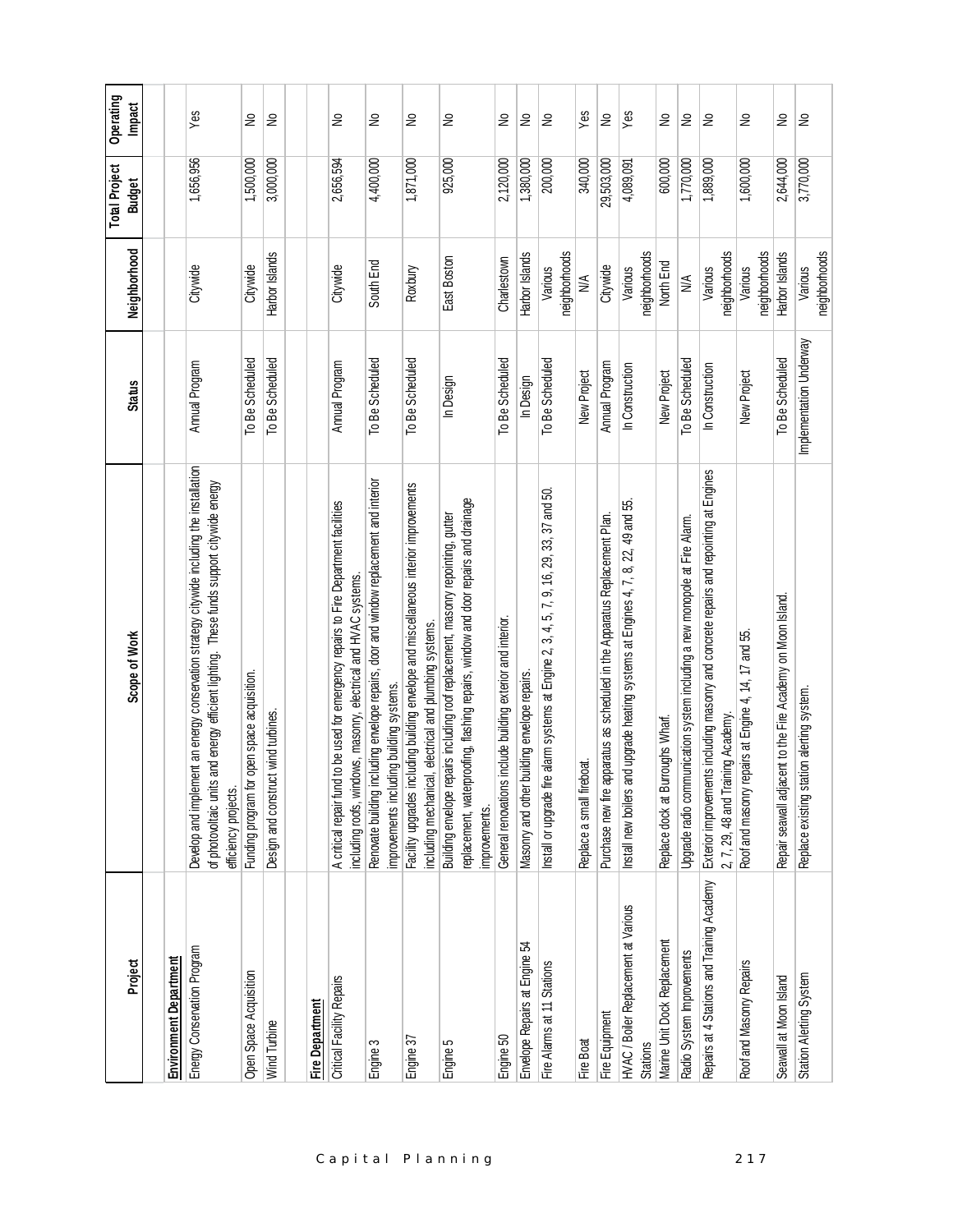| Project                                          | Scope of Work                                                                                                                                                                                                                                                     | <b>Status</b>           | Neighborhood     | <b>Total Project</b><br><b>Budget</b> | Operating<br>Impact |
|--------------------------------------------------|-------------------------------------------------------------------------------------------------------------------------------------------------------------------------------------------------------------------------------------------------------------------|-------------------------|------------------|---------------------------------------|---------------------|
|                                                  |                                                                                                                                                                                                                                                                   |                         |                  |                                       |                     |
| <b>Library Department</b>                        |                                                                                                                                                                                                                                                                   |                         |                  |                                       |                     |
| Adams Street Branch Library                      | Assess interior space requirements of the children and adult sections. Replace front<br>doors, roof, and flooring. Repair or replace windows. Improve handicap access and<br>lighting.                                                                            | To Be Scheduled         | Dorchester       | 1,450,000                             | ş                   |
| Critical Facility Repairs                        | A critical repair fund to be used for emergency repairs to library facilities including roofs,<br>windows, masonry, and electrical and HVAC systems                                                                                                               | Annual Program          | Citywide         | 2,010,945                             | Yes                 |
| Dudley Branch Library Renovation                 | A comprehensive building renovation will enrich library services and visitor experience<br>through improved spatial definition, a fully accessible facility, improved signage and<br>greater energy efficiency.                                                   | New Project             | Roxbury          | 14,718,000                            | $\geq$              |
| Egleston Square Branch Library                   | treatment at south wall. Add lighting to rear of lecture hall and install a handicap ramp.<br>Improve driveway, parking, and garden path areas. Replace fence and install window<br>Perform partial window glazing at garden window wall and upgrade HVAC system. | To Be Scheduled         | Roxbury          | 916,267                               | $\geq$              |
| Facilities Audit                                 | branches can accomplish the Compass Principles with the goal of informing future capital<br>Assess the existing physical conditions of the branches according to how ably the<br>project planning.                                                                | Study Underway          | Citywide         | 440,500                               | $\tilde{z}$         |
| Faneuil Branch Library                           | Upgrade HVAC system, install new fire alarm system, repoint stairs, refurbish interior<br>finishes, and improve interior lighting. Provide exterior signage and improve access.                                                                                   | To Be Scheduled         | Allston/Brighton | 1,118,650                             | S                   |
| Faneuil Branch Library Study                     | Assess the existing interior and exterior physical conditions according to how ably the<br>branch can accomplish the Compass Principles; review the facility's HVAC and alarm<br>systems; and develop a recommended remodeling plan.                              | In Design               | Allston/Brighton | 75,000                                | ş                   |
| Jamaica Plain Branch Library                     | Service improvements will include circulation and collection areas, shelving, electrical<br>Renovate existing branch and build an addition to improve access and programming.<br>system updates, and other items.                                                 | In Design               | Jamaica Plain    | 10,000,000                            | ş                   |
| Johnson Building Energy Improvements             | Implementation of comprehensive energy study recommendations for the library at Copley<br>Square.                                                                                                                                                                 | In Construction         | Back Bay         | 5,772,134                             | $\overline{Y}$ es   |
| Johnson Building Piping Infrastructure           | Replace and update piping infrastructure including small diameter hot water piping, chilled<br>water, steam and condensate return piping and related valves in the Johnson and McKim<br>buildings.                                                                | To Be Scheduled         | Back Bay         | 1,950,000                             | ş                   |
| Johnson Building Renovation                      | expanded areas for teens and children, an enhanced entry and street presence, and other<br>Improvements to enrich library services and visitor experience, including new and<br>improvements.                                                                     | In Construction         | Back Bay         | 75,500,000                            | ş                   |
| McKim Library Phase II C Signage                 | Update directional and room signage in conjunction with the ongoing restoration project.                                                                                                                                                                          | In Construction         | Back Bay         | 500,000                               | ş                   |
| McKim Library Waterproofing                      | tration in the basement of the McKim Building and reconstruct the<br>pedestrian plaza on Dartmouth Street.<br>Remediate water infil                                                                                                                               | In Design               | Back Bay         | 480,000                               | ş                   |
| North End Branch Library                         | Upgrade HVAC system, upgrade lighting, install new circulation desk, repair or replace<br>windows, replace roof, install new exterior signage, and other interior repairs.                                                                                        | To Be Scheduled         | North End        | 1,475,000                             | ş                   |
| Parker Hill Library                              | Replace windows and repoint masonry walls.                                                                                                                                                                                                                        | To Be Scheduled         | Mission Hill     | 2,400,000                             | ş                   |
| Pay-for-Print Infrastructure System              | Replace public service pay-for-print infrastructure system.                                                                                                                                                                                                       | Implementation Underway | Citywide         | 850,000                               | $\tilde{z}$         |
| Roslindale Branch Library                        | the branch can accomplish the Compass Principles (study will be a pilot for system-wide<br>Conduct a facility assessment of the existing physical conditions according to how ably<br>assessment), develop a remodeling plan and implement the first phase.       | Implementation Underway | Roslindale       | 125,000                               | ş                   |
| Security Audit Recommendations<br>Implementation | Implement security upgrades at Central & all branch library locations.                                                                                                                                                                                            | Implementation Underway | Citywide         | 500,000                               | ş                   |
| Uphams Corner Library (New)                      | ign, construction, and furnishings for the development of a new<br>Site acquisition, desi<br>branch library.                                                                                                                                                      | To Be Scheduled         | Dorchester       | 12,980,000                            | ş                   |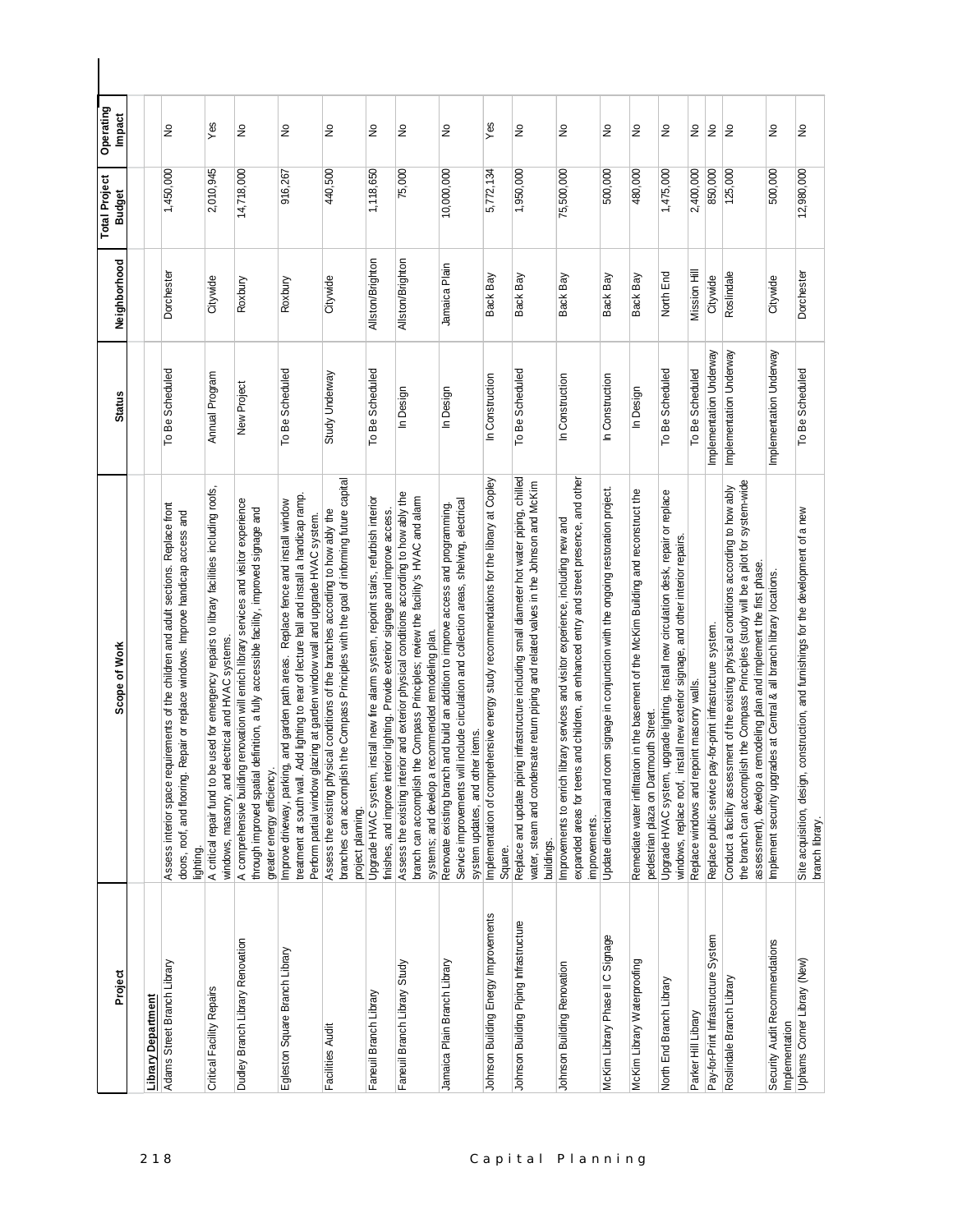| Project                                | Scope of Work                                                                                                                                                                   | <b>Status</b>   | Neighborhood             | <b>Total Project</b><br><b>Budget</b> | Operating<br>Impact |
|----------------------------------------|---------------------------------------------------------------------------------------------------------------------------------------------------------------------------------|-----------------|--------------------------|---------------------------------------|---------------------|
|                                        |                                                                                                                                                                                 |                 |                          |                                       |                     |
| Neighborhood Development               |                                                                                                                                                                                 |                 |                          |                                       |                     |
| Property Demolition                    | ority buildings in DND's portfolio including 65 East Cottage Street, 71-<br>and 174 West Second Street.<br>Demolish three pri-<br>79 Intervale Street                           | New Project     | neighborhoods<br>Various | 1,750,000                             | $\epsilon$          |
| Strand Theater Accessibility           | Improve accessibility throughout the theatre, including the installation of an elevator; fire<br>protection improvements                                                        | New Project     | Dorchester               | 1,500,000                             | £                   |
| Office of New Urban Mechanics          |                                                                                                                                                                                 |                 |                          |                                       |                     |
| Innovation Fund                        | Work across departments to deploy innovative improvements on streets, online, and in<br>schools using technology and cutting edge design.                                       | New Project     | neighborhoods<br>Various | 2,000,000                             | $\geq$              |
| <b>Parks and Recreation Department</b> |                                                                                                                                                                                 |                 |                          |                                       |                     |
| Adams Park                             | t performance platform, electrical system, and walkways; rearrange<br>fixtures; plant new shrubs and / or trees<br>Install a permanent                                          | In Construction | Roslindale               | 250,000                               | $\epsilon$          |
| Adams/King Playground                  | Park renovation including drainage; fencing and wall repairs; new landscaping, play<br>structure, and safety surfacing.                                                         | In Design       | Dorchester               | 500,000                               | $\geq$              |
| American Legion Playground             | Design and construct a new synthetic turf field, playing courts, play lot, and bleachers;<br>perform other miscellaneous improvements.                                          | In Construction | East Boston              | 3,400,000                             | $\geq$              |
| Back Bay Fens                          | pedestrian lighting along pathway by the Rose Garden area of the<br>Fumish and install<br>Fenway.                                                                               | To Be Scheduled | Fenway/Kenmore           | 220,000                               | S                   |
| Beethoven School Play ground           | Refurbishment, repair and renovation of Beethoven School playground and surrounds.                                                                                              | In Design       | West Roxbury             | 335,000                               | ş                   |
| Billings Field Play ground             | a<br>lot, including installation of new play equipment and safety surfacing,<br>new 0-4 tot lot, and benches.<br>Renovate the play                                              | In Construction | West Roxbury             | 500,000                               | $\geq$              |
| Boston Common - Parkman Plaza          | Renovation of Parkman Plaza outside of the Visitor Information Center in the Boston<br>Common.                                                                                  | New Project     | Beacon Hill              | 3,500,000                             | S                   |
| Boston Common Pathways                 | Improve paths, paving, and associated infrastructure.                                                                                                                           | In Design       | Beacon Hill              | 1,589,000                             | ş                   |
| Caldwell Street Playground             | Park renovation including pruning, refurbished play structure, new swings, spring toys,<br>safety surfacing, and miscellaneous repairs                                          | In Design       | Charlestown              | 250,000                               | $\epsilon$          |
| Carter Playground                      | Demolish existing structure housing water and electrical controls, and replace with new<br>electrical controls and a separate vault for water controls.<br>service building for | To Be Scheduled | South End                | 1,125,000                             | S                   |
| Cassidy Park                           | Assessment of facilities and infrastructure at Cassidy Park including field house, storage<br>needs, and existing utilities.                                                    | New Project     | Allston/Brighton         | 60,000                                | $\epsilon$          |
| Children's Park Playground             | Playground and park renovation, including water spray, play structure and safety<br>surfacing, site furnishings and plantings.                                                  | New Project     | Roxbury                  | 560,000                               | ş                   |
| Commonwealth Avenue Mall               | Repair and upgrade existing pathways.                                                                                                                                           | To Be Scheduled | Back Bay                 | 500,000                               | ş                   |
| Court Renovations                      | rehabilitate tennis, basketball, and street hockey courts citywide.<br>Annual program to                                                                                        | Annual Program  | Citywide                 | 4,491,256                             | $\epsilon$          |
| Cuneo Playground                       | Major park renovation including drainage; fencing and wall repairs; and new landscaping,<br>safety surfacing<br>play structure, and                                             | In Design       | East Boston              | 320,000                               | g                   |
| Downer Avenue Park                     | Overall park and play lot refurbishment and installation of safety surfacing.                                                                                                   | To Be Scheduled | Dorchester               | 600,000                               | $\geq$              |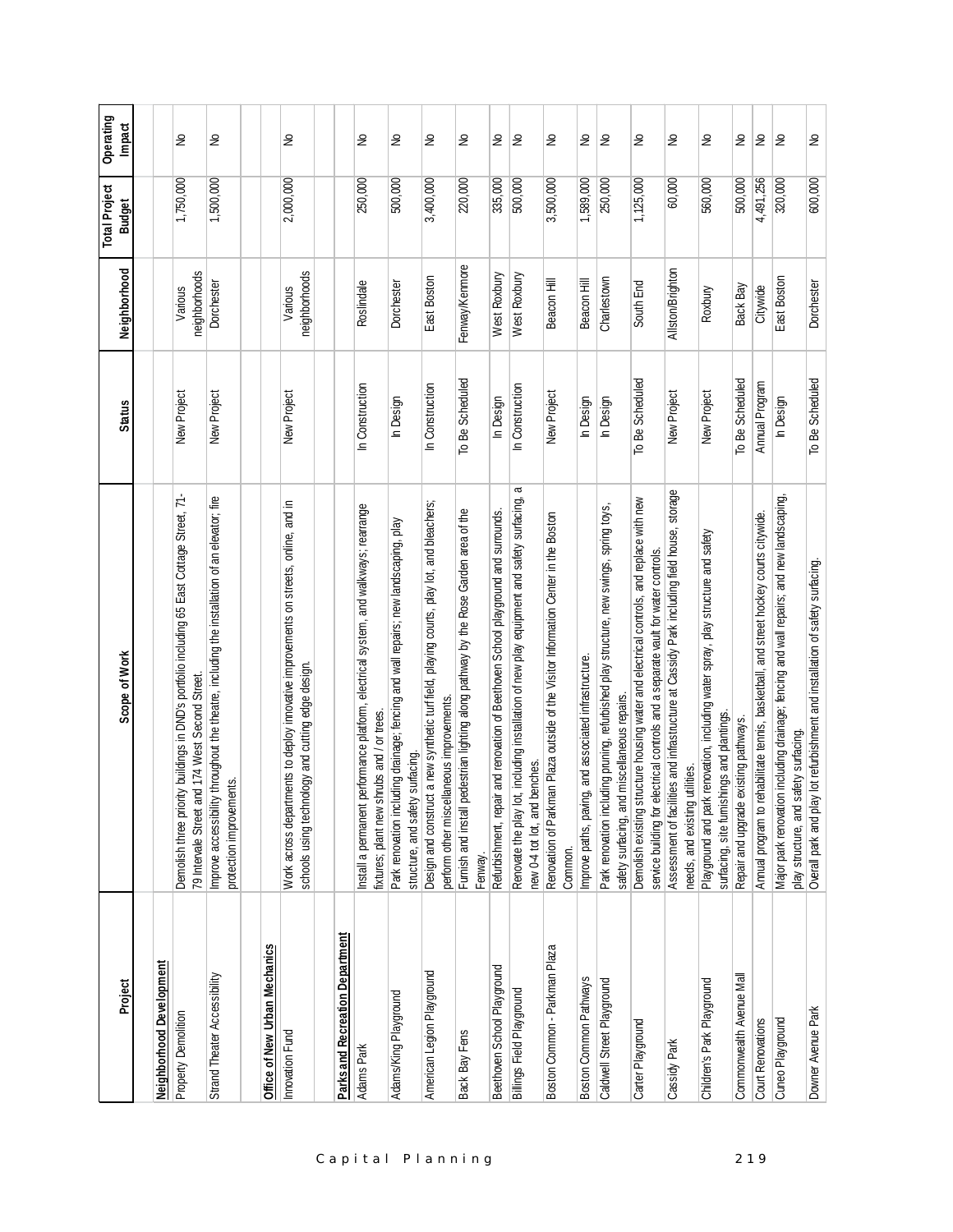| Project                                                         | Scope of Work                                                                                                                                                                                                                                                   | <b>Status</b>   | Neighborhood             | <b>Total Project</b><br><b>Budget</b> | Operating<br>Impact        |
|-----------------------------------------------------------------|-----------------------------------------------------------------------------------------------------------------------------------------------------------------------------------------------------------------------------------------------------------------|-----------------|--------------------------|---------------------------------------|----------------------------|
|                                                                 |                                                                                                                                                                                                                                                                 |                 |                          |                                       |                            |
| Parks and Recreation Department                                 |                                                                                                                                                                                                                                                                 |                 |                          |                                       |                            |
| East Boston Stadium Field                                       | first artificial turf field the Parks Department installed in 1999. Replace<br>running track and repair perimeter fencing.<br>Full replacement of                                                                                                               | In Construction | East Boston              | 1,600,000                             | ş                          |
| Edgerly Road Playground                                         | Renovate play lot, including new play equipment and safety surface.                                                                                                                                                                                             | In Construction | Fenway/Kenmore           | 647,000                               | $\stackrel{\circ}{\simeq}$ |
| Eliot Norton Park                                               | Major park renovation including drainage; fencing and wall repairs; and new landscaping,<br>safety surfacing.<br>play structure, and                                                                                                                            | In Design       | Bay Village              | 1,127,000                             | $\epsilon$                 |
| Erie Ellington Playground                                       | Renovate play lot and install new fencing, curbing and trees.                                                                                                                                                                                                   | In Construction | Roxbury                  | 831,000                               | ş                          |
| Fairview Cemetery Garage Building                               | Construct new garage. Provide access for persons with disabilities.                                                                                                                                                                                             | In Design       | Hyde Park                | 1,503,000                             | $\epsilon$                 |
| <b>Fallon Field</b>                                             | Overall park and play lot refurbishment and installation of safety surfacing.                                                                                                                                                                                   | New Project     | Roslindale               | 590,000                               | $\epsilon$                 |
| Field Renovations at Cassidy Field                              | Hydrologic and grading study, re-grading of three softball/baseball fields and football field,<br>installation of drainage system, repair/replacement of existing fencing/backstops and<br>paths, repair concrete bleachers, accessible entrances and pathways. | In Design       | Allston/Brighton         | 710,000                               | $\tilde{z}$                |
| Field Renovations at Clifford Playground                        | repair and replacement of deteriorated fencing, gates and entrances, repair bleachers,<br>Re-grading of three baseball/softball fields creation or repair of accessible pathways,<br>installation of additional drainage.                                       | In Design       | Roxbury                  | 415,000                               | S                          |
| Field Renovations at Doherty-Gibson<br>Playground               | pathways, repair and replacement of deteriorated fencing, backstops and entrances,<br>Re-grading of two baseball and/or softball fields, repair or creation of accessible<br>paving and re-grading of areas around the field house.                             | In Design       | Dorchester               | 375,000                               | $\geq$                     |
| Field Renovations at Healy Field                                | Renovate existing field to improve drainage and playing surface, and perform other<br>miscellaneous improvements.                                                                                                                                               | In Construction | Roslindale               | 700,000                               | $\geq$                     |
| Field Renovations at Malcolm XPark                              | of existing fencing/backstops, and other miscellaneous improvements.<br>ng softball fields to improve drainage and playing surface,<br>Renovate the existi<br>repair/replacement                                                                                | New Project     | Roxbury                  | 500,000                               | ş                          |
| Field Renovations at Mission Hill                               | Renovate existing field to improve drainage and playing surface, and perform other<br>miscellaneous improvements.                                                                                                                                               | In Construction | Mission Hill             | 406,700                               | $\tilde{z}$                |
| Field Renovations at Parkman Playground                         | ng field to improve drainage and playing surface, repair/replacement of<br>existing fencing/backstops, and other miscellaneous improvements<br>Renovate the existi                                                                                              | New Project     | Roslindale               | 500,000                               | ş                          |
| Field Renovations at Ryan Playground                            | Renovate the existing baseball and softball fields to improve drainage and playing surface,<br>of existing fencing/backstops, and other miscellaneous improvements.<br>epair/replacement                                                                        | New Project     | Charlestown              | 500,000                               | $\stackrel{\circ}{\simeq}$ |
| Field Renovations at Various Locations                          | the renovation of three to six fields and their ancillary facilities.<br>Annual program for                                                                                                                                                                     | Annual Program  | neighborhoods<br>Various | 3,150,000                             | $\tilde{z}$                |
| Franklin Park Admin Building Interior                           | Renovate interior, replace windows, upgrade electrical and HVAC systems, and improve<br>access for persons with disabilities                                                                                                                                    | To Be Scheduled | Roxbury                  | 1,972,820                             | $\tilde{z}$                |
| Franklin Park Gateway and Paths                                 | park pathways and entrances.<br>Repair and improve                                                                                                                                                                                                              | In Design       | Roxbury                  | 897,174                               | ş                          |
| Franklin Park Greenhouse                                        | Construct a new greenhouse.                                                                                                                                                                                                                                     | To Be Scheduled | Roxbury                  | 520,000                               | $\geq$                     |
| Franklin Park Maintenance Yard Utilities<br>Phase <sup>II</sup> | Design and construct underground telephone and electric services. Repave site,<br>including curbing and parking improvements.                                                                                                                                   | To Be Scheduled | Roxbury                  | 1,595,000                             | le                         |
| Frog Pond                                                       | Study to evaluate the mechanical systems of the Frog Pond                                                                                                                                                                                                       | To Be Scheduled | Beacon Hill              | 100,000                               | $\tilde{z}$                |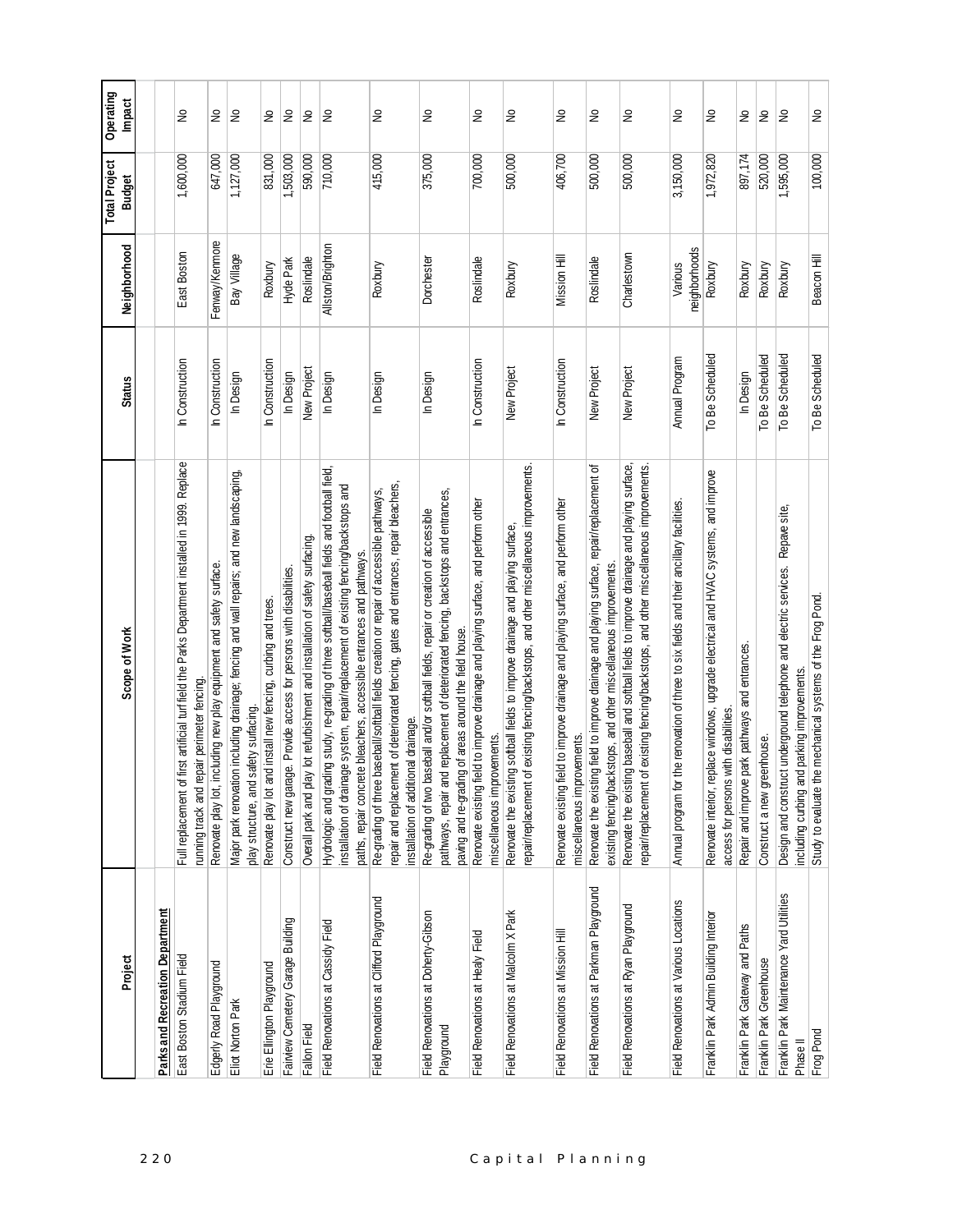| Project                               | Scope of Work                                                                                                                                                                                                                         | <b>Status</b>   | Neighborhood             | <b>Total Project</b><br><b>Budget</b> | Operating<br>Impact  |
|---------------------------------------|---------------------------------------------------------------------------------------------------------------------------------------------------------------------------------------------------------------------------------------|-----------------|--------------------------|---------------------------------------|----------------------|
|                                       |                                                                                                                                                                                                                                       |                 |                          |                                       |                      |
| Parks and Recreation Department       |                                                                                                                                                                                                                                       |                 |                          |                                       |                      |
| General Parks Improvements            | Replace fencing, pavement, court lighting, and other infrastructure repairs as needed.                                                                                                                                                | Annual Program  | Citywide                 | 3,585,572                             | ş                    |
| George Wright Golf Course             | Ongoing improvements including drainage, paving, and other miscellaneous items.                                                                                                                                                       | Annual Program  | Hyde Park                | 2,110,300                             | S                    |
| George Wright Golf Course Clubhouse   | include envelope work and exterior access improvements, new doors<br>and windows, and new boiler and ATC. Install new electrical service and fire protection.<br>accessibility.<br><b>Building renovations</b><br>Update bathroom for | In Design       | Hyde Park                | 5,000,000                             | $\epsilon$           |
| George Wright Golf Course Water Main  | Replacement of leaking water main at George Wright Golf course.                                                                                                                                                                       | New Project     | Hyde Park                | 250,000                               | ş                    |
| Gibbons Playground                    | Major park renovation including drainage; fencing and wall repairs; and new landscaping,<br>play structure, water feature, and safety surfacing                                                                                       | In Construction | Mission Hill             | 350,000                               | S                    |
| Harambee Park Master Plan             | Develop a master plan for the optimal use of space within the entire park.                                                                                                                                                            | To Be Scheduled | Mattapan                 | 125,000                               | ş                    |
| Harvard Mall Play Area                | Complete renovation of tot lot and surrounding area including fencing, paving, and lighting.                                                                                                                                          | To Be Scheduled | Charlestown              | 450,000                               | $\tilde{z}$          |
| Hazardous Remediation                 | Provide<br>site assessments in accordance with DEP requirements.<br>cleanup at various sites.<br>Conduct mandatory                                                                                                                    | Annual Program  | neighborhoods<br>Various | 1,453,250                             | £                    |
| Hemenway Playground                   | Park renovation including drainage; fencing and wall repairs; and new landscaping, play<br>surfacing.<br>structure and safety                                                                                                         | In Design       | Dorchester               | 350,000                               | £                    |
| <b>Historic Cemeteries</b>            | repairs in designated historic cemeteries located throughout the City.<br>Ongoing program of                                                                                                                                          | Annual Program  | Citywide                 | 1,756,117                             | S                    |
| Horatio Harris Park                   | Major park renovation including drainage; paving; fencing and wall repairs; and new<br>landscaping, seating area, game tables, and drinking fountains                                                                                 | In Design       | Roxbury                  | 370,000                               | S                    |
| Hunt/Almont Playground                | Refurbish fields and various paths in accordance with the master plan. Complete:<br>Demolish the field house and replace with a passive area.                                                                                         | In Construction | Mattapan                 | 4,697,743                             | ş                    |
| lacono Playground                     | Major park renovation including drainage; fencing and court repairs; and new landscaping,<br>play structure, swings, and safety surfacing.                                                                                            | In Construction | Hyde Park                | 730,000                               | ş                    |
| Jamaica Pond Boathouse                | Repairs to roof, chimney, masonry, windows and doors, interior finishes, and bathrooms;<br>new flooring and paint; food vendor upgrades to kitchen, lighting, and mezzanine                                                           | To Be Scheduled | Jamaica Plain            | 400,000                               | £                    |
| Jamaica Pond Dock Rehabilitation      | and repair of the boat docks.<br>Design rehabilitation                                                                                                                                                                                | New Project     | Jamaica Plain            | 144,000                               | ş                    |
| Jamaica Pond Outfall Pipe Replacement | Replace failed outfall pipe and make related site improvements at Jamaica Pond which<br>will improve the functioning of the local storm water management system.                                                                      | New Project     | Jamaica Plain            | 300,000                               | g                    |
| John Harvard Mall                     | Renovate existing passive park and improve accessibility.                                                                                                                                                                             | In Design       | Charlestown              | 970,000                               | ş                    |
| Judge Gourdin Veterans' Memorial Park | Major park renovation including pathways, walls, plazas, ADA improvements, and<br>landscaping.                                                                                                                                        | New Project     | Roxbury                  | 152,000                               | $\geq$               |
| Kelleher Rose Garden                  | Perimeter restoration of historic rose garden.                                                                                                                                                                                        | New Project     | Fenway/Kenmore           | 170,000                               | $\tilde{\mathbf{z}}$ |
| Liberty Tree                          | Restoration of passive park including brick paving and other site improvements.                                                                                                                                                       | In Design       | Chinatown                | 130,000                               | $\gtrsim$            |
| Little Scobie Playground              | Renovate playground and basketball courts.                                                                                                                                                                                            | In Design       | Roxbury                  | 550,000                               | $\hat{\vphantom{a}}$ |
| LoPresti Playground                   | Renovate park to include refurbished field, play area and pathways.                                                                                                                                                                   | In Construction | East Boston              | 3,275,000                             | S                    |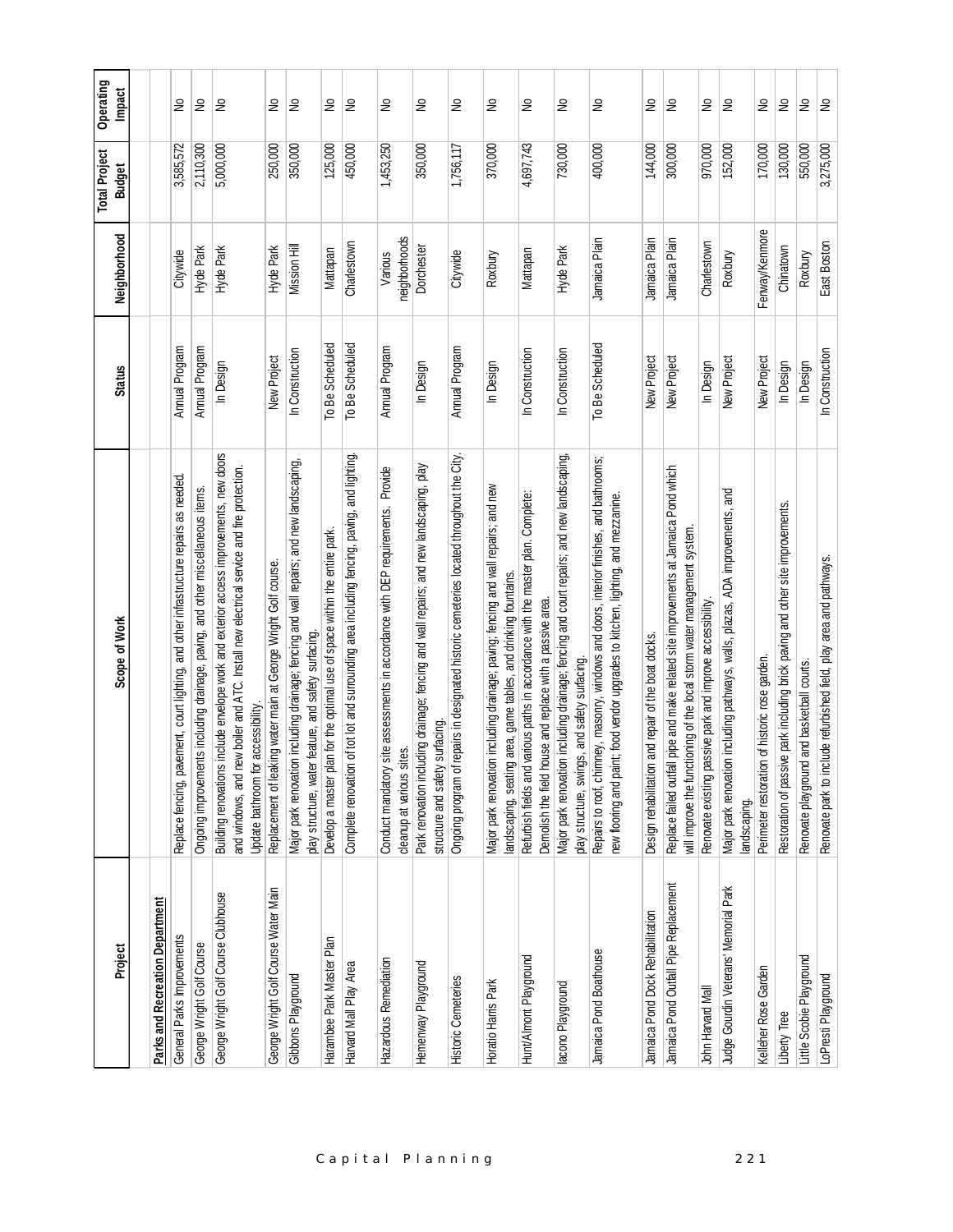| Project                                          | Scope of Work                                                                                                                                                                                                                                             | <b>Status</b>   | Neighborhood             | <b>Total Project</b><br><b>Budget</b> | Operating<br>Impact                 |
|--------------------------------------------------|-----------------------------------------------------------------------------------------------------------------------------------------------------------------------------------------------------------------------------------------------------------|-----------------|--------------------------|---------------------------------------|-------------------------------------|
|                                                  |                                                                                                                                                                                                                                                           |                 |                          |                                       |                                     |
| <b>Parks and Recreation Department</b>           |                                                                                                                                                                                                                                                           |                 |                          |                                       |                                     |
| Marcella Playground                              | Renovation including new play equipment, spray feature, court resurfacing, re-graded field<br>and improved lighting, wall improvements, new fence and restoration of public art.                                                                          | New Project     | Roxbury                  | 2,160,000                             | ş                                   |
| Mary Hannon Playground                           | Major park renovation including drainage; fencing and wall repairs; and new landscaping,<br>safety surfacing.<br>play structure, and                                                                                                                      | In Design       | Roxbury                  | 550,000                               | $\stackrel{\circ}{\simeq}$          |
| McConnell Playground                             | Install new play equipment, curbing, paving, and landscaping; perform other ancillary site<br>improvements.                                                                                                                                               | To Be Scheduled | Dorchester               | 201,000                               | $\frac{1}{2}$                       |
| McLaughlin Playground Upper Terrace              | Access and pathway improvements, seating area installation and improvements, grading<br>and drainage restoration, fence installation and overlook creation.                                                                                               | In Design       | Roxbury                  | 335,000                               | $\stackrel{\circ}{\simeq}$          |
| Monsignor Reynolds Playground                    | Install new play lot equipment, safety surfacing, curbing, fencing, and benches.                                                                                                                                                                          | In Design       | South End                | 540,000                               | $\stackrel{\mathtt{o}}{\mathsf{z}}$ |
| Muddy River                                      | implemented through the Army Corps of Engineers. Additional project funding is provided<br>by the Army Corps of Engineers, the Commonwealth, and the Town of Brookline.<br>Dredge main channel and restore habitat along the Muddy River. Project will be | In Construction | Fenway/Kenmore           | 89,305,642                            | Ιş                                  |
| On-Call Engineering Services                     | neering services on an as-needed basis.<br>Miscellaneous engi                                                                                                                                                                                             | New Project     | neighborhoods<br>Various | 150,000                               | ş                                   |
| Paris Street Playground                          | Major park renovation including drainage; fencing and wall repairs; and new landscaping,<br>safety surfacing<br>play structure, and                                                                                                                       | In Design       | East Boston              | 850,000                               | $\stackrel{\circ}{\simeq}$          |
| Park Accessibility Evaluation and Asset<br>Study | Evaluation and analysis will support and inform the City's Park and Open Space plan and<br>Inventory of park assets and assessment of park conditions including accessibility.<br>future capital improvement requests                                     | Study Underway  | Citywide                 | 500,000                               | $\stackrel{\mathtt{o}}{z}$          |
| Park Equipment                                   | Purchase park maintenance equipment.                                                                                                                                                                                                                      | Annual Program  | Citywide                 | 3,700,000                             | $\tilde{\varepsilon}$               |
| Park Planning Studies                            | development of standard details and specifications and miscellaneous planning services<br>Planning and related landscape design services including: capital phasing plans,                                                                                | New Project     | neighborhoods<br>Various | 50,000                                | $\frac{1}{2}$                       |
| Public Garden Lagoon                             | Repair and backfill missing, destroyed, and leaking granite coping surrounding the<br>lagoon.                                                                                                                                                             | In Design       | Beacon Hill              | 1,085,428                             | $\stackrel{\circ}{\simeq}$          |
| Public Garden Pathways                           | existing pathways.<br>Repair and upgrade                                                                                                                                                                                                                  | In Construction | Beacon Hill              | 700,000                               | $\geq$                              |
| Puopolo Field Electrical Repairs                 | voltage to low voltage, install MUSCO lighting controllers and modify all required wiring<br>Repair and replacement of entire electrical system. Change power source from high<br>and switches.                                                           | In Design       | North End                | 260,000                               | $\frac{1}{2}$                       |
| Rachel Revere Square                             | General park refurbishment, including paths, site furnishings, play court, restoration of<br>retaining wall, bronze plaques, light fixtures, and ornamental fencing.                                                                                      | New Project     | North End                | 233,000                               | $\stackrel{\circ}{\simeq}$          |
| Rice Field                                       | Renovate and re-grade infield and over-seed outfield.                                                                                                                                                                                                     | In Construction | Roxbury                  | 100,000                               | $\mathsf{S}$                        |
| Roberts Playground                               | Playground renovation, including water spray, new playground equipment, fencing, safety<br>surfacing, site furnishings and plantings                                                                                                                      | New Project     | Dorchester               | 1,140,000                             | $\stackrel{\mathtt{o}}{z}$          |
| Rogers Park                                      | Planning for future park improvements.                                                                                                                                                                                                                    | To Be Scheduled | Allston/Brighton         | 50,000                                | $\hat{\mathsf{z}}$                  |
| Ross Playground                                  | Overall park and play lot refurbishment and installation of safety surfacing.                                                                                                                                                                             | To Be Scheduled | Hyde Park                | 880,000                               | ξ                                   |
| Savin Hill Park                                  | Access and pathway improvements, seating area installation and improvements, grading<br>and drainage restoration, fence installation and overlook creation.                                                                                               | In Design       | Dorchester               | 265,000                               | $\frac{1}{2}$                       |
| Street Tree Planting                             | Ongoing program of street tree planting throughout the City.                                                                                                                                                                                              | Annual Program  | Citywide                 | 4,700,000                             | $\frac{\mathsf{O}}{\mathsf{O}}$     |
| Sweeney Playground                               | Renovate play lot including new play equipment and safety surface.                                                                                                                                                                                        | To Be Scheduled | South Boston             | 635,000                               | $\gtrsim$                           |
| Symphony Park                                    | create a passive, sustainable designed park with enhanced green<br>spaces, accessible walkways, and a pergola area.<br>Revitalize park and                                                                                                                | In Construction | Fenway/Kenmore           | 614,050                               | lş                                  |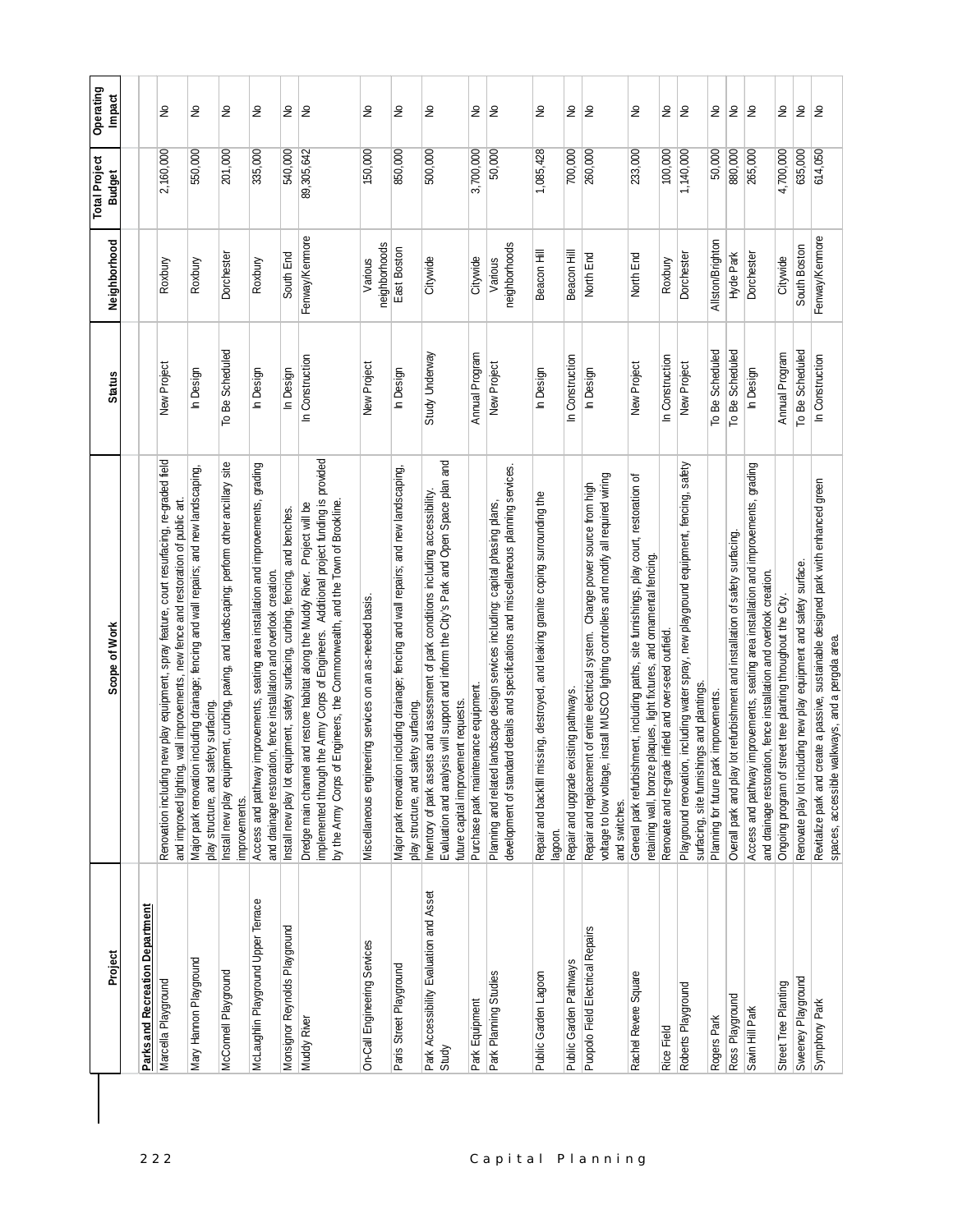| Project                                       | Scope of Work                                                                                                                                                                                                                                                  | <b>Status</b>   | Neighborhood             | <b>Total Project</b><br><b>Budget</b> | Operating<br><b>Impact</b> |
|-----------------------------------------------|----------------------------------------------------------------------------------------------------------------------------------------------------------------------------------------------------------------------------------------------------------------|-----------------|--------------------------|---------------------------------------|----------------------------|
|                                               |                                                                                                                                                                                                                                                                |                 |                          |                                       |                            |
| Parks and Recreation Department               |                                                                                                                                                                                                                                                                |                 |                          |                                       |                            |
| Tai Tung Park                                 | ishment and installation of new safety surfacing.<br>General park refurbi                                                                                                                                                                                      | To Be Scheduled | Chinatown                | 160,000                               | ş                          |
| Titus Sparrow Park                            | Pathway improvements.                                                                                                                                                                                                                                          | New Project     | South End                | 120,000                               | $\geq$                     |
| <b>Turf Rehabilitation</b>                    | Refurbish existing artificial fields, including impact testing, granular<br>replacement/relocation, and ensuring the integrity of the fields.                                                                                                                  | Annual Program  | Citywide                 | 250,000                               | Ιş                         |
| Urban Wilds Renovations                       | walkways, and signage within urban wilds owned by Environment and<br>Trailhead, wayfinding, safety enhancement and woodland restoration<br>at Allandale Woods, Rockies Orchard, and other urban wilds, city-wide.<br>Renovation of walls,<br>Parks Department. | Annual Program  | Citywide                 | 1,528,000                             | £                          |
| West Roxbury Education Complex Field          | Design and construct a new synthetic turf football field, synthetic turf baseball and softball<br>and athletic track. Upgrade parking, fencing, stands and lighting.<br>fields, tennis courts                                                                  | In Design       | West Roxbury             | 8,000,000                             | $\geq$                     |
| William Devine Golf Course                    | Improve drainage, paving, and other miscellaneous items.                                                                                                                                                                                                       | Annual Program  | Roxbury                  | 1,500,000                             | ş                          |
| Winthrop Square III                           | d install new perimeter fencing.<br>Landscape area and                                                                                                                                                                                                         | In Design       | Charlestown              | 629,330                               | $\epsilon$                 |
| <b>Police Department</b>                      |                                                                                                                                                                                                                                                                |                 |                          |                                       |                            |
|                                               |                                                                                                                                                                                                                                                                |                 |                          |                                       |                            |
| Area A-1 and Area D-4 Stations                | two police stations. Replace windows at Area A-1 Station.<br>Install new roofs at                                                                                                                                                                              | To Be Scheduled | neighborhoods<br>Various | 2,500,000                             | $\tilde{z}$                |
| Area C-6 Station Roof Replacement             | Replace roof, exterior wall and window sealants.                                                                                                                                                                                                               | To Be Scheduled | South Boston             | 315,000                               | $\geq$                     |
| Area D-14 Station                             | on the second floor.<br>Install new windows                                                                                                                                                                                                                    | To Be Scheduled | Allston/Brighton         | 360,000                               | ξ                          |
| Area E-18 Station                             | Programming and facility study to relocate cellblock, replace roof and address building<br>envelope issues.                                                                                                                                                    | To Be Scheduled | Hyde Park                | 50,000                                | $\frac{1}{2}$              |
| Area E-5 Station                              | Replace exterior siding.                                                                                                                                                                                                                                       | To Be Scheduled | West Roxbury             | 714,000                               | $\geq$                     |
| Critical Facility Repairs                     | A critical repair fund to be used for emergency repairs to police facilities including roofs,<br>windows, masonry, electrical and HVAC systems.                                                                                                                | Annual Program  | Citywide                 | 665,000                               | $\epsilon$                 |
| East Boston Police Station Study              | Develop building program and assess siting options in conjunction with the possible<br>development of a City-owned property on East Eagle Street.                                                                                                              | To Be Scheduled | East Boston              | 75,000                                | $\gtrsim$                  |
| Evaluate HVAC Systems at Various<br>Locations | Evaluate existing mechanical systems that may have exceeded normal life expectancy at<br>Area B-3, Area C-6, Area E-13, Special Operations and Police Headquarters.<br>Area E-13, Special Operations and Police Headquarters.                                  | New Project     | neighborhoods<br>Various | 100,000                               | $\epsilon$                 |
| Garage for Specialized Vehicles               | Study options for construction of a centrally located garage for specialized vehicles.                                                                                                                                                                         | New Project     | neighborhoods<br>Various | 100,000                               | $\geq$                     |
| Gun Range at Moon Island                      | Design and construct a facility to support administrative and training requirements<br>including appropriate environmental mitigation.                                                                                                                         | In Design       | Harbor Islands           | 2,800,000                             | $\epsilon$                 |
| Mattapan Police Station Study                 | Evaluate the feasibility of increasing usable building square footage internally or through<br>to support increasing service demands.<br>an addition in order                                                                                                  | To Be Scheduled | Mattapan                 | 75,000                                | $\epsilon$                 |
| Police Headquarters Exterior Work             | Improve the plinth associated with the parking lot knee wall, strengthen weakened<br>security elements and address the deteriorating condition of the rotunda.                                                                                                 | New Project     | Roxbury                  | 750,000                               | $\gtrsim$                  |
| Police Headquarters HVAC Improvements         | Replace two cooling towers. Update HVAC air handling units and fire protection systems<br><b>Operations Center.</b><br>supporting the 9-1-1                                                                                                                    | In Construction | Roxbury                  | 1,775,000                             | $\gtrsim$                  |
| Police Headquarters Study                     | areas of headquarters facility.<br>Reprogram selected                                                                                                                                                                                                          | New Project     | Roxbury                  | 150,000                               | $\geq$                     |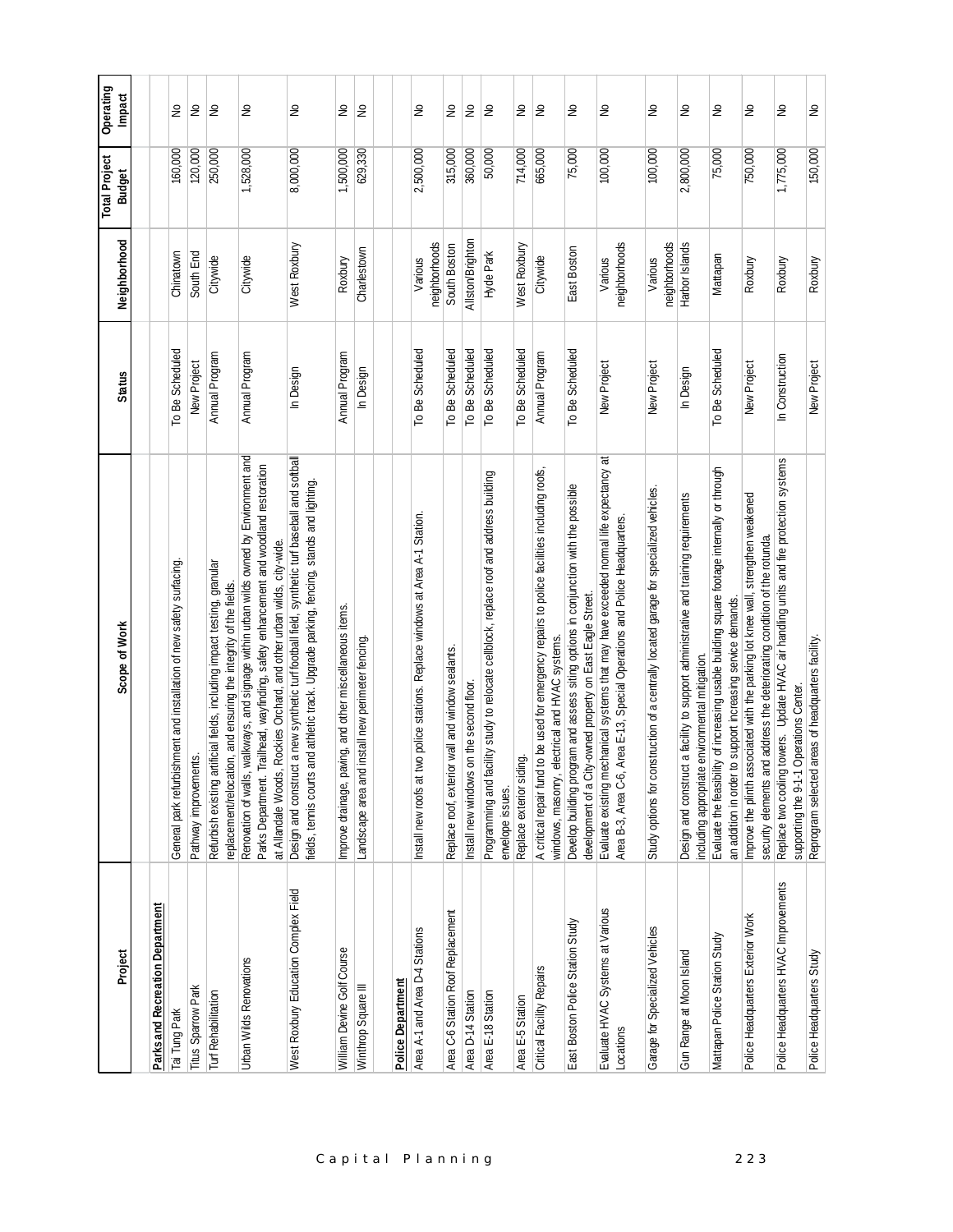| Project                                                   | Scope of Work                                                                                                                                                                                        | <b>Status</b>   | Neighborhood                      | <b>Total Project</b><br><b>Budget</b> | Operating<br>Impact |
|-----------------------------------------------------------|------------------------------------------------------------------------------------------------------------------------------------------------------------------------------------------------------|-----------------|-----------------------------------|---------------------------------------|---------------------|
|                                                           |                                                                                                                                                                                                      |                 |                                   |                                       |                     |
| Property and Construction Management                      |                                                                                                                                                                                                      |                 |                                   |                                       |                     |
| 1010 Massachusetts Avenue Elevators                       | bs, controllers and motors.<br>Replace elevator ca                                                                                                                                                   | In Construction | Dorchester                        | 1,145,000                             | S                   |
| 1010 Massachusetts Avenue Exterior<br><b>Improvements</b> | Exterior weatherproofing and window replacement.                                                                                                                                                     | New Project     | Dorchester                        | 6,350,000                             | $\geq$              |
| 1010 Massachusetts Avenue HVAC                            | Replace boiler, control system and heat pumps and improve ventilation.                                                                                                                               | New Project     | Dorchester                        | 5,989,000                             | $\tilde{z}$         |
| 201 Rivermoor Street                                      | Installation of an emergency power generator.                                                                                                                                                        | New Project     | West Roxbury                      | 1,410,600                             | $\geq$              |
| 201 Rivermoor Street                                      | Replace rooftop HVAC unit.                                                                                                                                                                           | In Design       | West Roxbury                      | 945,000                               | Yes                 |
| 26 Court Street                                           | Comprehensive renovation to accommodate City departments when Boston Public<br>Schools moves to the Dudley Square Municipal Building.                                                                | In Design       | District/Downtown<br>Financial    | 20,000,000                            | $\tilde{z}$         |
| Animal Shelter                                            | Replace runs, renovate plumbing, and upgrade HVAC.                                                                                                                                                   | New Project     | Roslindale                        | 583,000                               | S                   |
| City Hall / 26 Court Street Programming                   | Study options for locations and adjacencies of staff, and schedule of projects, in                                                                                                                   | New Project     | Government                        | 400,000                               | $\geq$              |
| Study                                                     | conjunction with renovations at City Hall and 26 Court Street.                                                                                                                                       |                 | Center/Faneuil Hall               |                                       |                     |
| City Hall 4th Floor Courtyard                             | Waterproof brick and concrete.                                                                                                                                                                       | To Be Scheduled | Center/Faneuil Hall<br>Government | 3,575,000                             | $\geq$              |
| City Hall and Faneuil Hall Access<br>Improvements         | Replace the handicap accessible chair lifts at City Hall and Faneuil Hall                                                                                                                            | To Be Scheduled | Center/Faneuil Hall<br>Government | 275,000                               | S                   |
|                                                           |                                                                                                                                                                                                      |                 |                                   |                                       |                     |
| City Hall Elevators and Escalators                        | itor upgrades.<br>Elevator and escala                                                                                                                                                                | To Be Scheduled | Center/Faneuil Hall<br>Government | 7,000,000                             | S                   |
| City Hall Energy Efficiency                               | Phase II: Recommissioning, update pumps and chillers with variable frequency drives<br>Phase I (lighting upgrades and controls) is complete.                                                         | In Design       | Center/Faneuil Hall<br>Government | 3,393,232                             | Yes                 |
|                                                           |                                                                                                                                                                                                      |                 |                                   |                                       |                     |
| City Hall Garage Repairs                                  | Repairs to the plaza and garage to protect the under slab.                                                                                                                                           | New Project     | Center/Faneuil Hall<br>Government | 3,144,100                             | S                   |
| City Hall HVAC Piping Infrastructure                      | Replace all induction water piping and related deteriorated steel hot and chilled water-<br>piping.                                                                                                  | To Be Scheduled | Center/Faneuil Hall<br>Government | 10,000,000                            | S                   |
| City Hall HVAC System Improvements                        | piping, replace cooling towers and chiller. All equipment will be converted from steam to<br>d associated piping, replace water heating system and associated<br>Replace boilers and<br>natural gas. | In Design       | Center/Faneuil Hall<br>Government | 9,500,000                             | S                   |
| City Hall Plaza                                           | improvements at the Government Center MBTA station; repair plaza brickwork, railings<br>Develop and implement a City Hall Plaza improvement plan consistent with expected<br>and granite stairs.     | To Be Scheduled | Center/Faneuil Hall<br>Government | 2,315,555                             | ₽                   |
| City Hall Roof Drains                                     | Repair roof and plaza drainage systems.                                                                                                                                                              | To Be Scheduled | Center/Faneuil Hall<br>Government | 610,000                               | $\tilde{z}$         |
| Critical Facility Repairs                                 | A critical repair fund to be used for emergency repairs to facilities managed by Property<br>and Construction Management including roofs, windows, masonry, and electical and<br>HVAC systems.       | Annual Program  | Citywide                          | 1,943,883                             | S                   |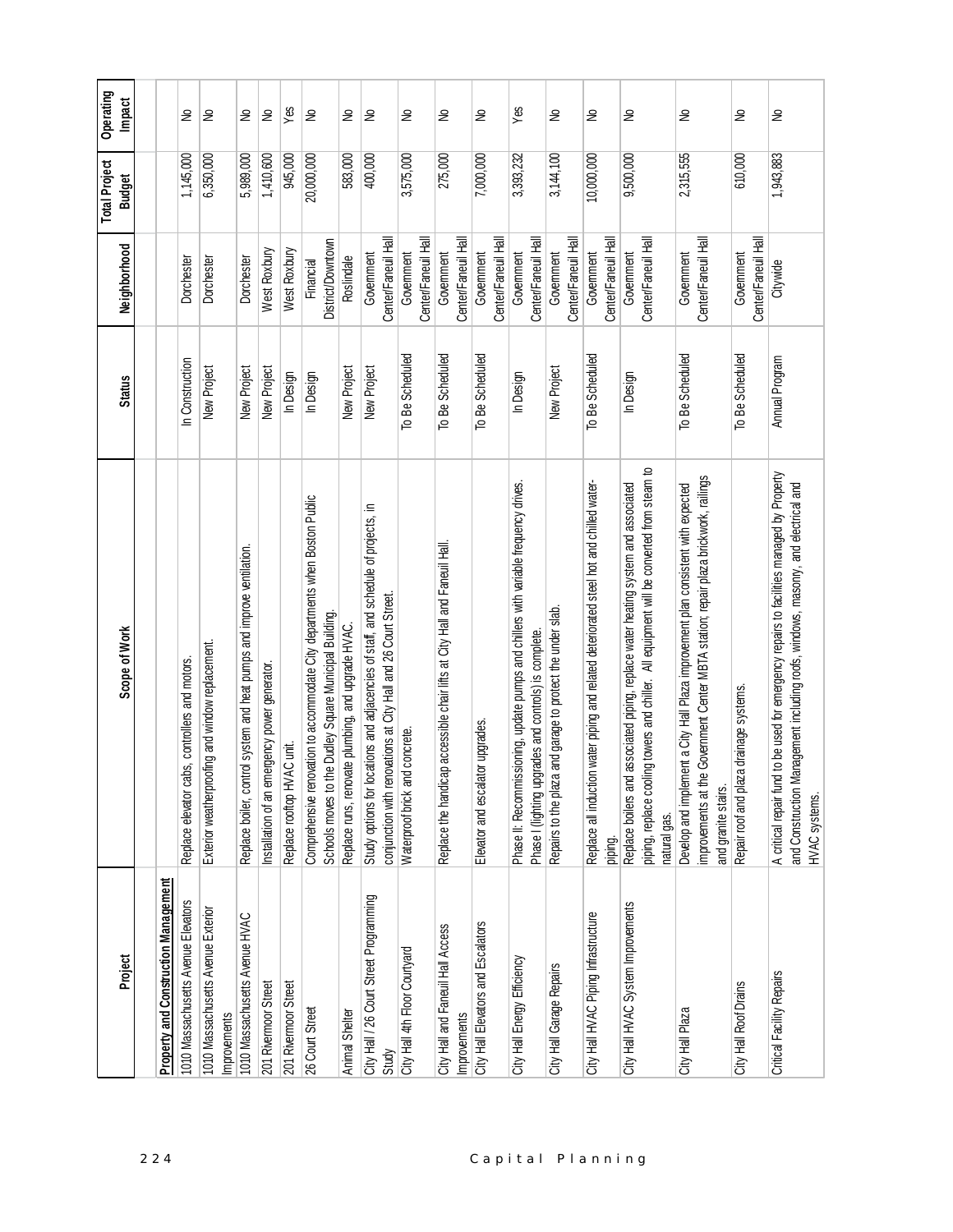| Project                              | Scope of Work                                                                                                                                                                                                                               | <b>Status</b>   | Neighborhood                      | <b>Total Project</b><br><b>Budget</b> | Operating<br>Impact |
|--------------------------------------|---------------------------------------------------------------------------------------------------------------------------------------------------------------------------------------------------------------------------------------------|-----------------|-----------------------------------|---------------------------------------|---------------------|
|                                      |                                                                                                                                                                                                                                             |                 |                                   |                                       |                     |
| Property and Construction Management |                                                                                                                                                                                                                                             |                 |                                   |                                       |                     |
| Dudley Square Municipal Building     | furnish, and equip a new municipal building located in Dudley Square,<br>Design, construct,<br>Roxbury.                                                                                                                                     | In Construction | Roxbury                           | 119,000,000                           | Yes                 |
|                                      | Dudley Square Municipal Building - Public Art Commission and produce a signature piece of artwork to accompany the new Dudley<br>Municipal Building.                                                                                        | In Design       | Roxbury                           | 200,000                               | $\epsilon$          |
| East Eagle Street                    | facility that will include a new police station, ambulance garage, and public works yard as<br>I remediation, design and construction for a combined municipal<br>of additional open space.<br>well as the creation<br>Site acquisition and | To Be Scheduled | East Boston                       | 5,400,000                             | S                   |
| East Eagle Street Shoreline          | Shoreline stabilization along Chelsea Creek near East Eagle Street.                                                                                                                                                                         | To Be Scheduled | East Boston                       | 100,000                               | ş                   |
| Facility Master Plan                 | operations requirements at 1010 Mass Avenue, 112 & 115 Southampton Street, and at<br>Develop a facility master plan and programming study that addresses department<br>Frontage Road.                                                       | New Project     | $\frac{4}{2}$                     | 400,000                               | l£                  |
| Family Justice Center                | Upgrade elevator.                                                                                                                                                                                                                           | New Project     | Allston/Brighton                  | 350,500                               | ş                   |
| Faneuil Hall                         | Replace East Elevation third floor windows                                                                                                                                                                                                  | To Be Scheduled | Center/Faneuil Hall<br>Government | 310,000                               | L                   |
| Former Area B-2 Police Station       | Environmental remediation and demolition of former Dudley Square police station.                                                                                                                                                            | In Construction | Roxbury                           | 1,610,000                             | $\gtrsim$           |
| Parking Lot Improvement              | Expand Blair lot parking area in Dudley Square in support of the new municipal center<br>building.                                                                                                                                          | In Design       | Roxbury                           | 1,400,000                             | k                   |
| Underground Storage Tanks            | 12 remaining UST locations. Three sites to be permanently closed.<br>Nine sites to undergo activities for close out or long term monitoring.<br>Closeout phase for                                                                          | Annual Program  | Citywide                          | 2,362,227                             | $\epsilon$          |
|                                      |                                                                                                                                                                                                                                             |                 |                                   |                                       |                     |
| Public Health Commission             |                                                                                                                                                                                                                                             |                 |                                   |                                       |                     |
| Critical Facility Repairs            | A critical repair fund to be used for emergency repairs to Public Health Commission<br>facilities including roofs, windows, masonry, and electrical and HVAC systems.                                                                       | Annual Program  | Citywide                          | 3,000,000                             | £                   |
| EMS Garage/Storage Facility          | Design and construct a storage facility for EMS emergency operations equipment.                                                                                                                                                             | In Design       | Mattapan                          | 4,950,000                             | $\geq$              |
| EMS Station Study                    | Programming and siting study for a new Emergency Medical Services (EMS) facility in<br>the Innovation District.                                                                                                                             | New Project     | South Boston                      | 100,000                               | £                   |
| Finland Building                     | reducer unit. Install a new chiller to provide chilled water for building cooling system.<br>Connect building heating system to private steam service and install a rooftop heat                                                            | In Design       | South End                         | 2,837,000                             | $\tilde{z}$         |
| ong Island Administration Building   | Building envelope repairs including foundation repairs, masonry repointing, repair and / or<br>replacement of windows, and bathroom upgrades.                                                                                               | In Construction | Harbor Islands                    | 2,400,000                             | S                   |
| Long Island Pier                     | Improve water access to the island for Public Health Commission operations.                                                                                                                                                                 | In Design       | Harbor Islands                    | 1,150,000                             | $\tilde{z}$         |
| Long Island Tunnels                  | Conduct a comprehensive condition survey of tunnel system connecting various buildings<br>on Long Island.                                                                                                                                   | New Project     | Harbor Islands                    | 75,000                                | Ιş                  |
| South End Fitness Center Pool        | wall and added ventilation. Replace doors and exterior windows,<br>concrete work to pool to repair leaks<br>Install a rain screen                                                                                                           | New Project     | South End                         | 1,129,000                             | £                   |
| Tobin and Morris Buildings           | cooling systems that may include geothermal or conventional system<br>Design heating and<br>solutions.                                                                                                                                      | To Be Scheduled | Harbor Islands                    | 850,000                               | $\epsilon$          |
| Tobin Building Roof                  | and gravel roof.<br>Replace original tar                                                                                                                                                                                                    | New Project     | Harbor Islands                    | 1,125,000                             | $\gtrsim$           |
| Woods Mullen Shelter                 | Design and install an independent heating and cooling system.                                                                                                                                                                               | In Design       | South End                         | 2,950,000                             | S                   |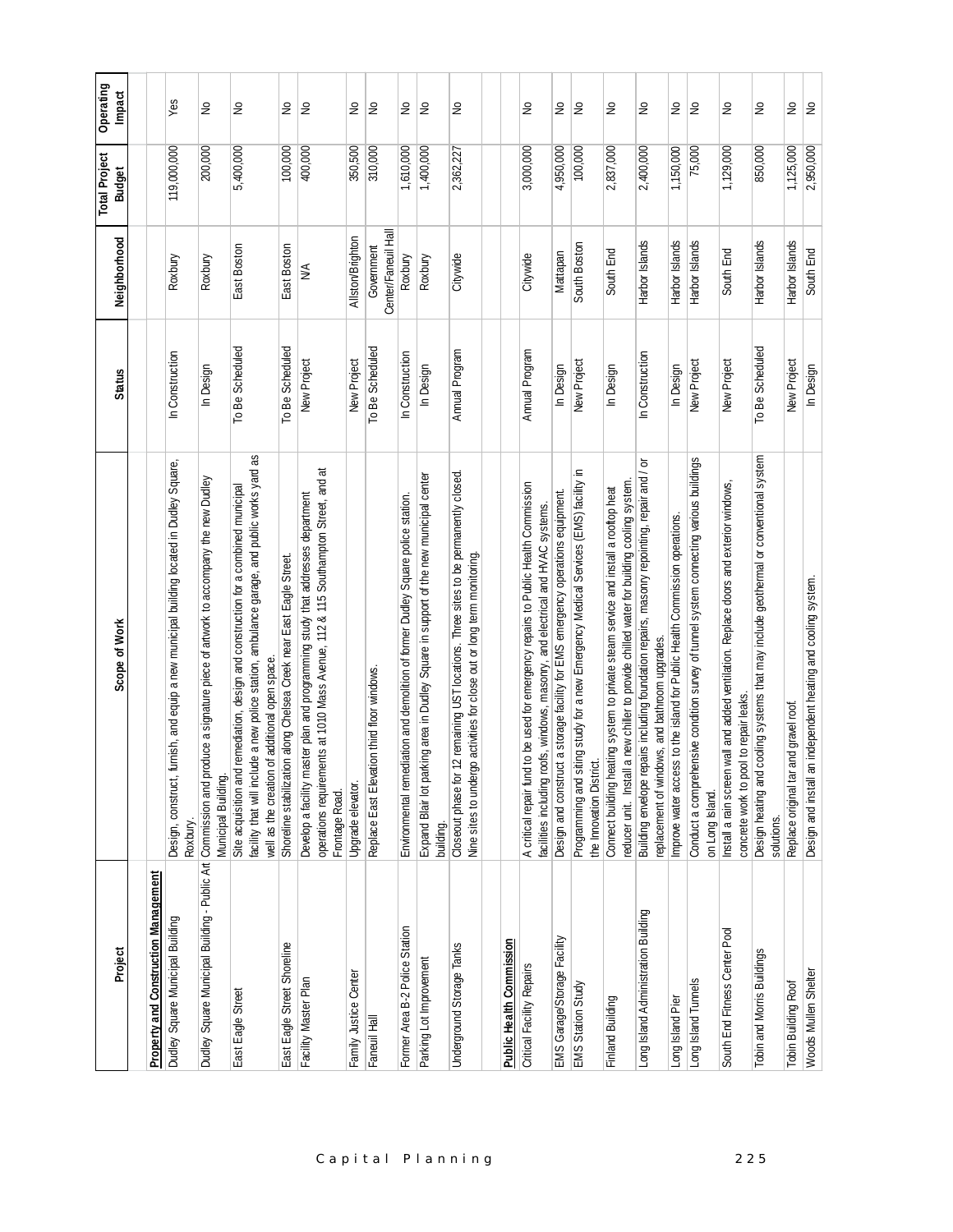| Project                                   | Scope of Work                                                                                                                                                                                                                                            | <b>Status</b>   | Neighborhood                   | <b>Total Project</b><br><b>Budget</b> | Operating<br>Impact |
|-------------------------------------------|----------------------------------------------------------------------------------------------------------------------------------------------------------------------------------------------------------------------------------------------------------|-----------------|--------------------------------|---------------------------------------|---------------------|
|                                           |                                                                                                                                                                                                                                                          |                 |                                |                                       |                     |
| <b>Public Works Department</b>            |                                                                                                                                                                                                                                                          |                 |                                |                                       |                     |
| <b>ADA/AAB Pedestrian Ramps</b>           | Install or reconstruct pedestrian ramps to conform to current Americans With Disabilities<br>Act and Architectural Access Board regulations                                                                                                              | Annual Program  | Citywide                       | 20,950,000                            | £                   |
| Alford Street Bridge                      | Replace the bridge. State and federal construction funding awarded.                                                                                                                                                                                      | In Construction | Charlestown                    | 63,592,507                            | S                   |
| American Legion Bridge                    | Design and construction management of bridge replacement, with state construction<br>funding awarded.                                                                                                                                                    | In Construction | Mattapan                       | 3,350,000                             | $\geq$              |
| Blossom Street Lighting                   | Street lighting, median, sidewalk and roadway improvements to Blossom Street east of<br>Cambridge Street.                                                                                                                                                | To Be Scheduled | West End                       | 1,000,000                             | £                   |
| <b>Bridge Repairs</b>                     | various City-owned bridges as needed<br>Ongoing repairs at                                                                                                                                                                                               | Annual Program  | Citywide                       | 21,963,561                            | £                   |
| Bulfinch Triangle Street Improvements     | eet, Lancaster Street, Friend Street, Portland Street, and Valenti Way.<br>Street, sidewalk and lighting improvements and repairs in the Bulfinch Triangle area<br>ncluding Canal Str                                                                    | In Construction | West End                       | 1,500,000                             | ٤                   |
| Calumet Square                            | Improve the intersection of Calumet Street and St. Alphonsus Street.                                                                                                                                                                                     | In Construction | Mission Hill                   | 200,000                               | $\geq$              |
| Cambridge Street Bridge                   | perform repairs as needed.<br>Inspect bridge and                                                                                                                                                                                                         | To Be Scheduled | Charlestown                    | 253,000                               | $\epsilon$          |
| Central Maintenance Facility Complex      | Continued renovations to the building, garage and grounds. FY15 projects include design<br>for garage floors 1-4, elevator replacement and north storefront entrance window<br>replacement.                                                              | In Construction | South End                      | 21,160,673                            | $\epsilon$          |
| Central Maintenance Facility Vehicle Wash | Design and construct a new vehicle washing facility.                                                                                                                                                                                                     | In Construction | South End                      | 7,704,225                             | Yes                 |
| Choice Neighborhood                       | Reconstruction or resurfacing of various streets in the Choice Neighborhood.                                                                                                                                                                             | In Design       | Roxbury                        | 3,130,000                             | $\geq$              |
| Commonwealth Avenue Design                | Design for the reconstruction of Commonwealth Avenue (Phase 3 and 4), from Packard's<br>State construction funding<br>Comer to Kelton Street, with the addition of a cycle track.<br>anticipated.                                                        | In Design       | Allston/Brighton               | 2,700,000                             | $\geq$              |
| Connect Historic Boston                   | Federal Grant (TIGER) supported roadway and sidewalk reconstruction project, including<br>improvements to Constitution Road, Joy Street, Blackstone Block, as well as a bike<br>trail/cycle track connecting Commercial, Causeway and Staniford Streets. | In Design       | neighborhoods<br>Various       | 26,043,700                            | $\geq$              |
| Critical Facility Repairs                 | A critical repair fund to be used for emergency repairs to Public Works Department<br>facilities including roofs, windows, masonry, and electrical and HVAC systems.                                                                                     | Annual Program  | Citywide                       | 1,100,000                             | S                   |
| Crossroads Initiative                     | The initiative is a program of street improvements surrounding and adjacent to the Rose<br>Kennedy Greenway. Construction is nearly complete on Broad St and design is<br>underway on Summer and Congress streets.                                       | In Design       | District/Downtown<br>Financial | 35,168,776                            | $\gtrsim$           |
| Dana Avenue Bridge                        | Design for bridge rehabilitation.                                                                                                                                                                                                                        | In Design       | Hyde Park                      | 360,000                               | S                   |
| Downtown Business Improvement District    | Roadway, sidewalk and street lighting improvements in the Downtown Business<br>Improvement District.                                                                                                                                                     | In Design       | District/Downtown<br>Financial | 1,000,000                             | le                  |
| Freedom Trail                             | Design and construction for improvements related to accessibility issues on the Freedom<br>Trail.                                                                                                                                                        | In Design       | neighborhoods<br>Various       | 700,000                               | $\geq$              |
| Gardner Street Landfill Phase IA          | offill areas at Millennium Park and West Roxbury Education Complex<br>Design and cap lar                                                                                                                                                                 | In Design       | West Roxbury                   | 10,174,000                            | £                   |
| Green Stormwater Management Projects      | Install a pervious pavement system to support groundwater recharging on a public alley<br>and reconstruct certain sidewalks with permeable materials.                                                                                                    | In Design       | South End                      | 400,000                               | £                   |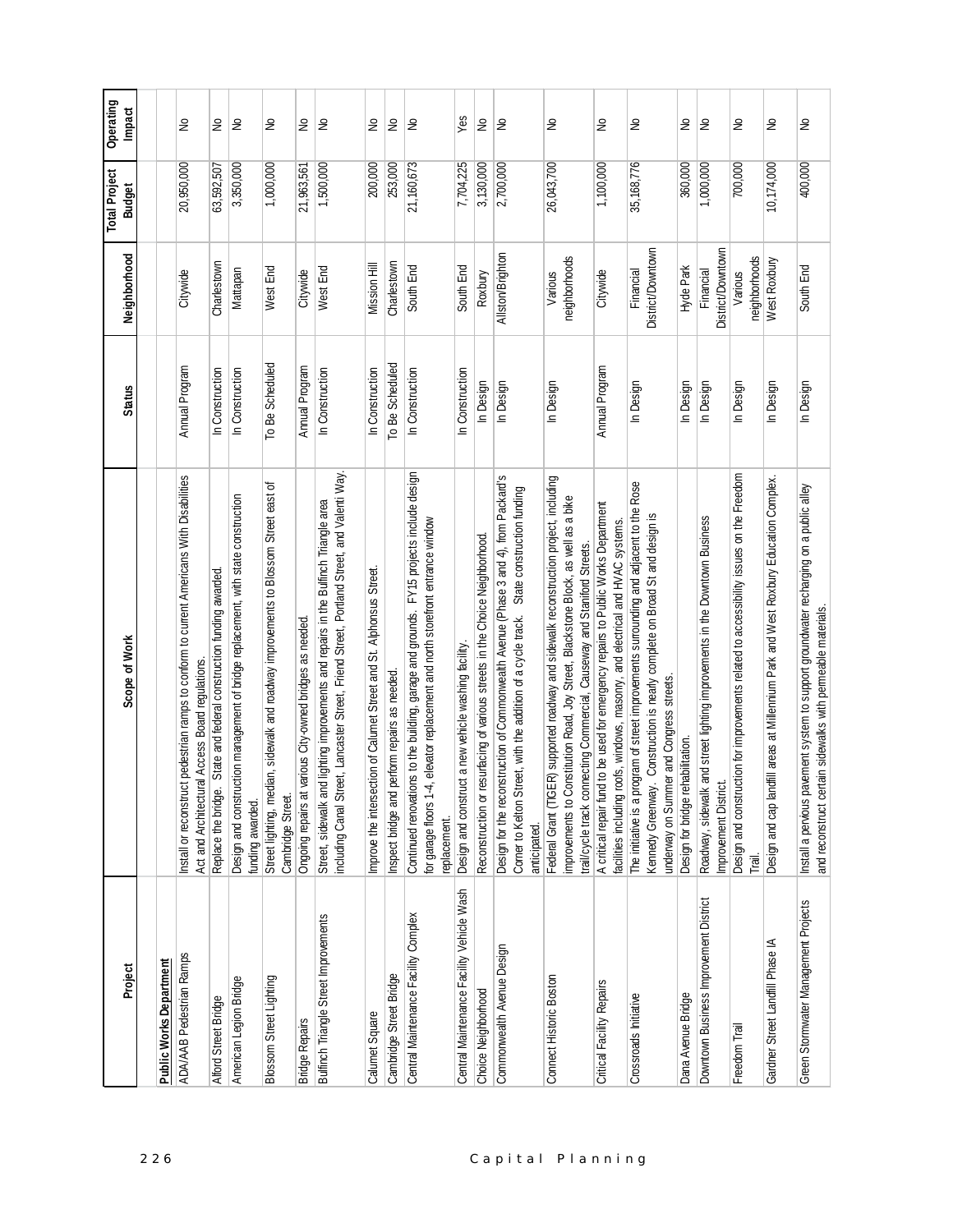| Project                                               | Scope of Work                                                                                                                                                                                                               | <b>Status</b>   | Neighborhood             | <b>Total Project</b><br><b>Budget</b> | Operating<br>Impact |
|-------------------------------------------------------|-----------------------------------------------------------------------------------------------------------------------------------------------------------------------------------------------------------------------------|-----------------|--------------------------|---------------------------------------|---------------------|
|                                                       |                                                                                                                                                                                                                             |                 |                          |                                       |                     |
| Public Works Department                               |                                                                                                                                                                                                                             |                 |                          |                                       |                     |
| Long Island Bridge Repairs                            | Design and construct repairs to bridge to maintain current load ratings.                                                                                                                                                    | In Construction | Harbor Islands           | 26,000,000                            | ₽                   |
| Long Island Bridge Replacement                        | idge.<br>Replace existing bri                                                                                                                                                                                               | New Project     | Harbor Islands           | 35,000,000                            | S                   |
| Madison Park Village                                  | Reconstruction of various streets in the Madison Park Village of Roxbury, bounded by<br>Melnea Cass Boulevard and Tremont Street                                                                                            | New Project     | Roxbury                  | 3,050,000                             | ş                   |
| Main Street Business District                         | Revitalization of Public Works assets in Main Street Business Districts, including<br>improvements to sidewalks, pedestrian ramps, crosswalks and roadways.                                                                 | New Project     | neighborhoods<br>Various | 2,000,000                             | ₽                   |
| Massachusetts Avenue Bridge at<br>Commonwealth Avenue | Design bridge repairs. State and federal construction funding anticipated.                                                                                                                                                  | In Design       | Back Bay                 | 13,538,974                            | S                   |
| Neighborhood Commons                                  | Creation of public neighborhood gathering spaces, utilizing site improvements to roadway<br>surfaces within the public right of way.                                                                                        | To Be Scheduled | Citywide                 | 500,000                               | S                   |
| Neighborhood Safety Program                           | control improvements to increase vehicular and pedestrian traffic safety in coordination<br>Roadway intersection improvement program, including geometric changes and traffic<br>with the Boston Transportation Department. | New Project     | neighborhoods<br>Various | 1,500,000                             | S                   |
| Non-Participating Fund                                | Funding to pay for non-participating items in federal/state roadway projects in the City of<br>Boston.                                                                                                                      | Annual Program  | neighborhoods<br>Various | 7,717,000                             | S                   |
| North Square                                          | Redesign the key junction of North Street, Sun Court, Moon Street, Garden Court and<br>Prince Street.                                                                                                                       | To Be Scheduled | North End                | 2,500,000                             | S                   |
| North Washington Street Bridge                        | of bridge. State and federal construction funds anticipated<br>Design rehabilitation                                                                                                                                        | In Design       | Charlestown              | 59,410,276                            | ş                   |
| Old Colony Housing Roadways                           | Reconstruction of roadways in the redevelopment of the Old Colony housing development.                                                                                                                                      | In Construction | South Boston             | 4,165,156                             | S                   |
| Old Northern Avenue Bridge                            | Planning, design, and ongoing repairs to bridge. Federal funds anticipated.                                                                                                                                                 | In Design       | South Boston             | 17,432,566                            | ş                   |
| Retaining Walls                                       | Dedicated repair fund for the City's retaining walls                                                                                                                                                                        | In Design       | Citywide                 | 1,200,000                             | S                   |
| Roadway Reconstruction                                | Includes road reconstruction, sidewalk reconstruction, and traffic signal replacement<br>where appropriate.                                                                                                                 | Annual Program  | Citywide                 | 65,521,866                            | $\geq$              |
| Roadway Resurfacing                                   | Annual citywide roadway resurfacing program.                                                                                                                                                                                | Annual Program  | Citywide                 | 48,027,312                            | ş                   |
| Roadway Utility Restoration                           | Repair and repave roadway damaged by utility companies.                                                                                                                                                                     | Annual Program  | Citywide                 | 31,279,409                            | S                   |
| Safe Routes to Parks                                  | Enhance streets and sidewalks adjacent to park improvement projects in coordination<br>with the Parks Department and the Transportation Department                                                                          | Annual Program  | Citywide                 | 600,000                               | ş                   |
| Seaver Street                                         | Design and construction funding for street reconstruction and addition of bicycle facilities.                                                                                                                               | In Design       | Roxbury                  | 6,500,000                             | ş                   |
| Sidewalk Reconstruction                               | Various sidewalk and pedestrian ramp repairs and reconstruction.                                                                                                                                                            | Annual Program  | Citywide                 | 41,959,270                            | ş                   |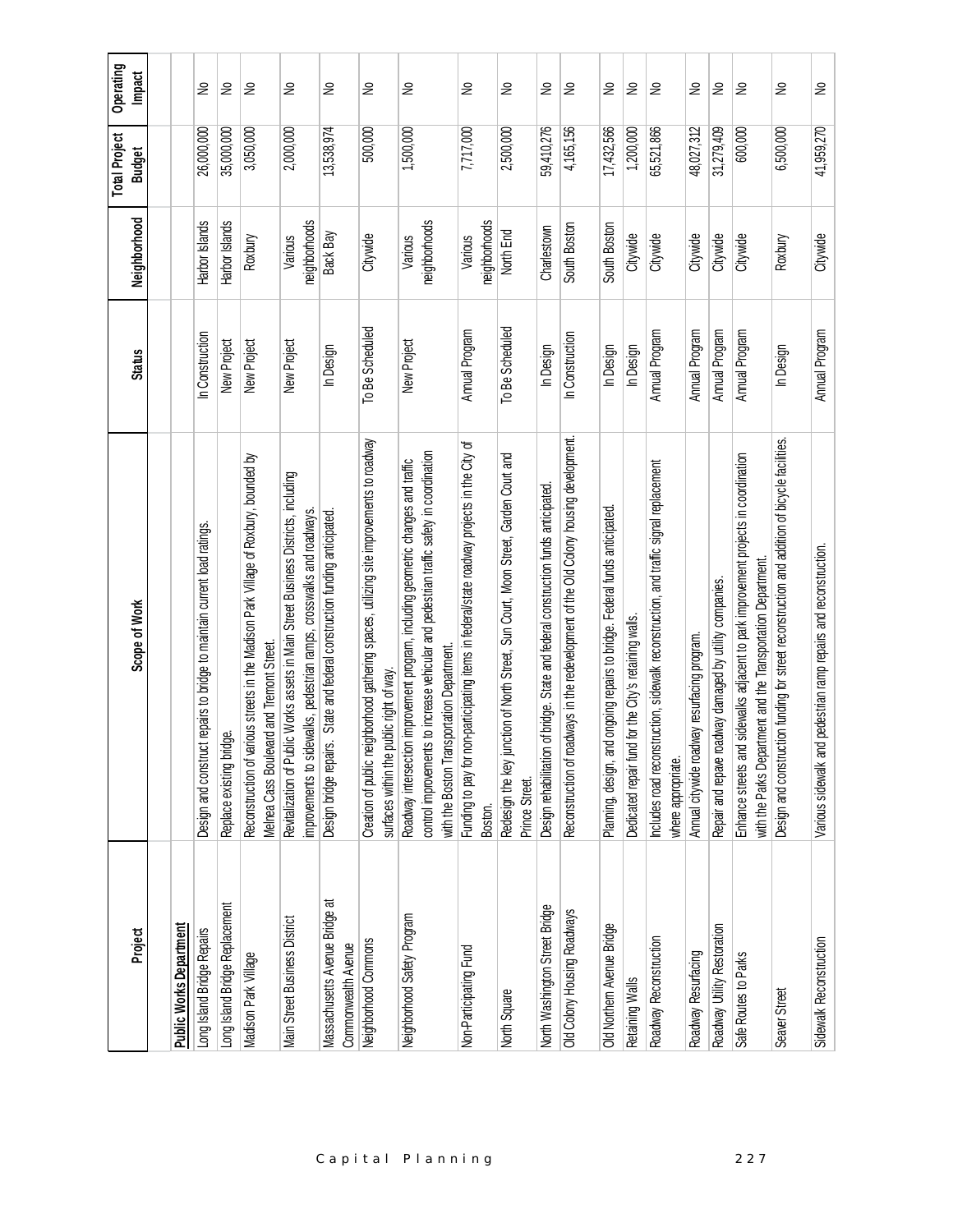| Project                                           | Scope of Work                                                                                                                                                                                                | <b>Status</b>   | Neighborhood             | <b>Total Project</b><br><b>Budget</b> | Operating<br>Impact |
|---------------------------------------------------|--------------------------------------------------------------------------------------------------------------------------------------------------------------------------------------------------------------|-----------------|--------------------------|---------------------------------------|---------------------|
|                                                   |                                                                                                                                                                                                              |                 |                          |                                       |                     |
| <b>Public Works Department</b>                    |                                                                                                                                                                                                              |                 |                          |                                       |                     |
| Street Light Gas Lamps                            | Using subsidies from National Grid, this program is designed to retrofit solar powered<br>timers to activate gas lamp street lights                                                                          | New Project     | neighborhoods<br>Various | 1,000,000                             | Yes                 |
| Street Light LED Conversion                       | A City-wide project to convert mercury and sodium vapor streetlights to light emitting<br>diode (LED) lights.                                                                                                | In Construction | Citywide                 | 23,100,000                            | $Y$ es              |
| Street Lighting Division Facility                 | Design and construct a new Street Lighting Division facility.                                                                                                                                                | In Design       | Mattapan                 | 17,000,000                            | ş                   |
| Street Lighting Installation                      | lights in various locations.<br>Installation of street                                                                                                                                                       | Annual Program  | Citywide                 | 14,906,329                            | S                   |
| Sullivan Square / Rutherford Avenue               | Engineering and design services to provide for other transportation alternatives with the<br>demolition of the overpass. State and federal funding anticipated                                               | In Design       | Charlestown              | 14,100,000                            | ş                   |
| Symphony Area Streetscape                         | State and<br>Design roadway and sidewalk improvements adjacent to Symphony Hall.<br>h funding.<br>federal construction                                                                                       | In Design       | Fenway/Kenmore           | 4,000,000                             | ş                   |
| Traffic Signals On-Call Repair and<br>Maintenance | On call maintenance of traffic signals.                                                                                                                                                                      | Annual Program  | Citywide                 | 1,300,000                             | ş                   |
| <b>Uphams Comer</b>                               | Redesign the intersection of Columbia Road, Dudley Street, and Stoughton Road.                                                                                                                               | In Construction | Dorchester               | 3,800,000                             | ş                   |
| West Roxbury Gateway                              | Create a new gateway to West Roxbury at the intersection of Spring Street and the VFW<br>Parkway.                                                                                                            | To Be Scheduled | West Roxbury             | 100,000                               | $\tilde{z}$         |
| Woodbole Housing                                  | sidewalks, pedestrian ramps, and street lighting at the Woodbole /<br>Gallivan housing development<br>Reconstruct roads,                                                                                     | In Construction | Mattapan                 | 2,138,441                             | ş                   |
| <b>School Department</b>                          |                                                                                                                                                                                                              |                 |                          |                                       |                     |
| Access Improvements At Beethoven School           | Access improvements include the installation of a new elevator, bathroom upgrades, ramply<br>access to the auditorium, installation of a new fire alarm system, as well as door and<br>signage improvements. | In Construction | West Roxbury             | 3,088,131                             | ş                   |
| Access Improvements at Harbor/Henderson           | Accessibility renovations including wheelchair ramps, elevator, bus turnaround, and<br>bathrooms.                                                                                                            | New Project     | Dorchester               | 3,354,317                             | ş                   |
| Alighieri School Building                         | of former Alighieri School includes new windows, masonry pointing<br>and plumbing improvements.<br>Asset preservation                                                                                        | In Construction | East Boston              | 1,600,000                             | $\tilde{z}$         |
| Boston Latin Academy                              | Renovate classrooms to establish new science labs. Install new intercom and public<br>address system.                                                                                                        | In Construction | Roxbury                  | 1,550,000                             | S                   |
| Charlestown High School                           | Replace HVAC system. Upgrade interior lighting, electrical system and controls, improve<br>accessibility, and update student and faculty bathrooms.                                                          | In Construction | Charlestown              | 32,559,670                            | Yes                 |
| Critical Facility Repairs                         | A critical repair fund for emergency repairs to school facilities including roofs, windows,<br>and HVAC systems.<br>masonry, electrical                                                                      | Annual Program  | Citywide                 | 4,603,122                             | $\tilde{z}$         |
| Data Center at Campbell Resource Center           | Expand current back-up data center located at Campbell Resource Center. Scope<br>includes code required enhancements and alterations.                                                                        | In Construction | Dorchester               | 350,000                               | ş                   |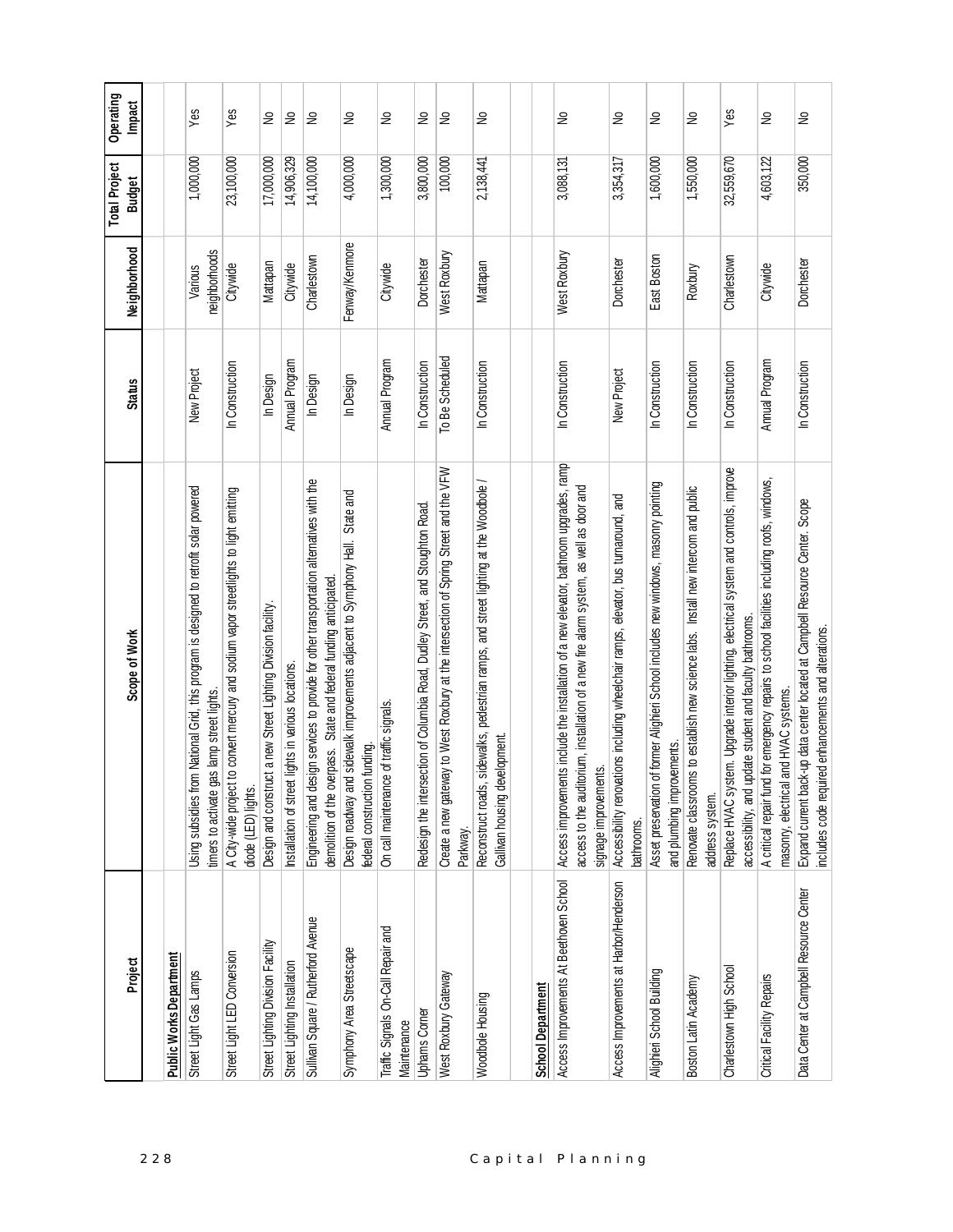| Operating<br>Impact                   |                          | ₽                                                                                                                                                                                                                                                             | £                                                                                                                                                        | $\epsilon$                                                                                                             | S                                                                                                                                                             | Yes                                                                                                                                            | $\epsilon$                                                                                                                                                                                                                                       | $\gtrsim$                                                                                                                        | S                                                                                                                                      | ş                                                                                                          | ş                                                                                                                                                                      | $\geq$                                                                                       | ş                                                                          | ₽                                                                                             | Yes                                                                                                                                | ş                                                                                                                                                                               |
|---------------------------------------|--------------------------|---------------------------------------------------------------------------------------------------------------------------------------------------------------------------------------------------------------------------------------------------------------|----------------------------------------------------------------------------------------------------------------------------------------------------------|------------------------------------------------------------------------------------------------------------------------|---------------------------------------------------------------------------------------------------------------------------------------------------------------|------------------------------------------------------------------------------------------------------------------------------------------------|--------------------------------------------------------------------------------------------------------------------------------------------------------------------------------------------------------------------------------------------------|----------------------------------------------------------------------------------------------------------------------------------|----------------------------------------------------------------------------------------------------------------------------------------|------------------------------------------------------------------------------------------------------------|------------------------------------------------------------------------------------------------------------------------------------------------------------------------|----------------------------------------------------------------------------------------------|----------------------------------------------------------------------------|-----------------------------------------------------------------------------------------------|------------------------------------------------------------------------------------------------------------------------------------|---------------------------------------------------------------------------------------------------------------------------------------------------------------------------------|
| <b>Total Project</b><br><b>Budget</b> |                          | 73,498,295                                                                                                                                                                                                                                                    | 6,224,037                                                                                                                                                | 3,550,000                                                                                                              | 36,250,000                                                                                                                                                    | 23,018,867                                                                                                                                     | 3,453,898                                                                                                                                                                                                                                        | 12,000,000                                                                                                                       | 8,800,000                                                                                                                              | 450,000                                                                                                    | 10,165,586                                                                                                                                                             | 2,921,120                                                                                    | 14,598,380                                                                 | 2,530,000                                                                                     | 15,300,000                                                                                                                         | 17,137,330                                                                                                                                                                      |
| Neighborhood                          |                          | Roxbury                                                                                                                                                                                                                                                       | neighborhoods<br>Various                                                                                                                                 | neighborhoods<br>Various                                                                                               | North End                                                                                                                                                     | North End                                                                                                                                      | neighborhoods<br>Various                                                                                                                                                                                                                         | Mission Hill                                                                                                                     | neighborhoods<br>Various                                                                                                               | Dorchester                                                                                                 | neighborhoods<br>Various                                                                                                                                               | neighborhoods<br>Various                                                                     | neighborhoods<br>Various                                                   | neighborhoods<br>Various                                                                      | neighborhoods<br>Various                                                                                                           | Chinatown                                                                                                                                                                       |
| <b>Status</b>                         |                          | In Design                                                                                                                                                                                                                                                     | Annual Program                                                                                                                                           | Annual Program                                                                                                         | In Construction                                                                                                                                               | In Design                                                                                                                                      | Annual Program                                                                                                                                                                                                                                   | In Construction                                                                                                                  | Annual Program                                                                                                                         | To Be Scheduled                                                                                            | Annual Program                                                                                                                                                         | Annual Program                                                                               | Annual Program                                                             | Annual Program                                                                                | Annual Program                                                                                                                     | In Design                                                                                                                                                                       |
| Scope of Work                         |                          | school for grades 6 through 12 on the site of the current Dearborn School. The MSBA will<br>Design and construct a new STEM (Science, Technology, Engineering and Mathematics)<br>in the development and funding of this new school.<br>partner with the City | exterior doors, hardware and classroom partitions at various school<br>the Hennigan, Otis, and Winship.<br>ocations, including t<br>Replace interior and | Electrical improvements and upgrade egress signage at various schools including the<br>Dorchester Academy, and Condon. | Purchase property located at 585 Commercial Street. Renovate facility to use as<br>class room space during the Eliot School expansion project and afterwards. | Renovate North Bennet Street buildings which will provide additional classrooms to<br>support the Elict School's expansion as a K to 8 school. | components such as stairs, walkways, and retaining walls at various schools including<br>Repair and replace exterior components including doors, lighting, or exterior site<br>the Cleveland, Mildred Avenue, and New Boston Pilot Middle School | Renovate existing building including new fire safety systems and construction of an<br>addition to support cafeteria/auditorium. | Upgrade or replacement of the fire alarm and/or fire protection system at various school<br>buildings including the Rogers and Edison. | HVAC Improvements at Dorchester Academy  Install new roof top HVAC units at the former Cleveland building. | Replace boilers at the Perry School and the P. Shaw School. Replace the DDC controls<br>and HVAC units at various schools including the Irving, Greenwood, and Curley. | Interior improvements at various schools including Edwards, Mary Lyon, McKay, and<br>Murphy. | Exterior masonry restoration at the Garfield, Mary Lyon and Mason schools. | plumbing improvements at various schools including Mason and<br>Bathroom and other<br>Sumner. | Capital investment program targeting facility improvements at the Muniz Academy,<br>Alighieri, BATA, ACC, Adult Ed. and P.A. Shaw. | Academy. The City will partner with the MSBA in development and funding of the new<br>Design and construct a new combined Quincy Upper Pilot School and Boston Arts<br>schools. |
| Project                               | <b>School Department</b> | Dearborn 6-12 STEM / Early College<br>Academy                                                                                                                                                                                                                 | Door Replacement at Various Schools                                                                                                                      | Electrical Improvements at Various Schools                                                                             | Eliot at 585 Commercial Street                                                                                                                                | Eliot School at North Bennet Street                                                                                                            | Exterior Renovations at Various Schools                                                                                                                                                                                                          | Fenway High School                                                                                                               | Fire Systems at Various Schools                                                                                                        |                                                                                                            | HVAC Improvements at Various Schools                                                                                                                                   | Interior Refurbishments at Various Schools                                                   | Masonry Repairs at Various Schools                                         | Plumbing Improvements at Various Schools                                                      | Quality Improvement Fund for Schools                                                                                               | Quincy Upper Pilot School / Boston Arts<br>Academy                                                                                                                              |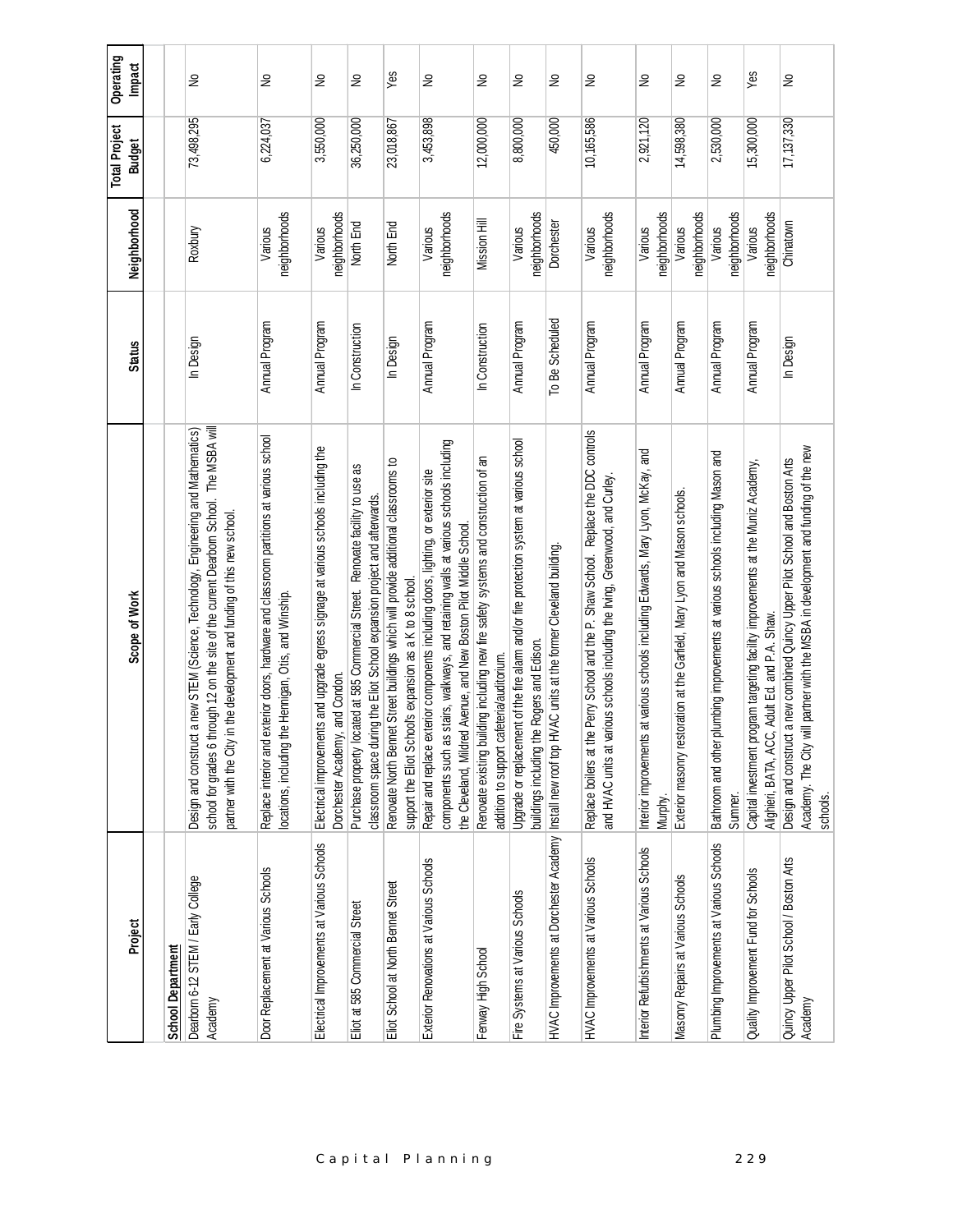| Project                                             | Scope of Work                                                                                                                                                                                                                                    | <b>Status</b>           | Neighborhood             | <b>Total Project</b><br><b>Budget</b> | Operating<br>Impact        |
|-----------------------------------------------------|--------------------------------------------------------------------------------------------------------------------------------------------------------------------------------------------------------------------------------------------------|-------------------------|--------------------------|---------------------------------------|----------------------------|
|                                                     |                                                                                                                                                                                                                                                  |                         |                          |                                       |                            |
| <b>School Department</b>                            |                                                                                                                                                                                                                                                  |                         |                          |                                       |                            |
| Roof Replacement at Various Schools                 | Replace roofs at various school locations including the Dever, Channing, DSNS, Eliot,<br>Garfield, and Rogers Schools.                                                                                                                           | Annual Program          | neighborhoods<br>Various | 9,750,000                             | ş                          |
| School Facilities Master Plan                       | Schools that is cognizant of needs across all neighborhoods and anticipates shifts in the<br>Develop a comprehensive, strategic long-range facilities master plan for Boston Public<br>student population.                                       | New Project             | neighborhoods<br>Various | 1,600,000                             | ş                          |
| School Yard at Haynes EEC                           | Design and construction of school yard improvements.                                                                                                                                                                                             | In Construction         | Roxbury                  | 450,000                               | 욷                          |
| School Yard at King School                          | Redesign and construction of King School Play Area.                                                                                                                                                                                              | In Design               | Roxbury                  | 850,000                               | S                          |
| School Yard Improvements                            | Design and construction of school yard improvements.                                                                                                                                                                                             | Annual Program          | neighborhoods<br>Various | 3,836,232                             | $\geq$                     |
| School Yard Repairs                                 | Repairs and refurbishment of previously completed Boston Schoolyard Initiative sites.                                                                                                                                                            | Annual Program          | neighborhoods<br>Various | 1,400,000                             | $\geq$                     |
| Security Related Improvements at Various<br>Schools | clock systems, re-key doors, expand card access, replace exterior<br>doors, install motion detectors and other security related<br>Install intercom and<br>and various smoke<br>improvements.                                                    | Annual Program          | neighborhoods<br>Various | 2,071,000                             | ş                          |
| Technology Infrastructure                           | switches, network equipment, data drops, and electrical repairs for schools and the new<br>/ infrastructure including servers, wireless access points, routers,<br>Dudley Municipal Building<br>Upgrade technology                               | Implementation Underway | Citywide                 | 12,600,000                            | ş                          |
| <b>Umana School</b>                                 | Replace roof.                                                                                                                                                                                                                                    | In Construction         | East Boston              | 6,155,000                             | $\stackrel{\circ}{\simeq}$ |
| Window Replacement At Various Schools               | Replace atrium window at English High and window balances at various other schools<br>citywide.                                                                                                                                                  | Annual Program          | neighborhoods<br>Various | 2,500,000                             | S                          |
| Transportation Department                           |                                                                                                                                                                                                                                                  |                         |                          |                                       |                            |
| Accessible Pedestrian Signals                       | Purchase and install APS devices for new construction, major reconstructions, and by<br>in the City's response to the federal mandate.<br>request as outlined                                                                                    | Annual Program          | Citywide                 | 1,750,000                             | $\geq$                     |
| BTD Tow Lot Facility                                | Repairs and upgrades to building envelope and tow lot.                                                                                                                                                                                           | New Project             | South Boston             | 6,000,000                             | $\geq$                     |
| Central Square                                      | Urban redesign and improvements for Central Square including the intersections at<br>Meridian and Saratoga Streets, and Porter and Bennington Streets.                                                                                           | In Design               | East Boston              | 6,300,000                             | Ιă                         |
| Centre Street / South Street                        | Redesign Centre Street and South Street in Jamaica Plain using a Complete Streets<br>approach.                                                                                                                                                   | In Design               | Jamaica Plain            | 400,000                               | ş                          |
| Dudley Street                                       | Dudley Square intersections. The scope of work includes geometric changes, new traffic<br>Roadway improvements from Shawmut Avenue to Harrison Avenue including six key<br>signal equipment and timing, bike lanes, and streetscape improvements | In Design               | Roxbury                  | 9,000,000                             | $\tilde{z}$                |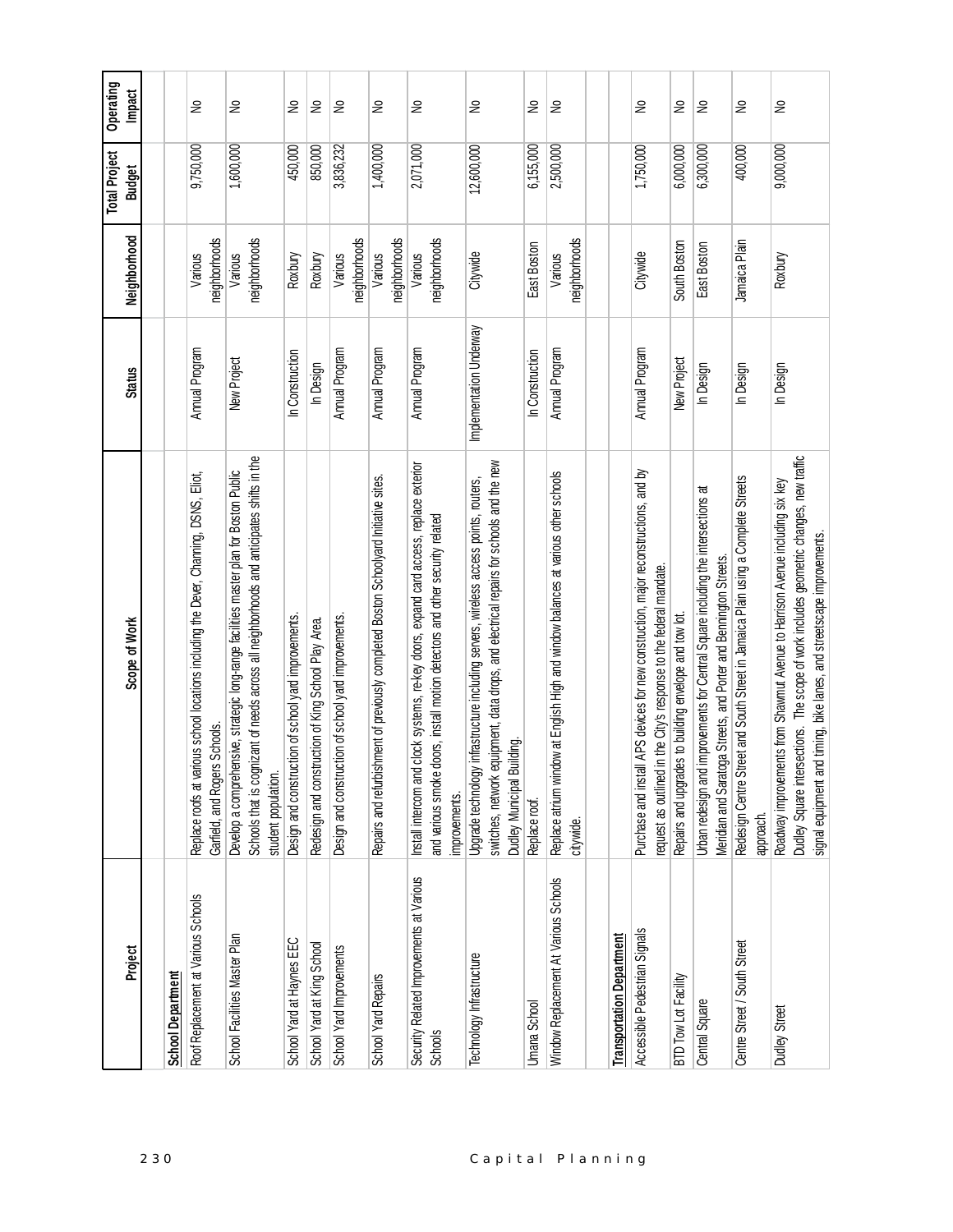| Project                                                                  | Scope of Work                                                                                                                                                                                                                                        | <b>Status</b>   | Neighborhood   | <b>Total Project</b><br><b>Budget</b> | Operating<br><b>Impact</b> |
|--------------------------------------------------------------------------|------------------------------------------------------------------------------------------------------------------------------------------------------------------------------------------------------------------------------------------------------|-----------------|----------------|---------------------------------------|----------------------------|
|                                                                          |                                                                                                                                                                                                                                                      |                 |                |                                       |                            |
| Fenway Longwood Kenmore Improvements<br><b>Transportation Department</b> | Infrastructure improvements for Boylston Street and Audubon Circle. Develop a bicycle<br>and pedestrian path connecting the Riverway with Fenway and Yawkey Stations.                                                                                | To Be Scheduled | Fenway/Kenmore | 12,500,000                            | ₽                          |
| Innovation District Mobility Action Plan                                 | bus/shuttle and bicycle points, car-share and bicycle share stations,<br>electric vehicle charging stations, peak-time corridors, and information panels in the<br>Design a network of<br>Innovation District.                                       | To Be Scheduled | South Boston   | 250,000                               | S                          |
| Melnea Cass Boulevard                                                    | Cass Blvd. in conjunction with the South Bay Harbor Trail project.<br>State and federal construction funding anticipated.<br>Reconstruct Melnea                                                                                                      | In Design       | Roxbury        | 4,450,000                             | ₽                          |
| Mobility Improvement Corridors                                           | Improve traffic flow along selected congested corridors.                                                                                                                                                                                             | In Design       | Citywide       | 150,000                               | S                          |
| Municipal Parking Lots                                                   | Lighting, paving, re-striping, and other upgrades to municipal parking lots citywide.                                                                                                                                                                | In Construction | Citywide       | 1,400,000                             | $\geq$                     |
| South Bay Harbor Trail                                                   | Design and construct an important link in the City's Greenway, connecting trails from the<br>Fenway, the Southwest Corridor, Charles River Park, Broadway Bridge, and the Central<br>Artery parks.                                                   | In Design       | South End      | 3,850,000                             | $\geq$                     |
| Strategic Bicycle Network Project                                        | Corridor, and the future South Bay Harbor Trail into downtown Boston destinations<br>extensions and connections with the Esplanade, the Jamaicaway, the Southwest<br>Maximize usage in existing high volume bike lanes via construction of bike lane | In Design       | Citywide       | 6,602,763                             | $Y$ es                     |
| Traffic Signal Construction Projects                                     | Install new or upgrade existing traffic signals and controls, and communications,<br>detection and monitoring equipment and systems at multiple bundled locations.                                                                                   | In Construction | Citywide       | 3,076,698                             | ₽                          |
| Traffic Signal Control Boxes                                             | traffic signal control boxes.<br>Purchase and install                                                                                                                                                                                                | Annual Program  | Citywide       | 3,018,432                             | 욷                          |
| Traffic Signal Corridor Re-Timing Program                                | equipment along arterial corridors to improve traffic flow.<br>Retime traffic signal                                                                                                                                                                 | Annual Program  | Citywide       | 1,450,000                             | ş                          |
| Traffic Signal Equipment On-Cal                                          | detection and monitoring equipment and systems based on in-house design plans.<br>Install new or upgrade existing traffic signals and controls, and communications,                                                                                  | Annual Program  | Citywide       | 12,070,161                            | $\tilde{z}$                |
| Traffic Signals at 17 Locations                                          | Upgrade traffic signal equipment at 17 locations.                                                                                                                                                                                                    | In Design       | Citywide       | 450,907                               | ş                          |
| Traffic Signals Battery Backup                                           | t, and installation of battery backup equipment for traffic signal boxes.<br>Design, procuremen                                                                                                                                                      | Annual Program  | Citywide       | 690,000                               | $\geq$                     |
| Traffic Signals Design Services                                          | traffic signals throughout the City.<br>Design services for                                                                                                                                                                                          | Annual Program  | Citywide       | 2,150,000                             | 욷                          |
| Transportation Planning                                                  | Develop neighborhood or strategic transportation action plans including traffic flow, major<br>arterials, pedestrian safety, parking, bicycle access and regional project plans.                                                                     | Annual Program  | Citywide       | 2,107,237                             | $\geq$                     |
| Warren Street and Blue Hill Avenue                                       | Street and Blue Hill Avenue (Dudley Square to Talbot Avenue) to<br>to Grove Hall. State and federal construction funding anticipated.<br>Reconstruct Warren<br>improve connections                                                                   | In Design       | Roxbury        | 2,700,000                             | ₽                          |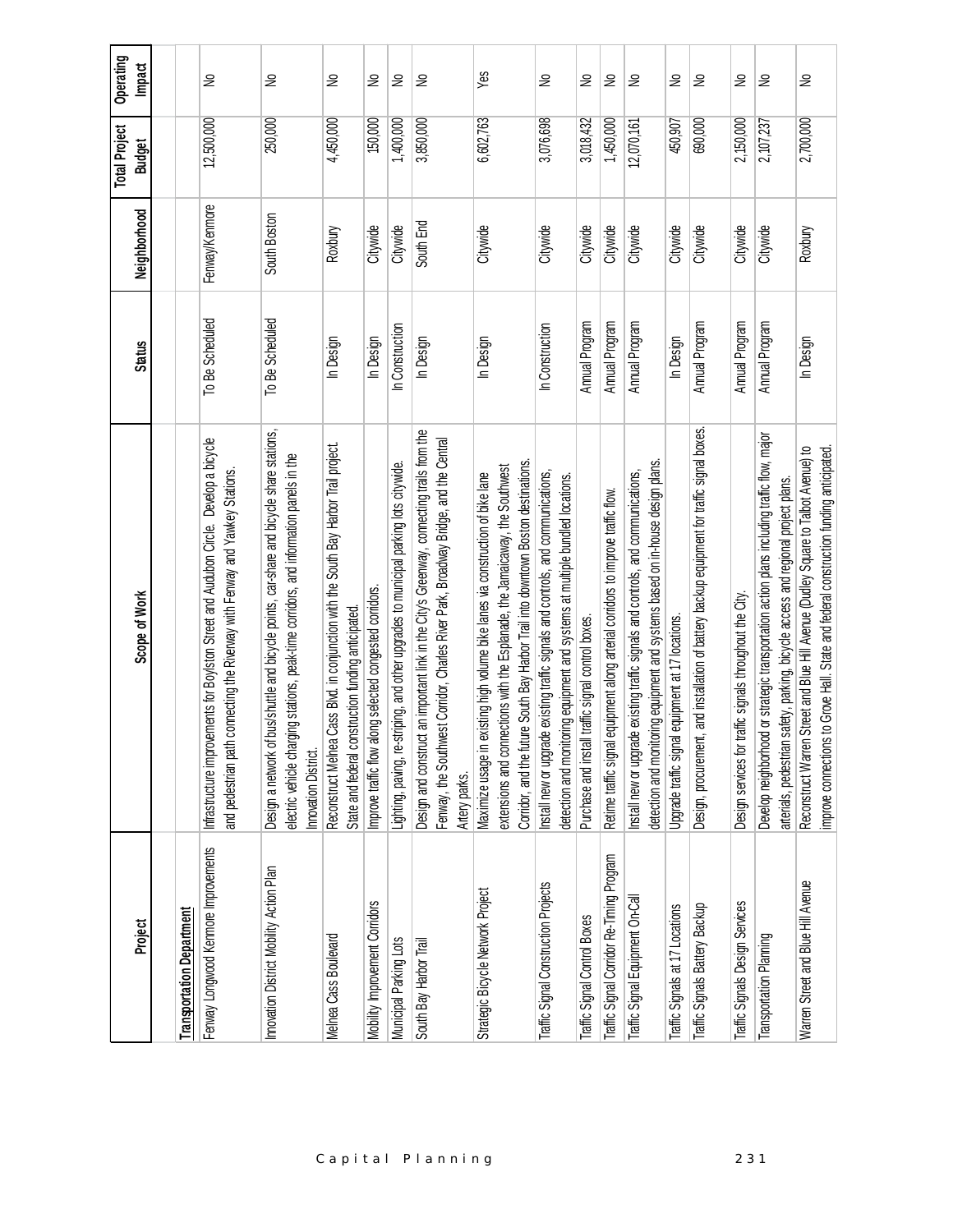#### **City of Boston Outstanding Principal by Statute as of April 30, 2014**

|                                         |                                                            |                                | Percent of     |
|-----------------------------------------|------------------------------------------------------------|--------------------------------|----------------|
|                                         |                                                            |                                | Total          |
|                                         |                                                            | Outstanding @                  | Outstanding    |
| Statute:                                |                                                            | April 30, 2014                 | Debt           |
|                                         | <b>General Purpose:</b>                                    |                                |                |
| C44 s7 (13)                             | Acquisition of Fire or Police Boats                        | 1,961,312                      | 0.164          |
| C44 s7 (20)                             | Acquisition of Land; Cemeteries                            | 294,090                        | 0.025          |
| C44 s7 (21)                             | Architectural Services for Plans & Specs                   | 8,500                          | 0.001          |
| C44 s7 (22)                             | <b>Engineering or Architectural Services</b>               | 5,460,585                      | 0.456          |
| C44 s7 (25)                             | Acquisition of Land; Parks and Playgrounds                 | 79,643,068                     | 6.644          |
| C44 s7 (28)                             | Computer Hardw are                                         | 48,080,658                     | 4.011          |
| C44 s7 (29)                             | Computer Softw are                                         | 13,423,783                     | 1.120          |
| C44 s7 (9)                              | Departmental Equipment                                     | 11,160,994                     | 0.931          |
| C44 s7 (3B)                             | Energy Conserv., Alternative Energy Improvements           | 1,838,063                      | 0.153          |
| C659 Acts 1986                          | BCH - Constr., Equipping, Furnishing                       | 22,760,000                     | 1.899          |
|                                         |                                                            | \$<br>184,631,052              | 15.403         |
|                                         |                                                            |                                |                |
|                                         | Urban Development:                                         |                                |                |
| C121B s20                               | Urban Redevelopment and Renew al                           | \$<br>9,424,180                | 0.786          |
| C1097 s11 Acts 1971                     | Economic Development and Industrial Corp.                  | 4,358,236                      | 0.364          |
|                                         |                                                            | \$<br>13,782,416               | 1.150          |
|                                         |                                                            |                                |                |
|                                         | Schools:<br>School Project Loan                            | \$                             |                |
| C645 s8 Acts 1948<br>C642 s7B Acts 1991 |                                                            | 33,359,042                     | 2.783          |
|                                         | Capital Improvements; Act of 1991                          | 2,619,511                      | 0.219          |
| C642 s7C Acts 1996                      | Capital Improvements; Act of 1996                          | \$<br>10,699,432<br>46,677,985 | 0.893<br>3.894 |
|                                         |                                                            |                                |                |
|                                         | <b>Public Buildings:</b>                                   |                                |                |
| C44 s7 (3)                              | Construction of Buildings; Acquisition Of Land             | \$<br>214,305,213              | 17.879         |
| C44 s7 (3A)                             | Remodeling and Extraordinary Repairs                       | 499,620,803                    | 41.681         |
| C152, Act '97                           | Convention Center Refunding Bond                           | 32,965,000                     | 2.750          |
| C642 s7A Acts 1973                      | Capital Improvements; Act of 1973                          | 6,952,023                      | 0.580          |
| C642 s7B Acts 1991                      | Capital Improvements; Act of 1991                          | 3,451,572                      | 0.288          |
| C642 s7C Acts 1996                      | Capital Improvements; Act of 1996                          | 22,665,549                     | 1.891          |
|                                         |                                                            | \$<br>779,960,160              | 65.069         |
|                                         |                                                            |                                |                |
|                                         | <b>Public Works:</b>                                       |                                |                |
| C44 s7 (1)                              | Construct/Re-Construct of Surface Drains, Sew ers, etc. \$ | 1,877,884                      | 0.157          |
| C44 s7 (4)                              | Construction and/or Re-Construction of Bridges             | 49,728,723                     | 4.149          |
| C44 s7 (5)                              | Construction of Public Ways                                | 53,113,532                     | 4.431          |
| C44 s7 (6)                              | Construction of Sidew alks                                 | 5,365,381                      | 0.448          |
| C44 s7 (7)                              | Construction of Walls or Dikes                             | 133,571                        | 0.011          |
| C44 s7 (14)                             | Traffic Signal and Public Lighting Install., etc.          | 53,159,436                     | 4.435          |
| C44 s8 (4)                              | Reservoir Constr/Enlrg; Water Trmt Bldgs                   | 953,357                        | 0.080          |
| C44 s8 (5)                              | Water Mains Laying, Re-Laying, Construct.                  | 4,061,643                      | 0.339          |
| C44 s8 (7A)                             | Water Meter Purchase & Installation                        | 107,887                        | 0.009          |
| C44 s8 (7C)                             | Water Dept. Equip.; Purchase, Replace., Rehab.             | 807,428                        | 0.067          |
| C44 s8 (24) C29C                        | Landfill; Closing, Opening, Improve. to (MWPAT)            | 4,304,544                      | 0.359          |
|                                         |                                                            | \$<br>173,613,386              | 14.484         |
|                                         |                                                            |                                |                |
|                                         | Grand Total = $$$                                          | 1,198,665,000                  | 100.00%        |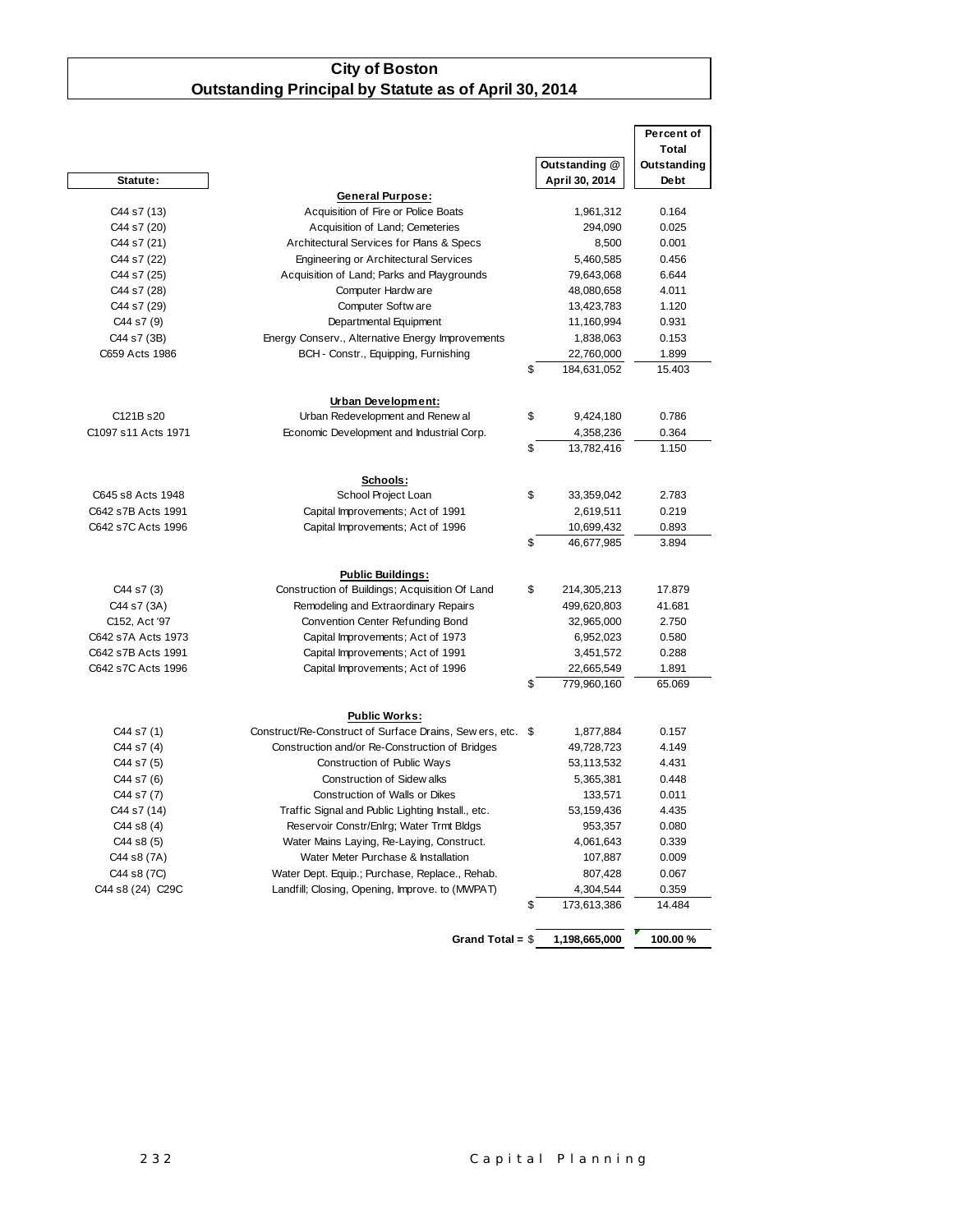| FY'14 through FY'34<br>S<br>င္တ<br>\$20,000<br>\$8,915<br>\$11,350<br>\$7,215<br>\$17,480<br>S<br>\$2,440<br>$\mathfrak{S}$<br>္တ<br>\$4,810<br>\$33,915<br>\$102,835<br>\$34,580<br>\$20,640<br>\$105,670<br>\$32,965<br>\$67,475<br>\$5,800<br>\$30,905<br>\$17,415<br>\$62,855<br>\$16,685<br>\$20,815<br>\$68,890<br>\$84,445<br>\$2,745<br>\$42,855<br>\$83,010<br>\$119,085<br>\$27,875<br>\$22,760<br>\$61,450<br>\$41,620<br>\$19,165<br>\$1,198,665<br>Principal<br>%0'001<br>1,378<br>730<br>446<br>390<br>23<br>1,368<br>$\circ$<br>$\circ$<br>940<br>$\circ$<br>0<br>$\circ$<br>178<br>$\circ$<br>$\circ$<br>$\circ$<br>$\circ$<br>$\circ$<br>$\circ$<br>c<br>LO<br>$\circ$<br>$\circ$<br>∘<br>○<br>$\circ$<br>$\circ$<br>$\circ$<br>$\circ$<br>○<br>$\circ$<br>○<br>$\circ$<br>っ<br>2,731<br>\$8,189<br>\$98,334<br>Interest<br>PY'30 through PY'34<br>100.0%<br>18,110<br>11,200<br>9,585<br>7,340<br>11,600<br>$\circ$<br>6,080<br>$\circ$<br>3,320<br>120<br>$\circ$<br>$\circ$<br>430<br>$\circ$<br>0<br>$\circ$<br>0<br>$\circ$<br>0<br>$\circ$<br>0<br>$\circ$<br>$\circ$<br>22,360<br>\$90,145<br>Principal<br>Interest Retired in 20 Years:<br>% of Total Principal and<br>97.8%<br>5,185<br>2,636<br>300<br>4,498<br>728<br>3,006<br>3,269<br>550<br>440<br>$\circ$<br>3,093<br>$\circ$<br>3,223<br>$\circ$<br>989<br>$\circ$<br>$\circ$<br>$\circ$<br>$\circ$<br>7,256<br>1,653<br>$\circ$<br>82<br>$\circ$<br>$\circ$<br>$\circ$<br>$\circ$<br>$\circ$<br>$\circ$<br>0<br>$\circ$<br>$\circ$<br>$\circ$<br>3,257<br>O<br>1,037<br>\$41,202<br>Interest<br>\$288,137<br>FY'25 through FY'29<br>92.5%<br>9,315<br>21,525<br>10,245<br>7,490<br>9,170<br>14,600<br>595<br>6,960<br>$\circ$<br>2,280<br>20,000<br>$\circ$<br>25,170<br>$\circ$<br>13,570<br>$\circ$<br>$\circ$<br>$\circ$<br>$\circ$<br>$\circ$<br>$\circ$<br>$\circ$<br>$\circ$<br>8,085<br>$\circ$<br>19,945<br>$\circ$<br>15,595<br>$\circ$<br>15,485<br>$\circ$<br>21,745<br>$\circ$<br>$\circ$<br>$\circ$<br>25,160<br>\$246,935<br>Principal<br>- Stated in Five Year Intervals<br>Interest Retired in 15 Years:<br>@ April 30, 2014<br>% of Total Principal and<br>(\$ in thousands)<br>14,309<br>5,109<br>11,033<br>4,618<br>2,975<br>9,975<br>3,236<br>6,253<br>3,915<br>1,820<br>1,200<br>$\circ$<br>$\circ$<br>$\circ$<br>10,583<br>2,782<br>$\circ$<br>$\circ$<br>$\circ$<br>$\circ$<br>$\circ$<br>$\circ$<br>$\circ$<br>86.6%<br>2,904<br>7,298<br>$\circ$<br>324<br>7,712<br>$\circ$<br>$\circ$<br>$\circ$<br>$^{24}$<br>3,137<br>6,707<br>3,347<br>\$109,261<br><b>Interest</b><br>\$474,271<br>FY20 through FY24<br>71.9%<br>30,100<br>13,100<br>12,100<br>3,250<br>28,210<br>4,180<br>$\circ$<br>$\circ$<br>$\circ$<br>$\circ$<br>$\circ$<br>$\circ$<br>7,460<br>8,265<br>6,835<br>32,225<br>24,895<br>13,270<br>19,080<br>23,140<br>$\circ$<br>10,455<br>27,025<br>4,925<br>$\circ$<br>$\circ$<br>21,095<br>$\circ$<br>$\circ$<br>41,150<br>$\circ$<br>855<br>33,395<br>\$365,010<br>Principal<br>Interest Retired in 10 Years:<br>% of Total Principal and<br>$\circ$<br>57.1%<br>19,169<br>6,408<br>3,646<br>4,125<br>2,840<br>19,159<br>11,993<br>5,985<br>8,950<br>7,505<br>4,423<br>9,286<br>$\circ$<br>1,574<br>13,635<br>1,558<br>110<br>6,873<br>1,086<br>$\circ$<br>$\circ$<br>$\circ$<br>$\circ$<br>729<br>12,172<br>2,642<br>17,933<br>122<br>22,984<br>6,627<br>347<br>511<br>2,971<br>1,557<br>14,077<br>\$210,997<br>\$707,572<br>Interest<br>FY14 through FY19<br>41.4%<br>5,940<br>33,100<br>5,615<br>22,760<br>41,900<br>10,525<br>$\circ$<br>9,050<br>$\circ$<br>20,815<br>26,050<br>8,915<br>31,065<br>2,745<br>41,860<br>11,350<br>7,215<br>17,480<br>$\circ$<br>2,440<br>$\circ$<br>$\circ$<br>$\circ$<br>$\circ$<br>38,170<br>6,485<br>6<br>36,555<br>27,715<br>2,885<br>5,800<br>$\circ$<br>15,200<br>35,830<br>25,105<br>3,955<br>بە<br>Principal<br>\$496,57<br>Interest Retired in 5 Years:<br>% of Total Principal and<br><b>Ganssi</b><br>119,085<br>33,915<br>121,975<br>14,425<br>30,905<br>17,415<br>28,515<br>25,000<br>109,095<br>35,760<br>24,380<br>28,865<br>26,945<br>83,155<br>38,295<br>86,190<br>41,620<br>39,995<br>68,345<br>16,685<br>20,000<br>31,485<br>100,000<br>8,940<br>126,185<br>28,155<br>100,000<br>85,425<br>80,000<br>75,000<br>52,775<br>65,000<br>35,870<br>33,500<br>75,000<br>13,389<br><b>AMOUNT</b><br>Conv Ctr Ref<br>GO/Dudley<br>GO/Dudley<br>GO/Dudley<br>BCH REF<br><b>MWPAT</b><br><b>RZEDB</b><br>TYPE<br>QSCB<br>QSCB<br>RË<br>QSCB<br>in<br>B<br>BAB<br>RË<br>HE<br>RE<br>₩<br>ÆF<br>臣<br>RË<br>臣<br>H<br>R<br>8<br>ပ္ပ<br>S<br>Ref<br>8<br><b>GO</b><br>8<br><b>GO</b><br>8<br>8<br>8<br>8<br><b>GO</b><br>8<br>8<br>January 31, 2006<br>March 14, 2013<br>April 1, 2011<br>April 1, 2010<br>November 4, 2009<br>March 26, 2014<br>March 14, 2013<br>March 14, 2013<br>October 12, 2012<br>May 4, 2012<br>April 2, 2012<br>April 2, 2012<br>April 1, 2011<br>April 1, 2010<br>April 1, 2010<br>April 1, 2010<br>April 1, 2010<br>March 18, 2009<br>March 20, 2008<br>1,2005<br>1,2003<br>March 26, 2014<br>April 1, 2011<br>April 1, 2011<br>May 27, 2009<br>March 18, 2009<br>March 20, 2008<br>February 1, 2005<br>February 1, 2004<br>1,2004<br>February 1, 2003<br>October 15, 1999<br>March 22, 2007<br>1,2003<br>February 1, 2003<br>March 22, 2007<br>DATE of ISSUE<br>February<br>February<br>February<br>February |  |  | <b>BOND - GROSS DEBT SERVICE PAYMENTS</b> | CITY of BOSTON |  |  |                                            |
|---------------------------------------------------------------------------------------------------------------------------------------------------------------------------------------------------------------------------------------------------------------------------------------------------------------------------------------------------------------------------------------------------------------------------------------------------------------------------------------------------------------------------------------------------------------------------------------------------------------------------------------------------------------------------------------------------------------------------------------------------------------------------------------------------------------------------------------------------------------------------------------------------------------------------------------------------------------------------------------------------------------------------------------------------------------------------------------------------------------------------------------------------------------------------------------------------------------------------------------------------------------------------------------------------------------------------------------------------------------------------------------------------------------------------------------------------------------------------------------------------------------------------------------------------------------------------------------------------------------------------------------------------------------------------------------------------------------------------------------------------------------------------------------------------------------------------------------------------------------------------------------------------------------------------------------------------------------------------------------------------------------------------------------------------------------------------------------------------------------------------------------------------------------------------------------------------------------------------------------------------------------------------------------------------------------------------------------------------------------------------------------------------------------------------------------------------------------------------------------------------------------------------------------------------------------------------------------------------------------------------------------------------------------------------------------------------------------------------------------------------------------------------------------------------------------------------------------------------------------------------------------------------------------------------------------------------------------------------------------------------------------------------------------------------------------------------------------------------------------------------------------------------------------------------------------------------------------------------------------------------------------------------------------------------------------------------------------------------------------------------------------------------------------------------------------------------------------------------------------------------------------------------------------------------------------------------------------------------------------------------------------------------------------------------------------------------------------------------------------------------------------------------------------------------------------------------------------------------------------------------------------------------------------------------------------------------------------------------------------------------------------------------------------------------------------------------------------------------------------------------------------------------------------------------------------------------------------------------------------------------------------------------------------------------------------------------------------------------------------------------------------------------------------------------------------------------------------------------------------------------------------------------------------------------------------------------------------------------------------------------------------------------------------------------------------------------------------------------------------------------------------------------------------------------------------------------------------------------------------------------------------------------------------------------------------------------------------------------------------------------------------------------------------------------------------------------------------------------------------------------------------------------------------------------------------------------------------------------------------------------------------------------------------------------------------------------------------------------------------------------------------------------------|--|--|-------------------------------------------|----------------|--|--|--------------------------------------------|
|                                                                                                                                                                                                                                                                                                                                                                                                                                                                                                                                                                                                                                                                                                                                                                                                                                                                                                                                                                                                                                                                                                                                                                                                                                                                                                                                                                                                                                                                                                                                                                                                                                                                                                                                                                                                                                                                                                                                                                                                                                                                                                                                                                                                                                                                                                                                                                                                                                                                                                                                                                                                                                                                                                                                                                                                                                                                                                                                                                                                                                                                                                                                                                                                                                                                                                                                                                                                                                                                                                                                                                                                                                                                                                                                                                                                                                                                                                                                                                                                                                                                                                                                                                                                                                                                                                                                                                                                                                                                                                                                                                                                                                                                                                                                                                                                                                                                                                                                                                                                                                                                                                                                                                                                                                                                                                                                                                                                         |  |  |                                           |                |  |  |                                            |
|                                                                                                                                                                                                                                                                                                                                                                                                                                                                                                                                                                                                                                                                                                                                                                                                                                                                                                                                                                                                                                                                                                                                                                                                                                                                                                                                                                                                                                                                                                                                                                                                                                                                                                                                                                                                                                                                                                                                                                                                                                                                                                                                                                                                                                                                                                                                                                                                                                                                                                                                                                                                                                                                                                                                                                                                                                                                                                                                                                                                                                                                                                                                                                                                                                                                                                                                                                                                                                                                                                                                                                                                                                                                                                                                                                                                                                                                                                                                                                                                                                                                                                                                                                                                                                                                                                                                                                                                                                                                                                                                                                                                                                                                                                                                                                                                                                                                                                                                                                                                                                                                                                                                                                                                                                                                                                                                                                                                         |  |  |                                           |                |  |  |                                            |
|                                                                                                                                                                                                                                                                                                                                                                                                                                                                                                                                                                                                                                                                                                                                                                                                                                                                                                                                                                                                                                                                                                                                                                                                                                                                                                                                                                                                                                                                                                                                                                                                                                                                                                                                                                                                                                                                                                                                                                                                                                                                                                                                                                                                                                                                                                                                                                                                                                                                                                                                                                                                                                                                                                                                                                                                                                                                                                                                                                                                                                                                                                                                                                                                                                                                                                                                                                                                                                                                                                                                                                                                                                                                                                                                                                                                                                                                                                                                                                                                                                                                                                                                                                                                                                                                                                                                                                                                                                                                                                                                                                                                                                                                                                                                                                                                                                                                                                                                                                                                                                                                                                                                                                                                                                                                                                                                                                                                         |  |  |                                           |                |  |  |                                            |
|                                                                                                                                                                                                                                                                                                                                                                                                                                                                                                                                                                                                                                                                                                                                                                                                                                                                                                                                                                                                                                                                                                                                                                                                                                                                                                                                                                                                                                                                                                                                                                                                                                                                                                                                                                                                                                                                                                                                                                                                                                                                                                                                                                                                                                                                                                                                                                                                                                                                                                                                                                                                                                                                                                                                                                                                                                                                                                                                                                                                                                                                                                                                                                                                                                                                                                                                                                                                                                                                                                                                                                                                                                                                                                                                                                                                                                                                                                                                                                                                                                                                                                                                                                                                                                                                                                                                                                                                                                                                                                                                                                                                                                                                                                                                                                                                                                                                                                                                                                                                                                                                                                                                                                                                                                                                                                                                                                                                         |  |  |                                           |                |  |  | Interest                                   |
|                                                                                                                                                                                                                                                                                                                                                                                                                                                                                                                                                                                                                                                                                                                                                                                                                                                                                                                                                                                                                                                                                                                                                                                                                                                                                                                                                                                                                                                                                                                                                                                                                                                                                                                                                                                                                                                                                                                                                                                                                                                                                                                                                                                                                                                                                                                                                                                                                                                                                                                                                                                                                                                                                                                                                                                                                                                                                                                                                                                                                                                                                                                                                                                                                                                                                                                                                                                                                                                                                                                                                                                                                                                                                                                                                                                                                                                                                                                                                                                                                                                                                                                                                                                                                                                                                                                                                                                                                                                                                                                                                                                                                                                                                                                                                                                                                                                                                                                                                                                                                                                                                                                                                                                                                                                                                                                                                                                                         |  |  |                                           |                |  |  | \$47,280                                   |
|                                                                                                                                                                                                                                                                                                                                                                                                                                                                                                                                                                                                                                                                                                                                                                                                                                                                                                                                                                                                                                                                                                                                                                                                                                                                                                                                                                                                                                                                                                                                                                                                                                                                                                                                                                                                                                                                                                                                                                                                                                                                                                                                                                                                                                                                                                                                                                                                                                                                                                                                                                                                                                                                                                                                                                                                                                                                                                                                                                                                                                                                                                                                                                                                                                                                                                                                                                                                                                                                                                                                                                                                                                                                                                                                                                                                                                                                                                                                                                                                                                                                                                                                                                                                                                                                                                                                                                                                                                                                                                                                                                                                                                                                                                                                                                                                                                                                                                                                                                                                                                                                                                                                                                                                                                                                                                                                                                                                         |  |  |                                           |                |  |  | \$36,765<br>\$16,361                       |
|                                                                                                                                                                                                                                                                                                                                                                                                                                                                                                                                                                                                                                                                                                                                                                                                                                                                                                                                                                                                                                                                                                                                                                                                                                                                                                                                                                                                                                                                                                                                                                                                                                                                                                                                                                                                                                                                                                                                                                                                                                                                                                                                                                                                                                                                                                                                                                                                                                                                                                                                                                                                                                                                                                                                                                                                                                                                                                                                                                                                                                                                                                                                                                                                                                                                                                                                                                                                                                                                                                                                                                                                                                                                                                                                                                                                                                                                                                                                                                                                                                                                                                                                                                                                                                                                                                                                                                                                                                                                                                                                                                                                                                                                                                                                                                                                                                                                                                                                                                                                                                                                                                                                                                                                                                                                                                                                                                                                         |  |  |                                           |                |  |  | \$14,392                                   |
|                                                                                                                                                                                                                                                                                                                                                                                                                                                                                                                                                                                                                                                                                                                                                                                                                                                                                                                                                                                                                                                                                                                                                                                                                                                                                                                                                                                                                                                                                                                                                                                                                                                                                                                                                                                                                                                                                                                                                                                                                                                                                                                                                                                                                                                                                                                                                                                                                                                                                                                                                                                                                                                                                                                                                                                                                                                                                                                                                                                                                                                                                                                                                                                                                                                                                                                                                                                                                                                                                                                                                                                                                                                                                                                                                                                                                                                                                                                                                                                                                                                                                                                                                                                                                                                                                                                                                                                                                                                                                                                                                                                                                                                                                                                                                                                                                                                                                                                                                                                                                                                                                                                                                                                                                                                                                                                                                                                                         |  |  |                                           |                |  |  | \$6,921                                    |
|                                                                                                                                                                                                                                                                                                                                                                                                                                                                                                                                                                                                                                                                                                                                                                                                                                                                                                                                                                                                                                                                                                                                                                                                                                                                                                                                                                                                                                                                                                                                                                                                                                                                                                                                                                                                                                                                                                                                                                                                                                                                                                                                                                                                                                                                                                                                                                                                                                                                                                                                                                                                                                                                                                                                                                                                                                                                                                                                                                                                                                                                                                                                                                                                                                                                                                                                                                                                                                                                                                                                                                                                                                                                                                                                                                                                                                                                                                                                                                                                                                                                                                                                                                                                                                                                                                                                                                                                                                                                                                                                                                                                                                                                                                                                                                                                                                                                                                                                                                                                                                                                                                                                                                                                                                                                                                                                                                                                         |  |  |                                           |                |  |  | \$9,128                                    |
|                                                                                                                                                                                                                                                                                                                                                                                                                                                                                                                                                                                                                                                                                                                                                                                                                                                                                                                                                                                                                                                                                                                                                                                                                                                                                                                                                                                                                                                                                                                                                                                                                                                                                                                                                                                                                                                                                                                                                                                                                                                                                                                                                                                                                                                                                                                                                                                                                                                                                                                                                                                                                                                                                                                                                                                                                                                                                                                                                                                                                                                                                                                                                                                                                                                                                                                                                                                                                                                                                                                                                                                                                                                                                                                                                                                                                                                                                                                                                                                                                                                                                                                                                                                                                                                                                                                                                                                                                                                                                                                                                                                                                                                                                                                                                                                                                                                                                                                                                                                                                                                                                                                                                                                                                                                                                                                                                                                                         |  |  |                                           |                |  |  | \$2,840                                    |
|                                                                                                                                                                                                                                                                                                                                                                                                                                                                                                                                                                                                                                                                                                                                                                                                                                                                                                                                                                                                                                                                                                                                                                                                                                                                                                                                                                                                                                                                                                                                                                                                                                                                                                                                                                                                                                                                                                                                                                                                                                                                                                                                                                                                                                                                                                                                                                                                                                                                                                                                                                                                                                                                                                                                                                                                                                                                                                                                                                                                                                                                                                                                                                                                                                                                                                                                                                                                                                                                                                                                                                                                                                                                                                                                                                                                                                                                                                                                                                                                                                                                                                                                                                                                                                                                                                                                                                                                                                                                                                                                                                                                                                                                                                                                                                                                                                                                                                                                                                                                                                                                                                                                                                                                                                                                                                                                                                                                         |  |  |                                           |                |  |  | \$34,572                                   |
|                                                                                                                                                                                                                                                                                                                                                                                                                                                                                                                                                                                                                                                                                                                                                                                                                                                                                                                                                                                                                                                                                                                                                                                                                                                                                                                                                                                                                                                                                                                                                                                                                                                                                                                                                                                                                                                                                                                                                                                                                                                                                                                                                                                                                                                                                                                                                                                                                                                                                                                                                                                                                                                                                                                                                                                                                                                                                                                                                                                                                                                                                                                                                                                                                                                                                                                                                                                                                                                                                                                                                                                                                                                                                                                                                                                                                                                                                                                                                                                                                                                                                                                                                                                                                                                                                                                                                                                                                                                                                                                                                                                                                                                                                                                                                                                                                                                                                                                                                                                                                                                                                                                                                                                                                                                                                                                                                                                                         |  |  |                                           |                |  |  | \$15,130                                   |
|                                                                                                                                                                                                                                                                                                                                                                                                                                                                                                                                                                                                                                                                                                                                                                                                                                                                                                                                                                                                                                                                                                                                                                                                                                                                                                                                                                                                                                                                                                                                                                                                                                                                                                                                                                                                                                                                                                                                                                                                                                                                                                                                                                                                                                                                                                                                                                                                                                                                                                                                                                                                                                                                                                                                                                                                                                                                                                                                                                                                                                                                                                                                                                                                                                                                                                                                                                                                                                                                                                                                                                                                                                                                                                                                                                                                                                                                                                                                                                                                                                                                                                                                                                                                                                                                                                                                                                                                                                                                                                                                                                                                                                                                                                                                                                                                                                                                                                                                                                                                                                                                                                                                                                                                                                                                                                                                                                                                         |  |  |                                           |                |  |  | \$9,949                                    |
|                                                                                                                                                                                                                                                                                                                                                                                                                                                                                                                                                                                                                                                                                                                                                                                                                                                                                                                                                                                                                                                                                                                                                                                                                                                                                                                                                                                                                                                                                                                                                                                                                                                                                                                                                                                                                                                                                                                                                                                                                                                                                                                                                                                                                                                                                                                                                                                                                                                                                                                                                                                                                                                                                                                                                                                                                                                                                                                                                                                                                                                                                                                                                                                                                                                                                                                                                                                                                                                                                                                                                                                                                                                                                                                                                                                                                                                                                                                                                                                                                                                                                                                                                                                                                                                                                                                                                                                                                                                                                                                                                                                                                                                                                                                                                                                                                                                                                                                                                                                                                                                                                                                                                                                                                                                                                                                                                                                                         |  |  |                                           |                |  |  | \$21,821                                   |
|                                                                                                                                                                                                                                                                                                                                                                                                                                                                                                                                                                                                                                                                                                                                                                                                                                                                                                                                                                                                                                                                                                                                                                                                                                                                                                                                                                                                                                                                                                                                                                                                                                                                                                                                                                                                                                                                                                                                                                                                                                                                                                                                                                                                                                                                                                                                                                                                                                                                                                                                                                                                                                                                                                                                                                                                                                                                                                                                                                                                                                                                                                                                                                                                                                                                                                                                                                                                                                                                                                                                                                                                                                                                                                                                                                                                                                                                                                                                                                                                                                                                                                                                                                                                                                                                                                                                                                                                                                                                                                                                                                                                                                                                                                                                                                                                                                                                                                                                                                                                                                                                                                                                                                                                                                                                                                                                                                                                         |  |  |                                           |                |  |  | \$17,285                                   |
|                                                                                                                                                                                                                                                                                                                                                                                                                                                                                                                                                                                                                                                                                                                                                                                                                                                                                                                                                                                                                                                                                                                                                                                                                                                                                                                                                                                                                                                                                                                                                                                                                                                                                                                                                                                                                                                                                                                                                                                                                                                                                                                                                                                                                                                                                                                                                                                                                                                                                                                                                                                                                                                                                                                                                                                                                                                                                                                                                                                                                                                                                                                                                                                                                                                                                                                                                                                                                                                                                                                                                                                                                                                                                                                                                                                                                                                                                                                                                                                                                                                                                                                                                                                                                                                                                                                                                                                                                                                                                                                                                                                                                                                                                                                                                                                                                                                                                                                                                                                                                                                                                                                                                                                                                                                                                                                                                                                                         |  |  |                                           |                |  |  | \$347                                      |
|                                                                                                                                                                                                                                                                                                                                                                                                                                                                                                                                                                                                                                                                                                                                                                                                                                                                                                                                                                                                                                                                                                                                                                                                                                                                                                                                                                                                                                                                                                                                                                                                                                                                                                                                                                                                                                                                                                                                                                                                                                                                                                                                                                                                                                                                                                                                                                                                                                                                                                                                                                                                                                                                                                                                                                                                                                                                                                                                                                                                                                                                                                                                                                                                                                                                                                                                                                                                                                                                                                                                                                                                                                                                                                                                                                                                                                                                                                                                                                                                                                                                                                                                                                                                                                                                                                                                                                                                                                                                                                                                                                                                                                                                                                                                                                                                                                                                                                                                                                                                                                                                                                                                                                                                                                                                                                                                                                                                         |  |  |                                           |                |  |  | \$17,659                                   |
|                                                                                                                                                                                                                                                                                                                                                                                                                                                                                                                                                                                                                                                                                                                                                                                                                                                                                                                                                                                                                                                                                                                                                                                                                                                                                                                                                                                                                                                                                                                                                                                                                                                                                                                                                                                                                                                                                                                                                                                                                                                                                                                                                                                                                                                                                                                                                                                                                                                                                                                                                                                                                                                                                                                                                                                                                                                                                                                                                                                                                                                                                                                                                                                                                                                                                                                                                                                                                                                                                                                                                                                                                                                                                                                                                                                                                                                                                                                                                                                                                                                                                                                                                                                                                                                                                                                                                                                                                                                                                                                                                                                                                                                                                                                                                                                                                                                                                                                                                                                                                                                                                                                                                                                                                                                                                                                                                                                                         |  |  |                                           |                |  |  | \$3,053                                    |
|                                                                                                                                                                                                                                                                                                                                                                                                                                                                                                                                                                                                                                                                                                                                                                                                                                                                                                                                                                                                                                                                                                                                                                                                                                                                                                                                                                                                                                                                                                                                                                                                                                                                                                                                                                                                                                                                                                                                                                                                                                                                                                                                                                                                                                                                                                                                                                                                                                                                                                                                                                                                                                                                                                                                                                                                                                                                                                                                                                                                                                                                                                                                                                                                                                                                                                                                                                                                                                                                                                                                                                                                                                                                                                                                                                                                                                                                                                                                                                                                                                                                                                                                                                                                                                                                                                                                                                                                                                                                                                                                                                                                                                                                                                                                                                                                                                                                                                                                                                                                                                                                                                                                                                                                                                                                                                                                                                                                         |  |  |                                           |                |  |  | \$8,888                                    |
|                                                                                                                                                                                                                                                                                                                                                                                                                                                                                                                                                                                                                                                                                                                                                                                                                                                                                                                                                                                                                                                                                                                                                                                                                                                                                                                                                                                                                                                                                                                                                                                                                                                                                                                                                                                                                                                                                                                                                                                                                                                                                                                                                                                                                                                                                                                                                                                                                                                                                                                                                                                                                                                                                                                                                                                                                                                                                                                                                                                                                                                                                                                                                                                                                                                                                                                                                                                                                                                                                                                                                                                                                                                                                                                                                                                                                                                                                                                                                                                                                                                                                                                                                                                                                                                                                                                                                                                                                                                                                                                                                                                                                                                                                                                                                                                                                                                                                                                                                                                                                                                                                                                                                                                                                                                                                                                                                                                                         |  |  |                                           |                |  |  | \$11,106                                   |
|                                                                                                                                                                                                                                                                                                                                                                                                                                                                                                                                                                                                                                                                                                                                                                                                                                                                                                                                                                                                                                                                                                                                                                                                                                                                                                                                                                                                                                                                                                                                                                                                                                                                                                                                                                                                                                                                                                                                                                                                                                                                                                                                                                                                                                                                                                                                                                                                                                                                                                                                                                                                                                                                                                                                                                                                                                                                                                                                                                                                                                                                                                                                                                                                                                                                                                                                                                                                                                                                                                                                                                                                                                                                                                                                                                                                                                                                                                                                                                                                                                                                                                                                                                                                                                                                                                                                                                                                                                                                                                                                                                                                                                                                                                                                                                                                                                                                                                                                                                                                                                                                                                                                                                                                                                                                                                                                                                                                         |  |  |                                           |                |  |  | \$4,634<br>S)                              |
|                                                                                                                                                                                                                                                                                                                                                                                                                                                                                                                                                                                                                                                                                                                                                                                                                                                                                                                                                                                                                                                                                                                                                                                                                                                                                                                                                                                                                                                                                                                                                                                                                                                                                                                                                                                                                                                                                                                                                                                                                                                                                                                                                                                                                                                                                                                                                                                                                                                                                                                                                                                                                                                                                                                                                                                                                                                                                                                                                                                                                                                                                                                                                                                                                                                                                                                                                                                                                                                                                                                                                                                                                                                                                                                                                                                                                                                                                                                                                                                                                                                                                                                                                                                                                                                                                                                                                                                                                                                                                                                                                                                                                                                                                                                                                                                                                                                                                                                                                                                                                                                                                                                                                                                                                                                                                                                                                                                                         |  |  |                                           |                |  |  | \$1,574                                    |
|                                                                                                                                                                                                                                                                                                                                                                                                                                                                                                                                                                                                                                                                                                                                                                                                                                                                                                                                                                                                                                                                                                                                                                                                                                                                                                                                                                                                                                                                                                                                                                                                                                                                                                                                                                                                                                                                                                                                                                                                                                                                                                                                                                                                                                                                                                                                                                                                                                                                                                                                                                                                                                                                                                                                                                                                                                                                                                                                                                                                                                                                                                                                                                                                                                                                                                                                                                                                                                                                                                                                                                                                                                                                                                                                                                                                                                                                                                                                                                                                                                                                                                                                                                                                                                                                                                                                                                                                                                                                                                                                                                                                                                                                                                                                                                                                                                                                                                                                                                                                                                                                                                                                                                                                                                                                                                                                                                                                         |  |  |                                           |                |  |  | \$24,440                                   |
|                                                                                                                                                                                                                                                                                                                                                                                                                                                                                                                                                                                                                                                                                                                                                                                                                                                                                                                                                                                                                                                                                                                                                                                                                                                                                                                                                                                                                                                                                                                                                                                                                                                                                                                                                                                                                                                                                                                                                                                                                                                                                                                                                                                                                                                                                                                                                                                                                                                                                                                                                                                                                                                                                                                                                                                                                                                                                                                                                                                                                                                                                                                                                                                                                                                                                                                                                                                                                                                                                                                                                                                                                                                                                                                                                                                                                                                                                                                                                                                                                                                                                                                                                                                                                                                                                                                                                                                                                                                                                                                                                                                                                                                                                                                                                                                                                                                                                                                                                                                                                                                                                                                                                                                                                                                                                                                                                                                                         |  |  |                                           |                |  |  | \$1,558                                    |
|                                                                                                                                                                                                                                                                                                                                                                                                                                                                                                                                                                                                                                                                                                                                                                                                                                                                                                                                                                                                                                                                                                                                                                                                                                                                                                                                                                                                                                                                                                                                                                                                                                                                                                                                                                                                                                                                                                                                                                                                                                                                                                                                                                                                                                                                                                                                                                                                                                                                                                                                                                                                                                                                                                                                                                                                                                                                                                                                                                                                                                                                                                                                                                                                                                                                                                                                                                                                                                                                                                                                                                                                                                                                                                                                                                                                                                                                                                                                                                                                                                                                                                                                                                                                                                                                                                                                                                                                                                                                                                                                                                                                                                                                                                                                                                                                                                                                                                                                                                                                                                                                                                                                                                                                                                                                                                                                                                                                         |  |  |                                           |                |  |  | \$31,739                                   |
|                                                                                                                                                                                                                                                                                                                                                                                                                                                                                                                                                                                                                                                                                                                                                                                                                                                                                                                                                                                                                                                                                                                                                                                                                                                                                                                                                                                                                                                                                                                                                                                                                                                                                                                                                                                                                                                                                                                                                                                                                                                                                                                                                                                                                                                                                                                                                                                                                                                                                                                                                                                                                                                                                                                                                                                                                                                                                                                                                                                                                                                                                                                                                                                                                                                                                                                                                                                                                                                                                                                                                                                                                                                                                                                                                                                                                                                                                                                                                                                                                                                                                                                                                                                                                                                                                                                                                                                                                                                                                                                                                                                                                                                                                                                                                                                                                                                                                                                                                                                                                                                                                                                                                                                                                                                                                                                                                                                                         |  |  |                                           |                |  |  | \$110                                      |
|                                                                                                                                                                                                                                                                                                                                                                                                                                                                                                                                                                                                                                                                                                                                                                                                                                                                                                                                                                                                                                                                                                                                                                                                                                                                                                                                                                                                                                                                                                                                                                                                                                                                                                                                                                                                                                                                                                                                                                                                                                                                                                                                                                                                                                                                                                                                                                                                                                                                                                                                                                                                                                                                                                                                                                                                                                                                                                                                                                                                                                                                                                                                                                                                                                                                                                                                                                                                                                                                                                                                                                                                                                                                                                                                                                                                                                                                                                                                                                                                                                                                                                                                                                                                                                                                                                                                                                                                                                                                                                                                                                                                                                                                                                                                                                                                                                                                                                                                                                                                                                                                                                                                                                                                                                                                                                                                                                                                         |  |  |                                           |                |  |  | \$11,209                                   |
|                                                                                                                                                                                                                                                                                                                                                                                                                                                                                                                                                                                                                                                                                                                                                                                                                                                                                                                                                                                                                                                                                                                                                                                                                                                                                                                                                                                                                                                                                                                                                                                                                                                                                                                                                                                                                                                                                                                                                                                                                                                                                                                                                                                                                                                                                                                                                                                                                                                                                                                                                                                                                                                                                                                                                                                                                                                                                                                                                                                                                                                                                                                                                                                                                                                                                                                                                                                                                                                                                                                                                                                                                                                                                                                                                                                                                                                                                                                                                                                                                                                                                                                                                                                                                                                                                                                                                                                                                                                                                                                                                                                                                                                                                                                                                                                                                                                                                                                                                                                                                                                                                                                                                                                                                                                                                                                                                                                                         |  |  |                                           |                |  |  | \$16,859                                   |
|                                                                                                                                                                                                                                                                                                                                                                                                                                                                                                                                                                                                                                                                                                                                                                                                                                                                                                                                                                                                                                                                                                                                                                                                                                                                                                                                                                                                                                                                                                                                                                                                                                                                                                                                                                                                                                                                                                                                                                                                                                                                                                                                                                                                                                                                                                                                                                                                                                                                                                                                                                                                                                                                                                                                                                                                                                                                                                                                                                                                                                                                                                                                                                                                                                                                                                                                                                                                                                                                                                                                                                                                                                                                                                                                                                                                                                                                                                                                                                                                                                                                                                                                                                                                                                                                                                                                                                                                                                                                                                                                                                                                                                                                                                                                                                                                                                                                                                                                                                                                                                                                                                                                                                                                                                                                                                                                                                                                         |  |  |                                           |                |  |  | \$1,086                                    |
|                                                                                                                                                                                                                                                                                                                                                                                                                                                                                                                                                                                                                                                                                                                                                                                                                                                                                                                                                                                                                                                                                                                                                                                                                                                                                                                                                                                                                                                                                                                                                                                                                                                                                                                                                                                                                                                                                                                                                                                                                                                                                                                                                                                                                                                                                                                                                                                                                                                                                                                                                                                                                                                                                                                                                                                                                                                                                                                                                                                                                                                                                                                                                                                                                                                                                                                                                                                                                                                                                                                                                                                                                                                                                                                                                                                                                                                                                                                                                                                                                                                                                                                                                                                                                                                                                                                                                                                                                                                                                                                                                                                                                                                                                                                                                                                                                                                                                                                                                                                                                                                                                                                                                                                                                                                                                                                                                                                                         |  |  |                                           |                |  |  | \$511                                      |
|                                                                                                                                                                                                                                                                                                                                                                                                                                                                                                                                                                                                                                                                                                                                                                                                                                                                                                                                                                                                                                                                                                                                                                                                                                                                                                                                                                                                                                                                                                                                                                                                                                                                                                                                                                                                                                                                                                                                                                                                                                                                                                                                                                                                                                                                                                                                                                                                                                                                                                                                                                                                                                                                                                                                                                                                                                                                                                                                                                                                                                                                                                                                                                                                                                                                                                                                                                                                                                                                                                                                                                                                                                                                                                                                                                                                                                                                                                                                                                                                                                                                                                                                                                                                                                                                                                                                                                                                                                                                                                                                                                                                                                                                                                                                                                                                                                                                                                                                                                                                                                                                                                                                                                                                                                                                                                                                                                                                         |  |  |                                           |                |  |  | \$1,557                                    |
|                                                                                                                                                                                                                                                                                                                                                                                                                                                                                                                                                                                                                                                                                                                                                                                                                                                                                                                                                                                                                                                                                                                                                                                                                                                                                                                                                                                                                                                                                                                                                                                                                                                                                                                                                                                                                                                                                                                                                                                                                                                                                                                                                                                                                                                                                                                                                                                                                                                                                                                                                                                                                                                                                                                                                                                                                                                                                                                                                                                                                                                                                                                                                                                                                                                                                                                                                                                                                                                                                                                                                                                                                                                                                                                                                                                                                                                                                                                                                                                                                                                                                                                                                                                                                                                                                                                                                                                                                                                                                                                                                                                                                                                                                                                                                                                                                                                                                                                                                                                                                                                                                                                                                                                                                                                                                                                                                                                                         |  |  |                                           |                |  |  | င္တ                                        |
|                                                                                                                                                                                                                                                                                                                                                                                                                                                                                                                                                                                                                                                                                                                                                                                                                                                                                                                                                                                                                                                                                                                                                                                                                                                                                                                                                                                                                                                                                                                                                                                                                                                                                                                                                                                                                                                                                                                                                                                                                                                                                                                                                                                                                                                                                                                                                                                                                                                                                                                                                                                                                                                                                                                                                                                                                                                                                                                                                                                                                                                                                                                                                                                                                                                                                                                                                                                                                                                                                                                                                                                                                                                                                                                                                                                                                                                                                                                                                                                                                                                                                                                                                                                                                                                                                                                                                                                                                                                                                                                                                                                                                                                                                                                                                                                                                                                                                                                                                                                                                                                                                                                                                                                                                                                                                                                                                                                                         |  |  |                                           |                |  |  | \$122                                      |
|                                                                                                                                                                                                                                                                                                                                                                                                                                                                                                                                                                                                                                                                                                                                                                                                                                                                                                                                                                                                                                                                                                                                                                                                                                                                                                                                                                                                                                                                                                                                                                                                                                                                                                                                                                                                                                                                                                                                                                                                                                                                                                                                                                                                                                                                                                                                                                                                                                                                                                                                                                                                                                                                                                                                                                                                                                                                                                                                                                                                                                                                                                                                                                                                                                                                                                                                                                                                                                                                                                                                                                                                                                                                                                                                                                                                                                                                                                                                                                                                                                                                                                                                                                                                                                                                                                                                                                                                                                                                                                                                                                                                                                                                                                                                                                                                                                                                                                                                                                                                                                                                                                                                                                                                                                                                                                                                                                                                         |  |  |                                           |                |  |  | $\overline{\mathcal{S}}$                   |
|                                                                                                                                                                                                                                                                                                                                                                                                                                                                                                                                                                                                                                                                                                                                                                                                                                                                                                                                                                                                                                                                                                                                                                                                                                                                                                                                                                                                                                                                                                                                                                                                                                                                                                                                                                                                                                                                                                                                                                                                                                                                                                                                                                                                                                                                                                                                                                                                                                                                                                                                                                                                                                                                                                                                                                                                                                                                                                                                                                                                                                                                                                                                                                                                                                                                                                                                                                                                                                                                                                                                                                                                                                                                                                                                                                                                                                                                                                                                                                                                                                                                                                                                                                                                                                                                                                                                                                                                                                                                                                                                                                                                                                                                                                                                                                                                                                                                                                                                                                                                                                                                                                                                                                                                                                                                                                                                                                                                         |  |  |                                           |                |  |  | $\overline{\mathcal{S}}$<br>$\overline{S}$ |
|                                                                                                                                                                                                                                                                                                                                                                                                                                                                                                                                                                                                                                                                                                                                                                                                                                                                                                                                                                                                                                                                                                                                                                                                                                                                                                                                                                                                                                                                                                                                                                                                                                                                                                                                                                                                                                                                                                                                                                                                                                                                                                                                                                                                                                                                                                                                                                                                                                                                                                                                                                                                                                                                                                                                                                                                                                                                                                                                                                                                                                                                                                                                                                                                                                                                                                                                                                                                                                                                                                                                                                                                                                                                                                                                                                                                                                                                                                                                                                                                                                                                                                                                                                                                                                                                                                                                                                                                                                                                                                                                                                                                                                                                                                                                                                                                                                                                                                                                                                                                                                                                                                                                                                                                                                                                                                                                                                                                         |  |  |                                           |                |  |  | ္တ                                         |
|                                                                                                                                                                                                                                                                                                                                                                                                                                                                                                                                                                                                                                                                                                                                                                                                                                                                                                                                                                                                                                                                                                                                                                                                                                                                                                                                                                                                                                                                                                                                                                                                                                                                                                                                                                                                                                                                                                                                                                                                                                                                                                                                                                                                                                                                                                                                                                                                                                                                                                                                                                                                                                                                                                                                                                                                                                                                                                                                                                                                                                                                                                                                                                                                                                                                                                                                                                                                                                                                                                                                                                                                                                                                                                                                                                                                                                                                                                                                                                                                                                                                                                                                                                                                                                                                                                                                                                                                                                                                                                                                                                                                                                                                                                                                                                                                                                                                                                                                                                                                                                                                                                                                                                                                                                                                                                                                                                                                         |  |  |                                           |                |  |  | \$753                                      |
|                                                                                                                                                                                                                                                                                                                                                                                                                                                                                                                                                                                                                                                                                                                                                                                                                                                                                                                                                                                                                                                                                                                                                                                                                                                                                                                                                                                                                                                                                                                                                                                                                                                                                                                                                                                                                                                                                                                                                                                                                                                                                                                                                                                                                                                                                                                                                                                                                                                                                                                                                                                                                                                                                                                                                                                                                                                                                                                                                                                                                                                                                                                                                                                                                                                                                                                                                                                                                                                                                                                                                                                                                                                                                                                                                                                                                                                                                                                                                                                                                                                                                                                                                                                                                                                                                                                                                                                                                                                                                                                                                                                                                                                                                                                                                                                                                                                                                                                                                                                                                                                                                                                                                                                                                                                                                                                                                                                                         |  |  |                                           |                |  |  |                                            |
|                                                                                                                                                                                                                                                                                                                                                                                                                                                                                                                                                                                                                                                                                                                                                                                                                                                                                                                                                                                                                                                                                                                                                                                                                                                                                                                                                                                                                                                                                                                                                                                                                                                                                                                                                                                                                                                                                                                                                                                                                                                                                                                                                                                                                                                                                                                                                                                                                                                                                                                                                                                                                                                                                                                                                                                                                                                                                                                                                                                                                                                                                                                                                                                                                                                                                                                                                                                                                                                                                                                                                                                                                                                                                                                                                                                                                                                                                                                                                                                                                                                                                                                                                                                                                                                                                                                                                                                                                                                                                                                                                                                                                                                                                                                                                                                                                                                                                                                                                                                                                                                                                                                                                                                                                                                                                                                                                                                                         |  |  |                                           |                |  |  | \$369,649<br>\$1,568,314                   |
|                                                                                                                                                                                                                                                                                                                                                                                                                                                                                                                                                                                                                                                                                                                                                                                                                                                                                                                                                                                                                                                                                                                                                                                                                                                                                                                                                                                                                                                                                                                                                                                                                                                                                                                                                                                                                                                                                                                                                                                                                                                                                                                                                                                                                                                                                                                                                                                                                                                                                                                                                                                                                                                                                                                                                                                                                                                                                                                                                                                                                                                                                                                                                                                                                                                                                                                                                                                                                                                                                                                                                                                                                                                                                                                                                                                                                                                                                                                                                                                                                                                                                                                                                                                                                                                                                                                                                                                                                                                                                                                                                                                                                                                                                                                                                                                                                                                                                                                                                                                                                                                                                                                                                                                                                                                                                                                                                                                                         |  |  |                                           |                |  |  |                                            |
|                                                                                                                                                                                                                                                                                                                                                                                                                                                                                                                                                                                                                                                                                                                                                                                                                                                                                                                                                                                                                                                                                                                                                                                                                                                                                                                                                                                                                                                                                                                                                                                                                                                                                                                                                                                                                                                                                                                                                                                                                                                                                                                                                                                                                                                                                                                                                                                                                                                                                                                                                                                                                                                                                                                                                                                                                                                                                                                                                                                                                                                                                                                                                                                                                                                                                                                                                                                                                                                                                                                                                                                                                                                                                                                                                                                                                                                                                                                                                                                                                                                                                                                                                                                                                                                                                                                                                                                                                                                                                                                                                                                                                                                                                                                                                                                                                                                                                                                                                                                                                                                                                                                                                                                                                                                                                                                                                                                                         |  |  |                                           |                |  |  |                                            |
|                                                                                                                                                                                                                                                                                                                                                                                                                                                                                                                                                                                                                                                                                                                                                                                                                                                                                                                                                                                                                                                                                                                                                                                                                                                                                                                                                                                                                                                                                                                                                                                                                                                                                                                                                                                                                                                                                                                                                                                                                                                                                                                                                                                                                                                                                                                                                                                                                                                                                                                                                                                                                                                                                                                                                                                                                                                                                                                                                                                                                                                                                                                                                                                                                                                                                                                                                                                                                                                                                                                                                                                                                                                                                                                                                                                                                                                                                                                                                                                                                                                                                                                                                                                                                                                                                                                                                                                                                                                                                                                                                                                                                                                                                                                                                                                                                                                                                                                                                                                                                                                                                                                                                                                                                                                                                                                                                                                                         |  |  |                                           |                |  |  |                                            |
|                                                                                                                                                                                                                                                                                                                                                                                                                                                                                                                                                                                                                                                                                                                                                                                                                                                                                                                                                                                                                                                                                                                                                                                                                                                                                                                                                                                                                                                                                                                                                                                                                                                                                                                                                                                                                                                                                                                                                                                                                                                                                                                                                                                                                                                                                                                                                                                                                                                                                                                                                                                                                                                                                                                                                                                                                                                                                                                                                                                                                                                                                                                                                                                                                                                                                                                                                                                                                                                                                                                                                                                                                                                                                                                                                                                                                                                                                                                                                                                                                                                                                                                                                                                                                                                                                                                                                                                                                                                                                                                                                                                                                                                                                                                                                                                                                                                                                                                                                                                                                                                                                                                                                                                                                                                                                                                                                                                                         |  |  |                                           |                |  |  |                                            |
|                                                                                                                                                                                                                                                                                                                                                                                                                                                                                                                                                                                                                                                                                                                                                                                                                                                                                                                                                                                                                                                                                                                                                                                                                                                                                                                                                                                                                                                                                                                                                                                                                                                                                                                                                                                                                                                                                                                                                                                                                                                                                                                                                                                                                                                                                                                                                                                                                                                                                                                                                                                                                                                                                                                                                                                                                                                                                                                                                                                                                                                                                                                                                                                                                                                                                                                                                                                                                                                                                                                                                                                                                                                                                                                                                                                                                                                                                                                                                                                                                                                                                                                                                                                                                                                                                                                                                                                                                                                                                                                                                                                                                                                                                                                                                                                                                                                                                                                                                                                                                                                                                                                                                                                                                                                                                                                                                                                                         |  |  |                                           |                |  |  |                                            |
|                                                                                                                                                                                                                                                                                                                                                                                                                                                                                                                                                                                                                                                                                                                                                                                                                                                                                                                                                                                                                                                                                                                                                                                                                                                                                                                                                                                                                                                                                                                                                                                                                                                                                                                                                                                                                                                                                                                                                                                                                                                                                                                                                                                                                                                                                                                                                                                                                                                                                                                                                                                                                                                                                                                                                                                                                                                                                                                                                                                                                                                                                                                                                                                                                                                                                                                                                                                                                                                                                                                                                                                                                                                                                                                                                                                                                                                                                                                                                                                                                                                                                                                                                                                                                                                                                                                                                                                                                                                                                                                                                                                                                                                                                                                                                                                                                                                                                                                                                                                                                                                                                                                                                                                                                                                                                                                                                                                                         |  |  |                                           |                |  |  |                                            |
|                                                                                                                                                                                                                                                                                                                                                                                                                                                                                                                                                                                                                                                                                                                                                                                                                                                                                                                                                                                                                                                                                                                                                                                                                                                                                                                                                                                                                                                                                                                                                                                                                                                                                                                                                                                                                                                                                                                                                                                                                                                                                                                                                                                                                                                                                                                                                                                                                                                                                                                                                                                                                                                                                                                                                                                                                                                                                                                                                                                                                                                                                                                                                                                                                                                                                                                                                                                                                                                                                                                                                                                                                                                                                                                                                                                                                                                                                                                                                                                                                                                                                                                                                                                                                                                                                                                                                                                                                                                                                                                                                                                                                                                                                                                                                                                                                                                                                                                                                                                                                                                                                                                                                                                                                                                                                                                                                                                                         |  |  |                                           |                |  |  |                                            |
|                                                                                                                                                                                                                                                                                                                                                                                                                                                                                                                                                                                                                                                                                                                                                                                                                                                                                                                                                                                                                                                                                                                                                                                                                                                                                                                                                                                                                                                                                                                                                                                                                                                                                                                                                                                                                                                                                                                                                                                                                                                                                                                                                                                                                                                                                                                                                                                                                                                                                                                                                                                                                                                                                                                                                                                                                                                                                                                                                                                                                                                                                                                                                                                                                                                                                                                                                                                                                                                                                                                                                                                                                                                                                                                                                                                                                                                                                                                                                                                                                                                                                                                                                                                                                                                                                                                                                                                                                                                                                                                                                                                                                                                                                                                                                                                                                                                                                                                                                                                                                                                                                                                                                                                                                                                                                                                                                                                                         |  |  |                                           |                |  |  |                                            |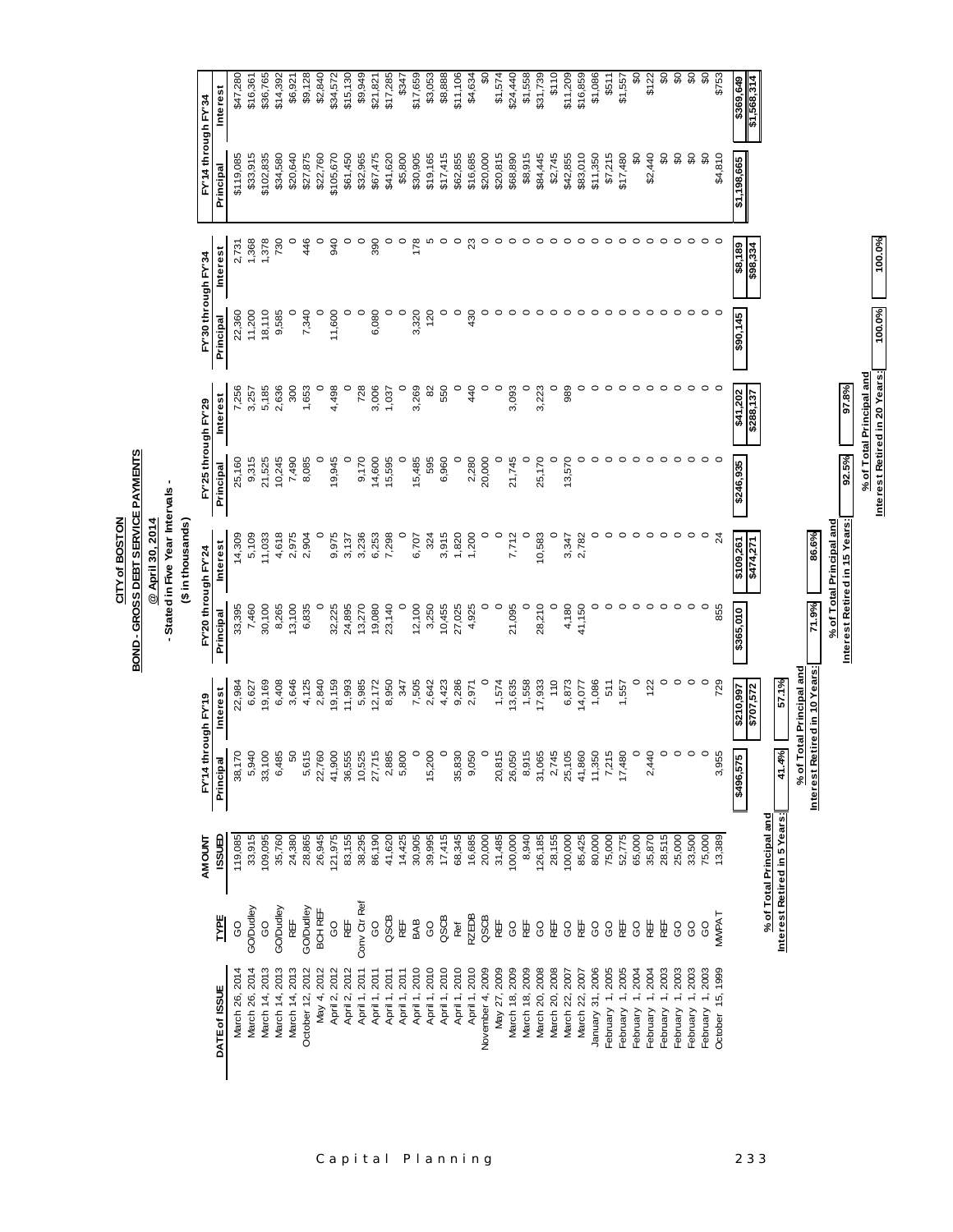|                                                              | CITY of BOSTON - DEBT SERVICE REQUIREMENTS - FISCAL YEARS 2013 through 2019 |                                 |                                 |                                 |                                 |                                 |                                 |
|--------------------------------------------------------------|-----------------------------------------------------------------------------|---------------------------------|---------------------------------|---------------------------------|---------------------------------|---------------------------------|---------------------------------|
|                                                              | Actual<br>FY <sub>13</sub>                                                  | Projected<br>FY14               | Projected<br>FY15               | Projected<br>FY16               | Projected<br>FY17               | Projected<br><b>FY18</b>        | Projected<br>PY <sub>9</sub>    |
| Gross Debt Service Requirements - Bonded Debt:               |                                                                             |                                 |                                 |                                 |                                 |                                 |                                 |
| Total Principal:<br>Total Interest:                          | 100,135,000.00<br>45,391,370.76                                             | 104,395,000.00<br>53,221,933.26 | 107,660,000.00<br>54,736,245.84 | 115,320,000.00<br>56,661,316.64 | 123,000,000.00<br>57,898,348.65 | 128,970,000.00<br>58,874,236.94 | 59,911,019.30<br>133,625,000.00 |
| Total:<br>έ                                                  | 145,526,370.76                                                              | 157,616,933.26                  | 162,396,245.84                  | 171,981,316.64                  | 180,898,348.65                  | 187,844,236.94                  | 193,536,019.30                  |
| Less: Revenue Deemed Available from Related Sources:         |                                                                             |                                 |                                 |                                 |                                 |                                 |                                 |
| <b>Boston Medical Center</b>                                 | 0.00                                                                        | 0.00                            | 0.00                            | 0.00                            | 0.00                            | 8<br>0.0                        | 0.00                            |
| Boston Public Health Commission                              | 527,203.26                                                                  | 211,477.71                      | 182,393.13                      | 0.00                            | 0.00                            | 0.00                            | 0.00                            |
| Water and Sew er Payments                                    | 0.00                                                                        | 0.00                            | 0.00                            | 0.00                            | 0.00                            | 0.00                            | 0.00                            |
| (2) Premium, Subsidies, Other                                | 9,763,713.96                                                                | 10,322,202.30                   | 8,481,100.18                    | 3,637,388.10                    | ,587,686.98                     | 3,506,090.29                    | 3,422,221.56                    |
| Accrued Interest                                             | 0.00                                                                        | 0.00                            | 100,000.00                      | 100,000.00                      | 100,000.00                      | 100,000.00                      | 100,000.00                      |
| (3) Irrigation Project                                       | 223,246.26                                                                  | 214,914.96                      | 206,501.24                      | 199,022.83                      | 190,284.93                      | 116,364.90                      | 9,149.49                        |
| (4) 1010 Massachusetts Avenue Project                        | 856,743.05                                                                  | ,886,303.56                     | 2,285,655.98                    | 2,265,029.18                    | 2,220,936.61                    | 2,168,216.83                    | 1,947,260.57                    |
| /stem<br>(5) Pension Management S                            | 2,693,958.90                                                                | ,858,098.43                     | 1,858,296.67                    | 1,859,214.08                    | 1,859,140.89                    | 1,857,900.22                    | 1,857,301.62                    |
| Fund<br>(6) Room Occupancy Excise                            | 3,298,625.00                                                                | 3,300,375.00                    | 0.00                            | 0.00                            | 0.00                            | 0.00                            | 0.00                            |
| Plus: Interest on Temporary Loan Notes and Additional Items: |                                                                             |                                 |                                 |                                 |                                 |                                 |                                 |
| Revenue Anticipation                                         | 0.00                                                                        | 1,704,400.00                    | 3,000,000.00                    | 3,000,000.00                    | 3,000,000.00                    | 3,000,000.00                    | 3,000,000.00                    |
| Cost of Issuance                                             | 47,227.50                                                                   | 500,000.00                      | 500,000.00                      | 500,000.00                      | 500,000.00                      | 500,000.00                      | 500,000.00                      |
| Dudley Sq. Site / Sec. 108                                   | 505,000.00                                                                  | 505,000.00                      | 505,000.00                      | 505,000.00                      | 505,000.00                      | 505,000.00                      | 0.00                            |
| Sinking Fund for Nov., 2009 QSCB<br>School B.A.N.'s          | 1,454,545.44                                                                | ,454,545.44                     | ,454,545.44                     | ,454,545.44                     | 1,454,545.44                    | 1,454,545.44                    | 1,454,545.44                    |
|                                                              | 0.00                                                                        | 0.00                            | 0.00                            | 0.00                            | 0.00                            | 0.00                            | 0.00                            |
| mary:<br>Total Debt Service/Budget Sumr                      | 129,169,653.27                                                              | 143,987,506.74                  | 154,741,844.08                  | 169,380,207.89                  | 178,399,844.68                  | 185,555,210.14                  | 191, 154, 631.50                |
|                                                              |                                                                             |                                 |                                 |                                 |                                 |                                 |                                 |
| Additional Adjustments:                                      |                                                                             |                                 |                                 |                                 |                                 |                                 |                                 |
| School Construction Assistance<br>Less:                      | 8,784,815.00                                                                | 8,474,584.00                    | 8,175,513.00                    | 7,344,337.00                    | 6,720,152.00                    | 6,720,147.00                    | 5,107,351.00                    |

|      | 5,107,351.0  | 186,047,280.50                                |   |
|------|--------------|-----------------------------------------------|---|
|      | 6,720,147.00 | 178,835,063.14                                |   |
|      | 6,720,152.00 | 171,679,692.68                                |   |
|      | 7,344,337.00 | 162,035,870.89                                |   |
|      | 175,513.00   | 146,566,331.08                                |   |
|      | 9,474,584.0  | 135,512,922.74                                |   |
|      | 784,815.00   | 120,384,838.27                                |   |
|      | stance       | hents:<br>Ľ<br>í<br>$\overline{\mathfrak{a}}$ |   |
| ess: |              |                                               | ű |

FY14 - the City issued:  $(1)$   $FY14 - the Gity is used:$ **NOTES:**  $\hat{z}$  \$153 million in General Obligation Bonds with a 20-year maturity and an average coupon rate of 4.43%; closing date: March 26, 2014. \$153 million in General Obligation Bonds w ith a 20-year maturity and an average coupon rate of 4.43%; closing date: March 26, 2014. This issuance includes \$33.915 million issued for the Dudley Project. This issuance includes \$33.915 million issued for the Dudley Project.

Assumptions: Assumptions:

FY18 and FY19 - Assumes General Obligation debt issuance of \$140 million per year, each with a 20 year maturity and an interest rate of 5.25%. FY16 and FY17 - Assumes General Obligation debt issuance of \$140 million per year, each with a 20 year maturity and an interest rate of 5.0%. FY16 and FY17 - Assumes General Obligation debt issuance of \$140 million per year, each w ith a 20 year maturity and an interest rate of 5.0 %. FY15 - Assumes General Obligation debt issuance of \$140 million, with a 20 year maturity and an interest rate of 4.5%. FY15 - Assumes General Obligation debt issuance of \$140 million, w ith a 20 year maturity and an interest rate of 4.5 %.

An estimated Subsidy reduction to ARA-related issuances of 7.2% per year from Fy2015 through Fy2023 has been applied in response to IRS withholding notification in 12/2013. (2) An estimated Subsidy reduction to ARRA-related issuances of 7.2% per year from Fy2015 through Fy2023 has been applied in response to IRS w ithholding notification in 12/2013. FY18 and FY19 - Assumes General Obligation debt issuance of \$140 million per year, each w ith a 20 year maturity and an interest rate of 5.25 %.  $\widehat{\infty}$ 

Note: in Fy13, \$153,434.23 w as w ithheld, and in Fy14, \$253,960.06 is expected to be w ithheld; how ever, for reporting purposes, original amounts are displayed. Note: in Fy13, \$153,434.23 w as w ithheld, and in Fy14, \$253,960.06 is expected to be w ithheld; how ever, for reporting purposes, original amounts are displayed.

Debt Service Costs will be offset by the "Fund for Parks and Recreation". (3) Debt Service Costs w ill be offset by the "Fund for Parks and Recreation".

Debt Service Costs will be offset by charging City departments for the space they occupy. (4) Debt Service Costs w ill be offset by charging City departments for the space they occupy.  $\begin{array}{ccc} \circ & \circ & \circ & \circ \end{array}$ 

Debt Service Costs will be offset by semi-annual payments from the Retirement Board. (5) Debt Service Costs w ill be offset by semi-annual payments from the Retirement Board. On April 1, 2011, the City refunded the remaining balance of the April 15, 2002 Special Obligation Bonds for the Convention Center.<br>Pledged revenues w ill be dedicated to the repayment of the debt service. (6) On April 1, 2011, the City refunded the remaining balance of the April 15, 2002 Special Obligation Bonds for the Convention Center. Pledged revenues w ill be dedicated to the repayment of the debt service.